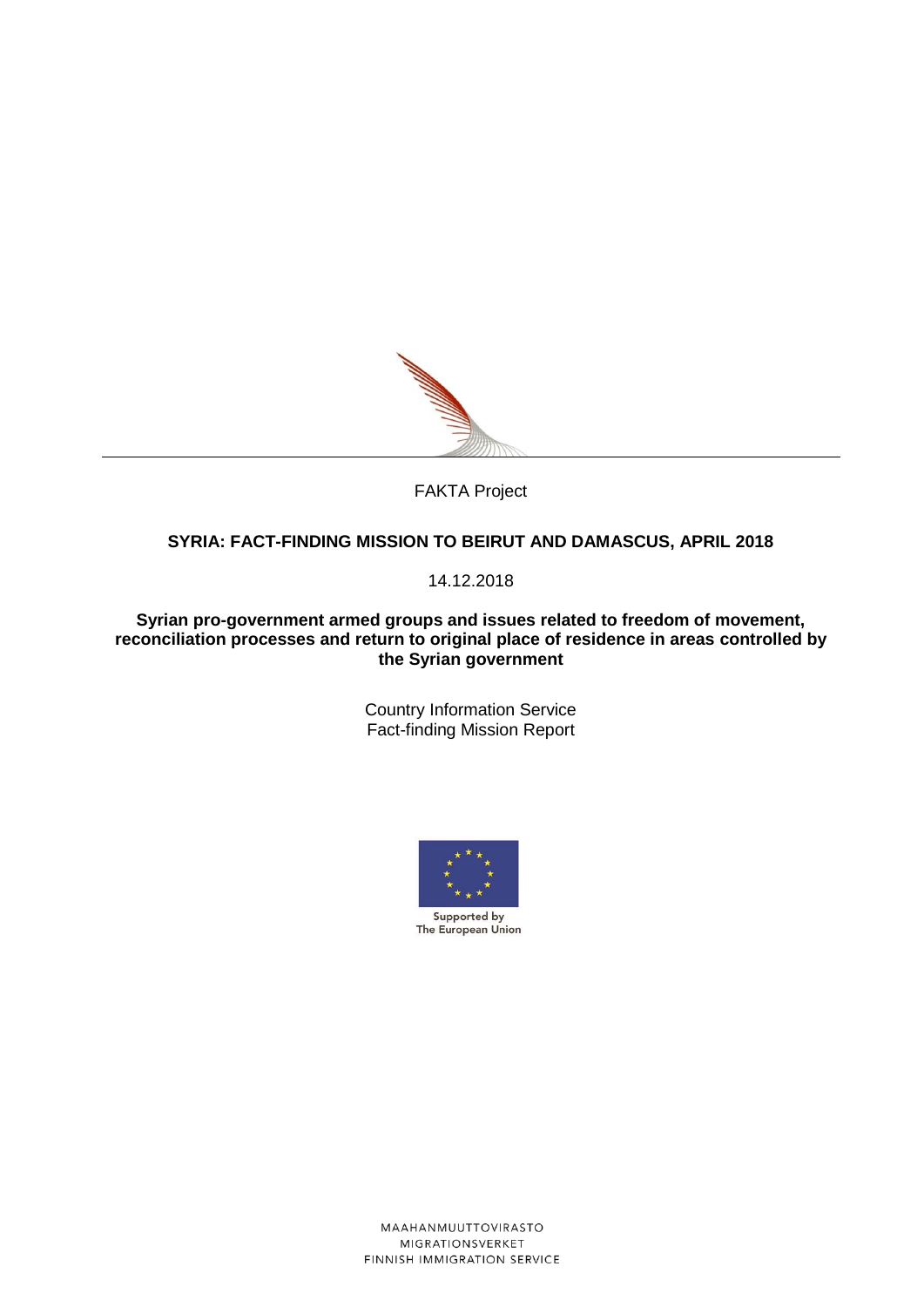

MIG-1825130 06.03.00 MIGDno-2018-40 MIG-1825130

**MIGRATIONSVERKET** 



TURVAPAIKKA-, **MAAHANMUUTTO- JA KOTOUTTAMISRAHASTO** 

Euroopan unionin tuella FINNISH IMMIGRATION SERVICE

## **Introduction**

This report focuses on the status and recruitment practices of Syrian pro-government armed groups and on the issues related to freedom of movement, reconciliation processes and return to original place of residence in government-held areas<sup>1</sup> in Syria.

Two researchers of the Country Information Service conducted a fact-finding mission to Beirut and Damascus between  $16<sup>th</sup>$  and  $21<sup>st</sup>$  of April 2018. The report is based on notes from interviews conducted during that mission. These interviews were later complemented with three interviews conducted via Skype in May 2018 and one follow-up interview conducted in late September 2018. The interviewees consisted, for example, of representatives of UN organisations, nongovernmental organisations and research institutions. All of the notes have been approved by the interlocutors. All sources are referred to in the report according to their own request and many have preferred different levels of anonymity for the sake of discretion and their personal and organisational safety. When indispensable for the general legibility of the text, some additional sources are also utilised to contextualise the issues discussed in the report.

The topics have been selected on the basis of themes and questions that have emerged in the course of the work of Finnish Immigration Service's Country Information Service. The specific focus on the Syrian pro-government armed groups is based on the discussion arisen in the last couple of years in the Syria research community about these groups acquiring an increasingly autonomous status, at least in certain parts of Syria.<sup>2</sup> Based on the information gathered during the fact-finding mission the Syrian authorities have provided various types of privileges and liberties to different pro-government militias. More powerful militias have been given the possibility to recruit and establish a relatively well paid and equipped fighting-force in certain parts of Syria with certain areas falling increasingly under their effective control. This applies especially to progovernment armed groups in the so-called Fifth Corps – an assemblage of militias incorporated into the official military structure in early 2016 as a distinct army corps and spearheaded by the elite Tiger Forces<sup>3</sup> (Quwat al-Nimr).

Despite of the semi-autonomous status of some pro-government armed groups the interlocutors in general estimate that the Syrian government has, or at least will eventually have the means to tighten its grip on the militias to ultimately maintain its control of the country. Some sources point out that this has already had an effect on more autonomous and powerful groups – such as the Desert Hawks (*Suqour al-Sahara*) – not associated with the official Syrian military structures. However, at the same time, it is still estimated that members of pro-government armed groups receive preferential treatment from the Syrian authorities with respect to exemption from military service, salary, and the possibility to extract wealth from a particular area in terms of bribes, loot, etc. These estimations are in agreement with recent analysis where pro-government militias incorporated into the formal military structure act only nominally within the confines set by the Syrian state authorities.<sup>4</sup>

 $^2$  See, for example, Grinstead 9/2017; Lister & Nelson 14.12.2017; Schneider 31.8.2016.

 $\overline{a}$ 

 $1$  The report makes a distinction between government-held areas (areas held by the Syrian government) and opposition held areas (areas held by different Syrian opposition groups). When referring specifically to areas controlled by ISIS or the Kurdish (dominated) forces YPG or SDF, this is mentioned explicitly in the text. When referring to armed groups fighting against the government of Syria, the term armed opposition group (AOG) is used.

 $3$  Waters 2018.

<sup>4</sup> Khaddour 5.11.2018.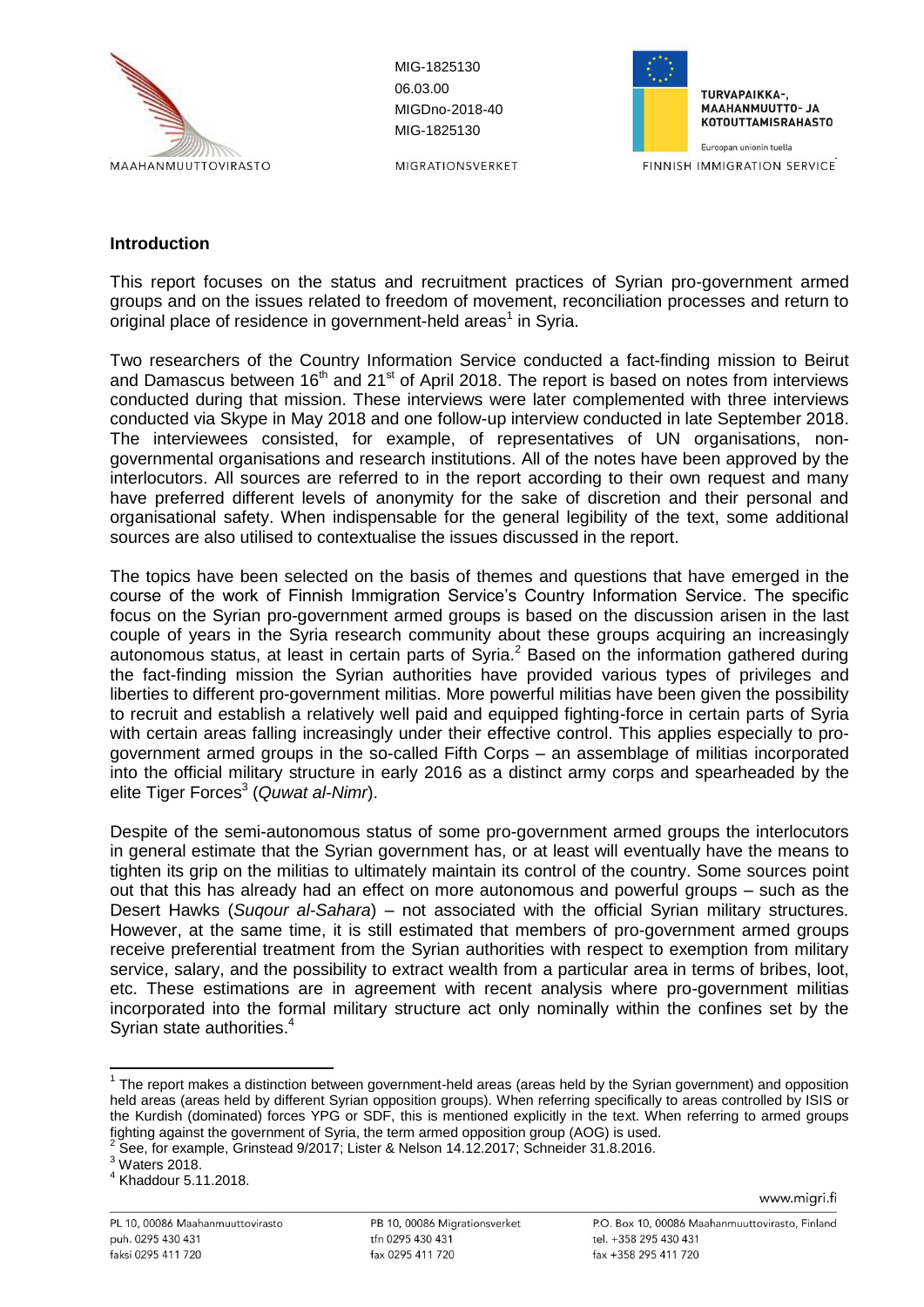

Regarding the questions concerning the freedom of movement – or the lack of it – the status of being wanted or having any doubts of being wanted by the Syrian government is a matter that hinders the movement of Syrians inside the country. Based on the information from the interviews the profiles of people who are wanted are a wide category of people. Also, people do not necessarily know whether they are wanted or not. If people need to cross checkpoints it is common to check if one is wanted in advance and to pay some bribes at the checkpoint to facilitate the crossing.

Civilians who lived in the so-called "reconciled areas" might opt to move to areas controlled by armed opposition groups in the north of the country despite that the living conditions in these areas are often worse than in areas held by the government and that new battles might wait in the future. Those who stay after a reconciliation agreement have to go through a vetting process involving the Syrian authorities and representatives of the local community. When or if people want to return to their place of origin or previous place of residence and to rebuild their homes destroyed in the fighting, they also have to go through a somewhat similar process to obtain a security clearance. During these processes the past actions and whereabouts of civilians are examined.

The report consists of four parts with the first part focusing on the status and recruitment practices of Syrian pro-government armed groups and also on the Syrian army especially with regard to age and deferrals. Parts two, three and four are thematically intertwined and discuss the issues of freedom of movement, reconciliation process concerning civilians and return to original place of residence.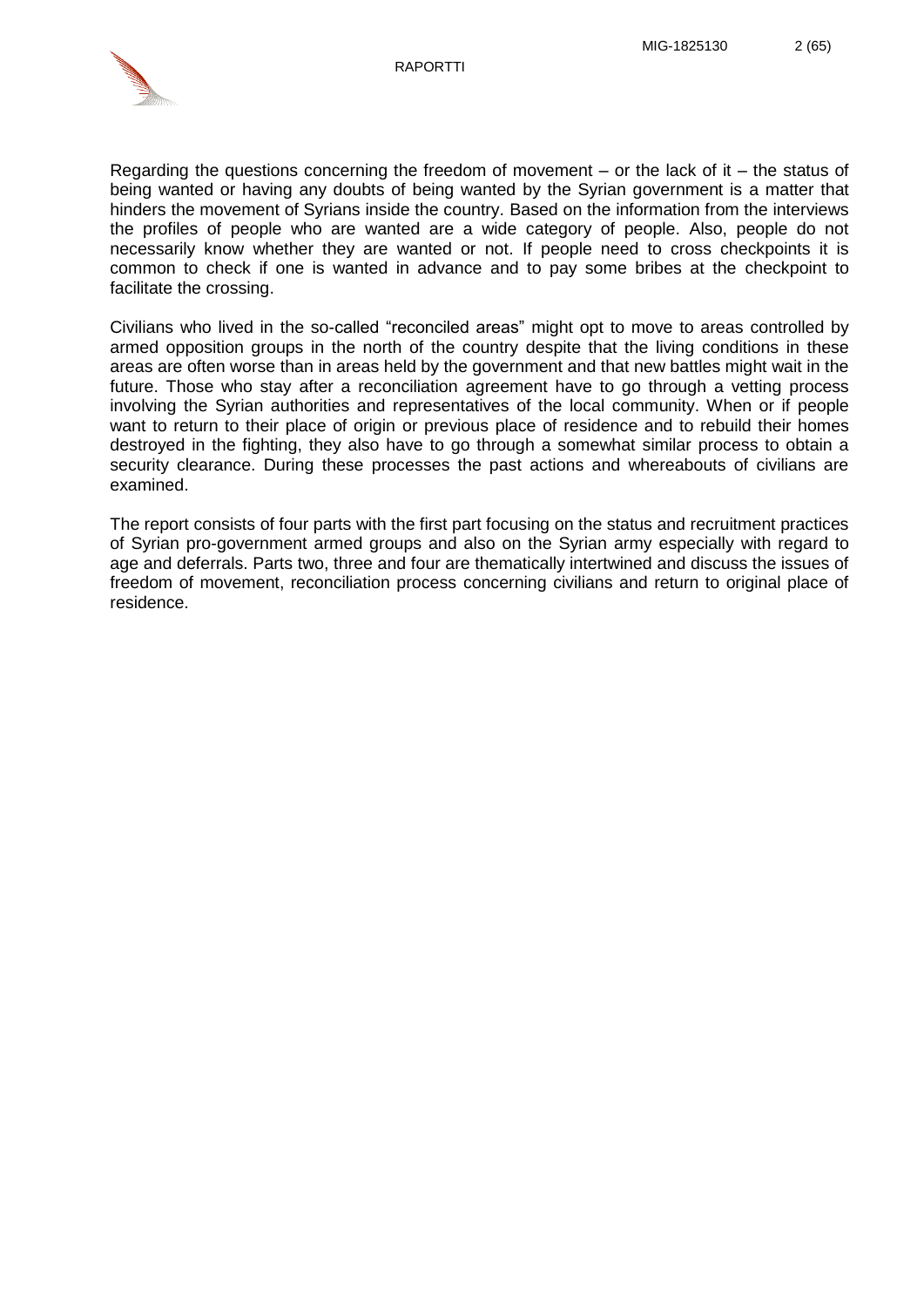

# **Contents**

| 1. THE STATUS AND RECRUITMENT PRACTICES OF SYRIAN PRO-GOVERNMENT ARMED                           |     |
|--------------------------------------------------------------------------------------------------|-----|
|                                                                                                  |     |
| 1.1.                                                                                             |     |
| 1.2.                                                                                             |     |
|                                                                                                  |     |
|                                                                                                  |     |
|                                                                                                  |     |
| 1.3. The pro-government armed groups as an alternative to military service  8                    |     |
| 1.3.1. The possibility to join the pro-government armed groups as an alternative to the official |     |
|                                                                                                  |     |
| 1.3.2. The possibility to avoid military service and the recruitment to pro-government armed     |     |
|                                                                                                  |     |
|                                                                                                  |     |
|                                                                                                  |     |
| 1.4. Recruitment practices of pro-government armed groups and the Syrian army 16                 |     |
|                                                                                                  |     |
|                                                                                                  |     |
| 1.4.3. Recruitment of women to the Syrian army or the pro-government armed groups 17             |     |
| 1.4.4. Recruitment of minors to the Syrian army or the pro-government armed groups  18           |     |
| 1.5. Social and financial pressure to join the pro-government armed groups 19                    |     |
|                                                                                                  |     |
|                                                                                                  |     |
| 1.6. Recruitment among the IDP population, recruitment in the reconciled areas, and recruitment  |     |
|                                                                                                  |     |
|                                                                                                  |     |
|                                                                                                  |     |
|                                                                                                  |     |
|                                                                                                  |     |
| 1.7. Salary, contracts, and other benefits available for the members of pro-government armed     |     |
|                                                                                                  |     |
|                                                                                                  |     |
|                                                                                                  |     |
|                                                                                                  |     |
|                                                                                                  |     |
| 2.1. Checkpoints                                                                                 | 36. |
|                                                                                                  |     |
|                                                                                                  |     |
|                                                                                                  |     |
|                                                                                                  |     |
|                                                                                                  |     |
|                                                                                                  |     |
| 2.2. Movement between areas held by the Syrian government and the armed opposition 47            |     |
|                                                                                                  |     |
| 3.1.                                                                                             |     |
| 3.2.                                                                                             |     |
| 3.3.                                                                                             |     |
|                                                                                                  |     |
|                                                                                                  |     |
|                                                                                                  |     |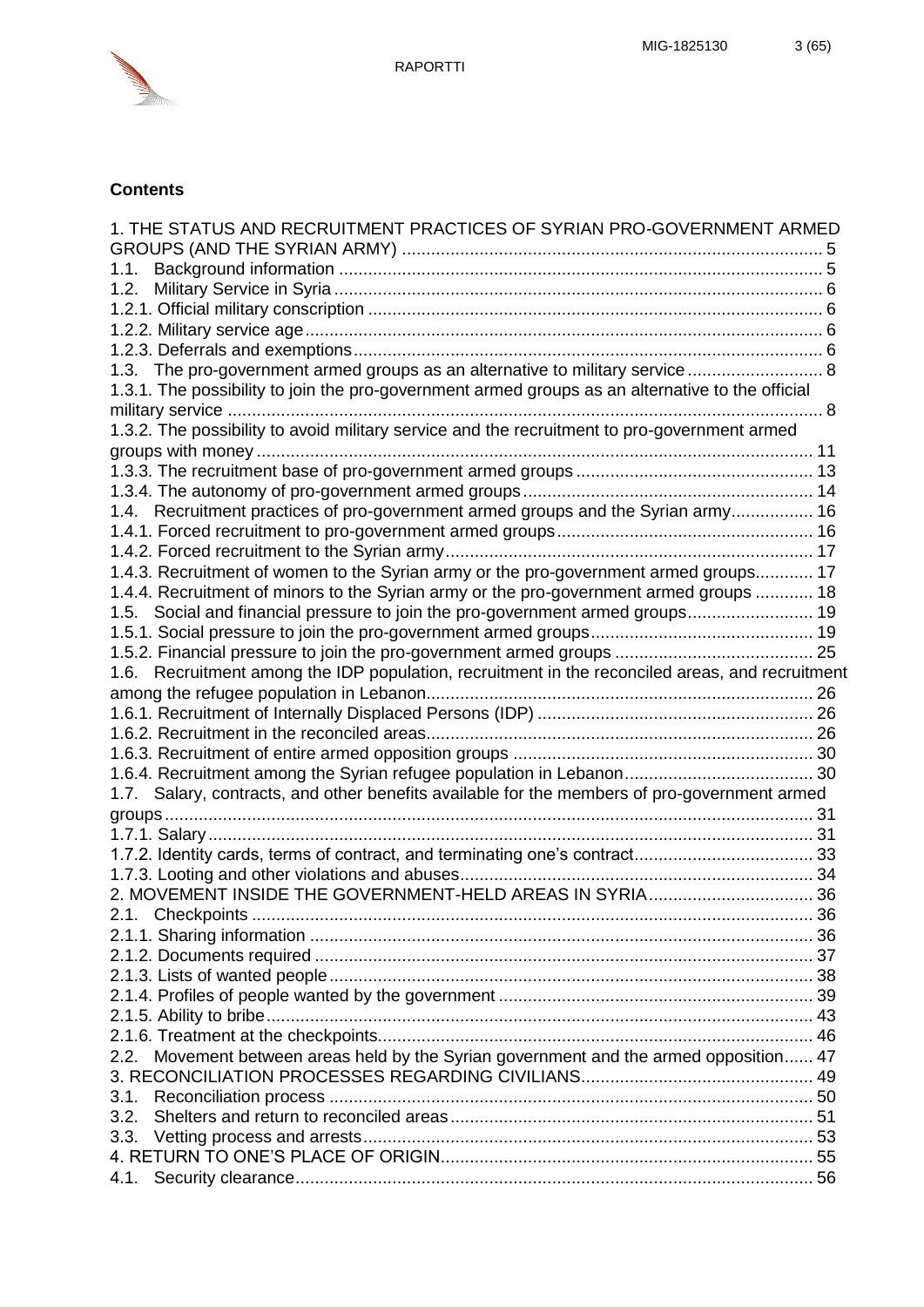

## **Information on the report**.

This report written by Finnish Immigration Service's Country Information Service has been drawn up according to the European Union's quality guidelines for country of origin information (COI) analysis and on EU common guidelines on (Joint) Fact Finding Missions. The report is based on carefully selected sources. Interviews conducted during the fact-finding mission were used for the report and complemented with written source material when necessary. The amount of source material is limited and the report is not exhaustive. To ensure a balanced overall picture of the situation, the report should be read in conjunction with other sources. The fact that a specific event, person or organisation is not mentioned in the report should not be taken to mean that the event in question did not happen or that the person or organisation does not exist. This report is the result of the independent research and analysis of the Country Information Service. The Country Information Service is responsible for the contents of the report. The opinions and statements presented in the report may not reflect the opinion of the Finnish Immigration Service, nor is the report a judicial evaluation or political statement.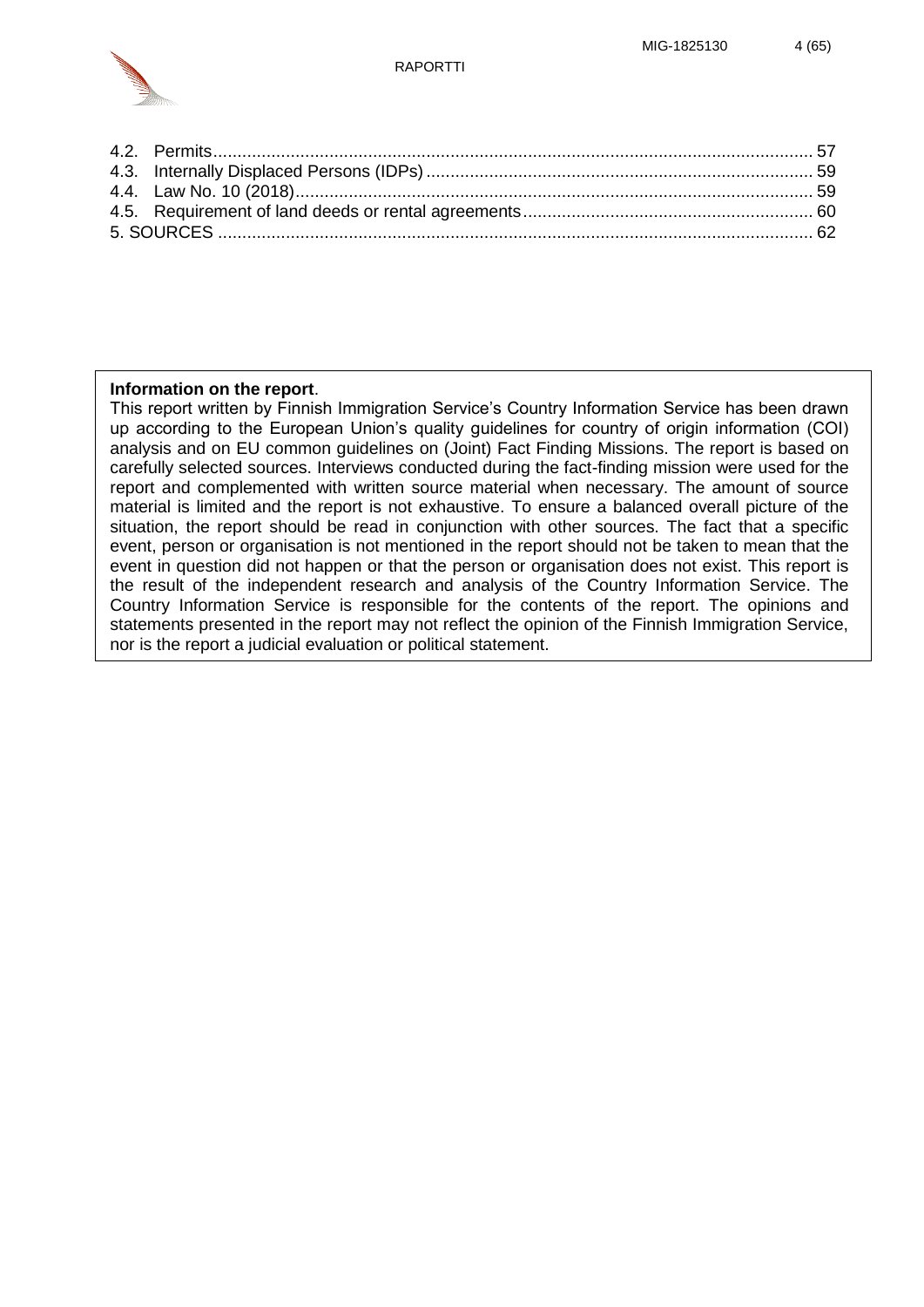

#### <span id="page-5-0"></span>**1. THE STATUS AND RECRUITMENT PRACTICES OF SYRIAN PRO-GOVERNMENT ARMED GROUPS (AND THE SYRIAN ARMY)**

## <span id="page-5-1"></span>**1.1. Background information**

In this report the term "pro-government armed group" is utilised interchangeably with the term "pro-government militia" (or more simply "militia"). The term refers to various paramilitary groups that have been participating in the Syrian conflict on the side of the Syrian government and the regime<sup>5</sup> of president Bashar al-Assad. These groups were usually established locally and designed to operate – at least to some extent – autonomously, outside the official military structures. Later on some of these groups have been either disbanded or incorporated into the Syrian army while some groups have retained their more unofficial status.

The interlocutors tend to make a distinction between Syrian and non-Syrian militias.<sup>6</sup> This distinction is qualified as a distinction between the native Syrian militias that constitute the socalled National Defense Forces (NDF) – with a large number of these militias incorporated later on into the more formalised structures of the Fourth and the Fifth Corps – and the "pro-Iranian militias" consisting mainly of ideologically driven foreign fighters from countries like Iraq, Afghanistan, Pakistan, and Yemen.<sup>7</sup> However, the category of "pro-Iranian militias" includes also the armed groups consisting mainly of Syrian Shia and associated with the Lebanese Hezbollah with Iranian influence as the common denominator between Syrian and non-Syrian groups.<sup>8</sup> Although this report contains some information on the non-Syrian militias, the main focus is on militias recruiting Syrian nationals.

The category of Syrian militias is further divided into several subcategories with divisions being made, for example, between the Fourth and the Fifth Corps<sup>9</sup>, between the "official" (governmentsponsored) militias and the "unofficial" militias (sponsored by local communities, businessmen, etc.)<sup>10</sup>, and between "area-based" and "ethnicity-based" militias<sup>11</sup>. These various subcategories are discussed in the report when mentioned explicitly by the interlocutors. However, in general, this is not done in a systematic way because of the incongruence of subcategories utilised by different interlocutors.

Taking into account the above mentioned reservations the plural pro-government armed groups (and its variants mentioned above) is employed in this report as a catch-all term covering groups established and operating with familial, tribal, financial, criminal, sectarian, etc. motives. The only notable exception to this general rule is the distinction between the Fifth Corps and other progovernment armed groups which is discussed in more detail below.

 $5$  When used in the body text, the term "regime" refers to the unofficial network of people (including e.g. businesspeople, military officers and politicians) associated with the Assad family through e.g. business and family ties in comparison to term "Syrian government" which refers to the official governing body of the Syrian Arab Republic.<br><sup>6</sup> Experts an Syria working for the UNL April 2018; Thenassia Cambania, April 2018.

Experts on Syria working for the UN, April 2018; Thanassis Cambanis, April 2018.

<sup>7</sup> Cambanis, April 2018; Experts from the Carnegie Middle East Center, April 2018; Experts on Syria working for the UN, April 2018; Syrian Expert on Syria, May 2018.

<sup>&</sup>lt;sup>8</sup> Experts from the Carnegie Middle East Center, April 2018.

<sup>&</sup>lt;sup>9</sup> Both the Fourth Corps established in 2015 and focusing solely on already established pro-government armed groups and the Fifth Corps established in 2016 and focusing on recruiting new volunteers to Syrian government forces were established to institutionalise the local NDF militias. Al-Masri 11.1.2017.

 $10$  Experts on Syria working for the UN, April 2018.

<sup>&</sup>lt;sup>11</sup> Cambanis, April 2018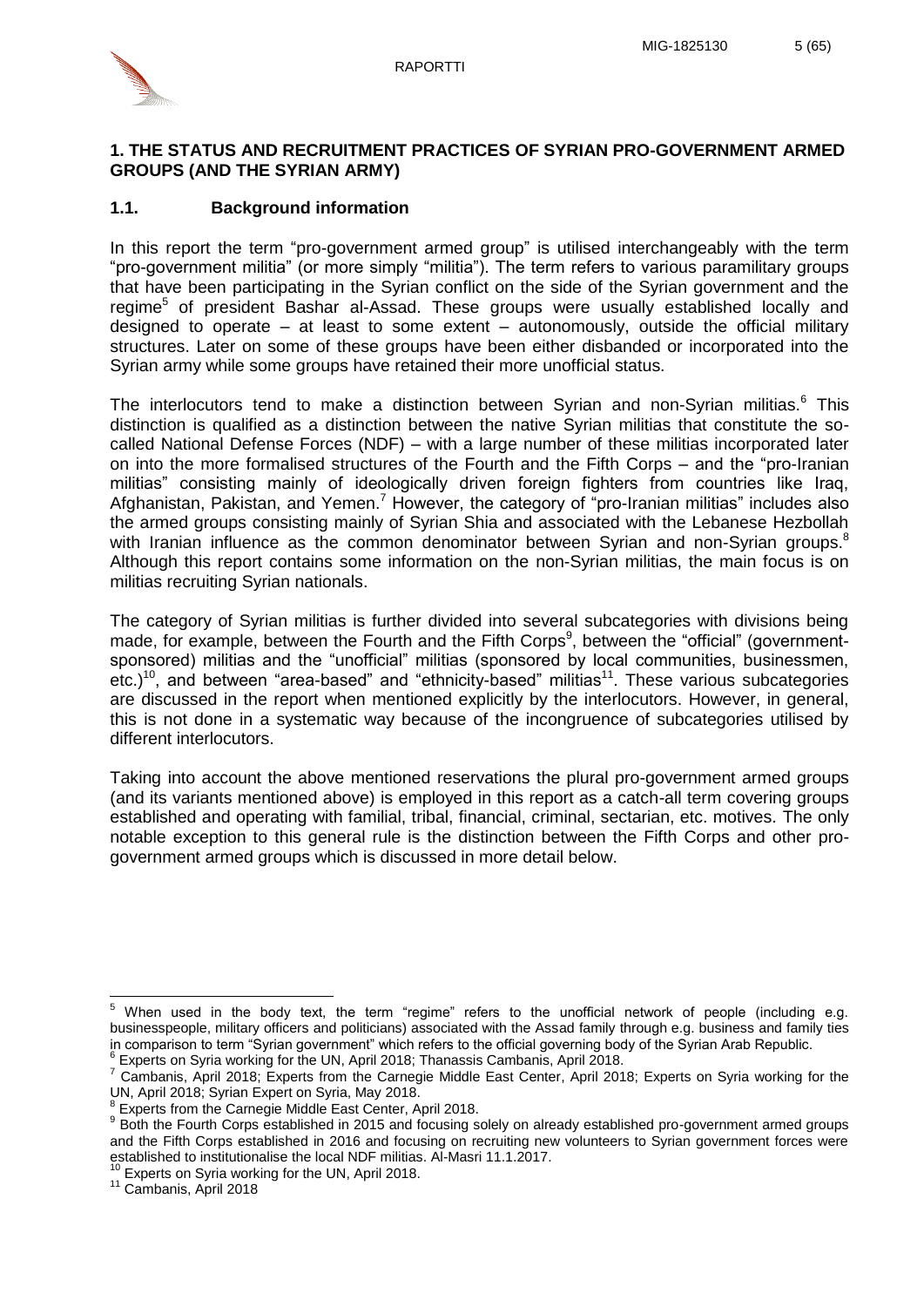

## <span id="page-6-0"></span>**1.2. Military Service in Syria**

#### <span id="page-6-1"></span>**1.2.1. Official military conscription**

When discussing the recruitment practices of pro-government armed groups the sources, in general, emphasise the difference between the official military conscription and the recruitment to pro-government armed groups.

The military service in the Syrian Arab Army (from here on simply the Syrian army) is compulsory under the Syrian military service law and based on involuntary draft. The legal framework for the official military service sets the service age from 18 to 42. People falling into certain categories have been given exemption or deferral from military service. These categories include students, government employees, people with medical problems and/or disabilities and families' only sons.<sup>12</sup> Military service is compulsory also for Palestinians residing in Syria who serve in the ranks of Palestine Liberation Army (PLA).

The criteria for compulsory military service have evolved during the course of the conflict. This process is discussed to a certain extent by the interlocutors. The information received can be considered to be in agreement with the conference room paper of the Independent International Commission of Inquiry on the Syrian Arab Republic on the siege of eastern Ghouta according to which the Syrian government forces consider men as young as 15 or 16 and as old as 55 to be of "fighting-age" and therefore susceptible to military recruitment during the reconciliation process.<sup>14</sup>

#### <span id="page-6-2"></span>**1.2.2. Military service age**

According to some sources, in practice, the age limit for military service/ reserve duty has been increased and people in their late 40's and early 50's and as old as 55 have been forced to sign up.<sup>15</sup> Syrian Expert on Syria states that the age limit is dependent on the governments mobilising efforts and local developments rather than on the universal draft. The source also notes that Syrian authorities are usually following younger people (between 18 and 27 years of age) more closely while the people who are older manage to avoid the recruitment more easily.<sup>16</sup> In general, the interlocutors were not aware of cases where children or minors would have been recruited to the Syrian army.<sup>17</sup> However, this does not apply to pro-government armed groups which are known to recruit minors although ostensibly on a voluntary basis. (see chapter 1.4.4 below).

#### <span id="page-6-3"></span>**1.2.3. Deferrals and exemptions**

Sources estimated that people in certain categories like students, government employees, medical cases and only sons are still given exemption or deferral from military service, although the process involved is described to include more limitations and more variation on case-by-case

 $\overline{a}$ 

 $12$  On exemptions and deferrals see, for example, Lifos 5/2017, pp. 39–41. Landinfo reported in January 2018 that "[t]he regulations on exemption and deferral that applied before the outbreak of war in 2011 are still being applied with only minor adjustments." Landinfo 3.1.2018, p. 9.

<sup>&</sup>lt;sup>13</sup> According to the Syrian law, the military service in the ranks of the PLA is compulsory to those Palestinian refugees who have arrived to Syria between 1948–1956 (so-called "Syrian Palestinians). For more, see Lifos 5/2017, pp. 19–23.

<sup>14</sup> "[T]he process of needing to secure a sponsor in Government-held areas applies to boys below 15 years of age and above 55 years, as well as only sons exempt from military service. Interviewees further confirmed that males aged 16 years and above are being held separately from their families, and that fighting-aged males were sometimes sent directly to frontlines." HRC/IICIS 20.6.2018, p. 17.

<sup>15</sup> Researcher for Amnesty International, May 2018; Anonymous, April 2018; Cambanis, April 2018.

<sup>&</sup>lt;sup>16</sup> Syrian Expert, May 2018.

<sup>17</sup> Cambanis, April 2018; Malte Gaier, April 2018; Humanitarian Conflict Analyst for an NGO, April 2018; OHCHR, April 2018; Rami, May 2018.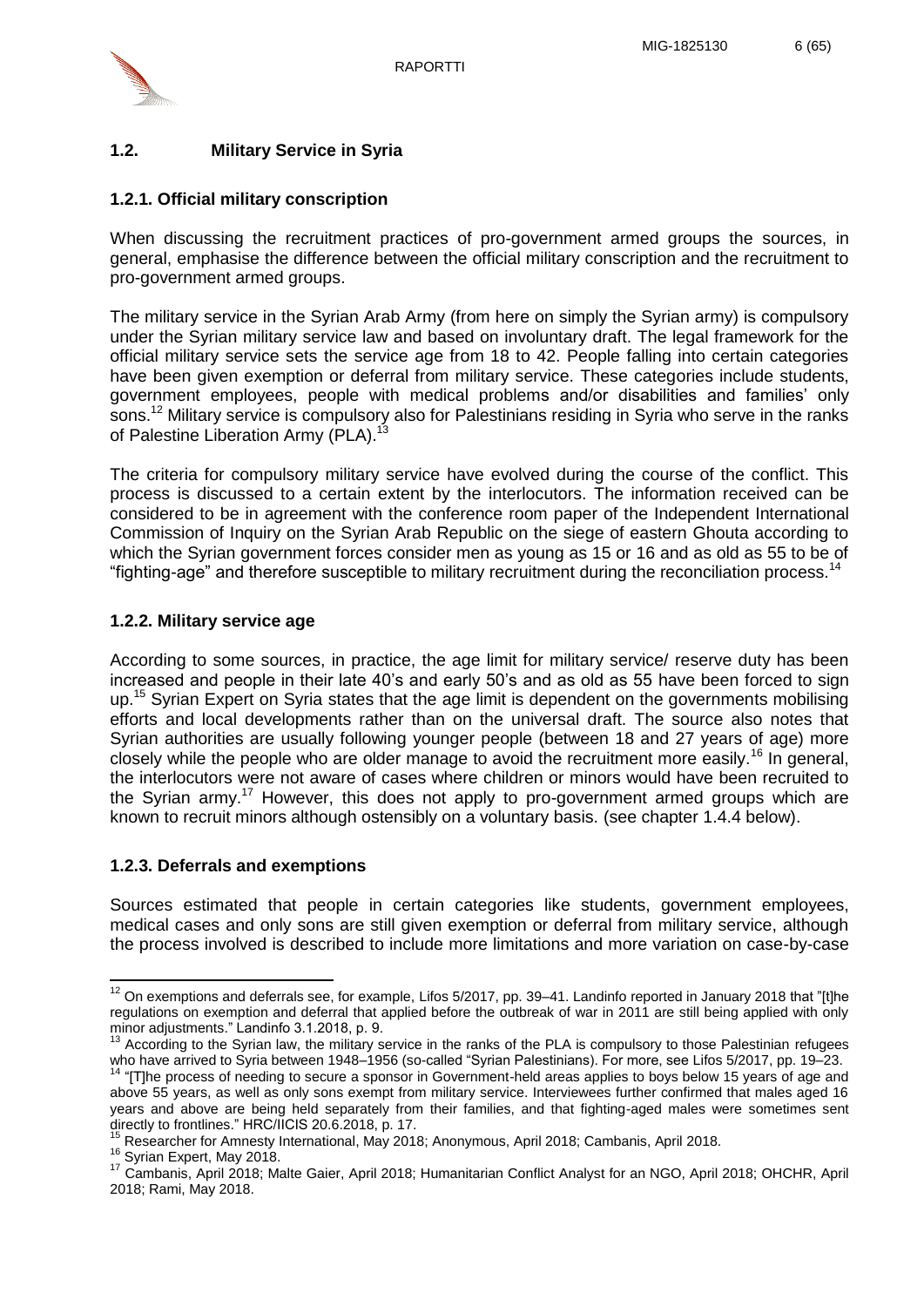

basis. For instance, according to Researcher at Amnesty International, the Syrian law provides the possibility of obtaining an exemption or a deferral for people in these categories although it is not clear how the law is actually implemented.<sup>18</sup>

### *Students*

According to various sources, students applying for a deferral from military service are put under more scrutiny than before. Syrian Expert states that students without proper documentation are conscripted immediately. For older students chances of being recruited are higher. The military police are not usually giving deferrals to people who have reached 27 years of age. The source also knows "quite a few cases where people have student exemptions but were called anyway to join the army." The source adds that the treatment of students depends on the military police unit responsible, for example, of a particular checkpoint, since the police themselves might serve in their posts involuntarily: "Sometimes these guys [the military police] have been recruited forcefully and they are not very sympathetic to people who have been able to dodge the draft."<sup>19</sup>

According to Humanitarian Conflict Analyst for an NGO, while before studies related to any Master's Degree were considered as a valid basis for a deferral from military service, today students have to prove that their Master's Degree is connected to their previous studies (e.g. their Bachelor's degree). In addition, older and/or long-term students will probably get questioned more because of their age and/or the time taken to finish their studies.<sup>20</sup> According to Rami, a Syrian Activist living in Germany, people exempted from military service on the basis of their studies have been forcefully conscripted at checkpoints despite of their status. $21$  One source also states that there are different age limits for different study levels on the basis of which, for example, Bachelor's students above 26, Master's students above 28 and PhD students above 30 of age are no longer exempted from military service.<sup>22</sup>

### *Government employees*

Humanitarian Conflict Analyst estimates that government employees, particularly those working in Damascus and in the government ministries are exempted from military service.<sup>23</sup> According to Rami, the government employees in many provinces are functioning in their daily tasks and the government would not expose these people to military recruitment without a proper reason. Rami assumes that government employees who completed their military service while serving in sensitive tasks are requested to join the military and paid the normal government salary in addition to the salary paid to soldiers while doing so.<sup>24</sup> According to Syrian Expert, the government employees recruited to the Syrian army are not usually new recruits but reservists who have been called to reserve duty to resume their former tasks.<sup>25</sup> In addition, Syrian Expert states that government employees such as teachers have been forced to resume their civilian functions in Deir al-Zour despite of the fact that their houses have been demolished and despite the volatile security situation in the area. These people have been settled in small, one-room apartments with 5 to 6 inhabitants.<sup>26</sup>

 $18$  Researcher for Amnesty International, May 2018.

<sup>19</sup> Syrian Expert, May 2018.

<sup>20</sup> Humanitarian Conflict Analyst, April 2018.

<sup>21</sup> Rami, May 2018.

<sup>22</sup> Anonymous, April 2018.

<sup>&</sup>lt;sup>23</sup> Humanitarian Conflict Analyst, April 2018.

<sup>&</sup>lt;sup>24</sup> Rami, May 2018.

<sup>&</sup>lt;sup>25</sup> Syrian Expert, May 2018.

<sup>&</sup>lt;sup>26</sup> Syrian Expert, September 2018.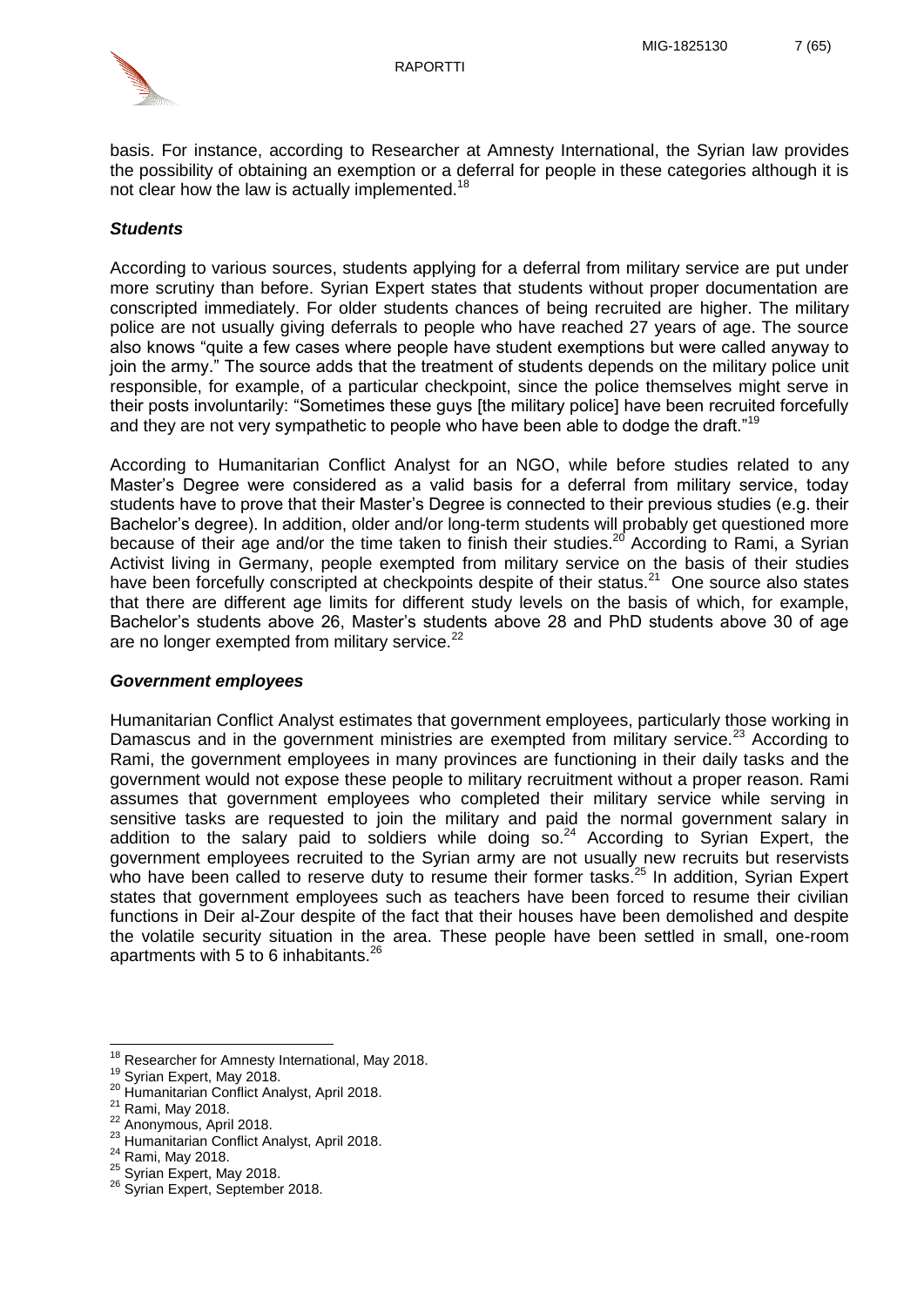

#### *Medical cases*

Two sources suppose that medical reasons are still an accepted basis for exemption, although they did not provide any details regarding the matter.<sup>27</sup>

According to Rami, because of the shortage of able military personnel soldiers with severe injuries have not been allowed to leave the military if they are able to function at least in some capacity. Rami also questions whether factors like poor fitness or obesity would be considered as valid reasons for health-based exemption (as was the case before the war). $^{28}$  Thanassis Cambanis, a Senior Fellow for the Century Foundation estimates that in the case of military conscription the recruitment criteria in general have loosened and even old and obese men, formerly exempted relatively easily, are conscripted if need arises.<sup>29</sup> Syrian Expert assumes that it is probable that a person will not be given an exemption on the basis of medical reasons unless the medical condition is very clearly visible. The source points out that in some cases people have paid bribes to receive an exemption on the basis of medical reasons. $30$ 

#### *Only sons*

According to Syrian Expert, generally speaking "being the only son is still [a] valid [reason for an exemption] and it is being respected in some level."<sup>31</sup> However, the government is "creating a bit of tension in the sense that there is a verification process. If the two parents are still alive they [the authorities] want to ensure that the parents haven't got other children until they are fifty. In the past it was a bit more lax, you had to do it every two years. Now every year one has to travel and make a big deposit."<sup>32</sup> Rami states that following the general procedure a person goes to the army recruitment centre and presents his documents to prove that he is the only son of the family. The procedure is repeated every year until the person's mother reaches the age when she is unable to give birth to any more children (approximately 50 years of age).  $33$ 

### <span id="page-8-0"></span>**1.3. The pro-government armed groups as an alternative to military service**

#### <span id="page-8-1"></span>**1.3.1. The possibility to join the pro-government armed groups as an alternative to the official military service**

Many sources state that it is generally possible for a person to join and serve in the progovernment armed groups instead of doing his military service. This is especially the case with the Fifth Corps which is discussed by different sources as the main alternative to the regular military service, especially in the recently retaken and reconciled areas. Although joining the progovernment armed groups has been considered as an alternative to the official military service, some sources point out that the government has begun to incorporate<sup>34</sup> these militias into the official military structures after which it might be no longer possible to a) avoid military conscription by joining the militias; or b) avoid deployment to distant front lines by serving in local militia units.<sup>35</sup>

 $27$ <sup>27</sup> Anonymous, April 2018; Humanitarian Conflict Analyst, April 2018.

<sup>&</sup>lt;sup>28</sup> Rami, May 2018.

<sup>29</sup> Cambanis, April 2018.

<sup>&</sup>lt;sup>30</sup> Syrian Expert, May 2018.

<sup>&</sup>lt;sup>31</sup> Syrian Expert, May 2018.

<sup>&</sup>lt;sup>32</sup> Syrian Expert, May 2018.

<sup>33</sup> Rami, May 2018.

<sup>34</sup> Humanitarian Conflict Analyst, April 2018; Syrian Expert, September 2018.

<sup>35</sup> Humanitarian Conflict Analyst, April 2018.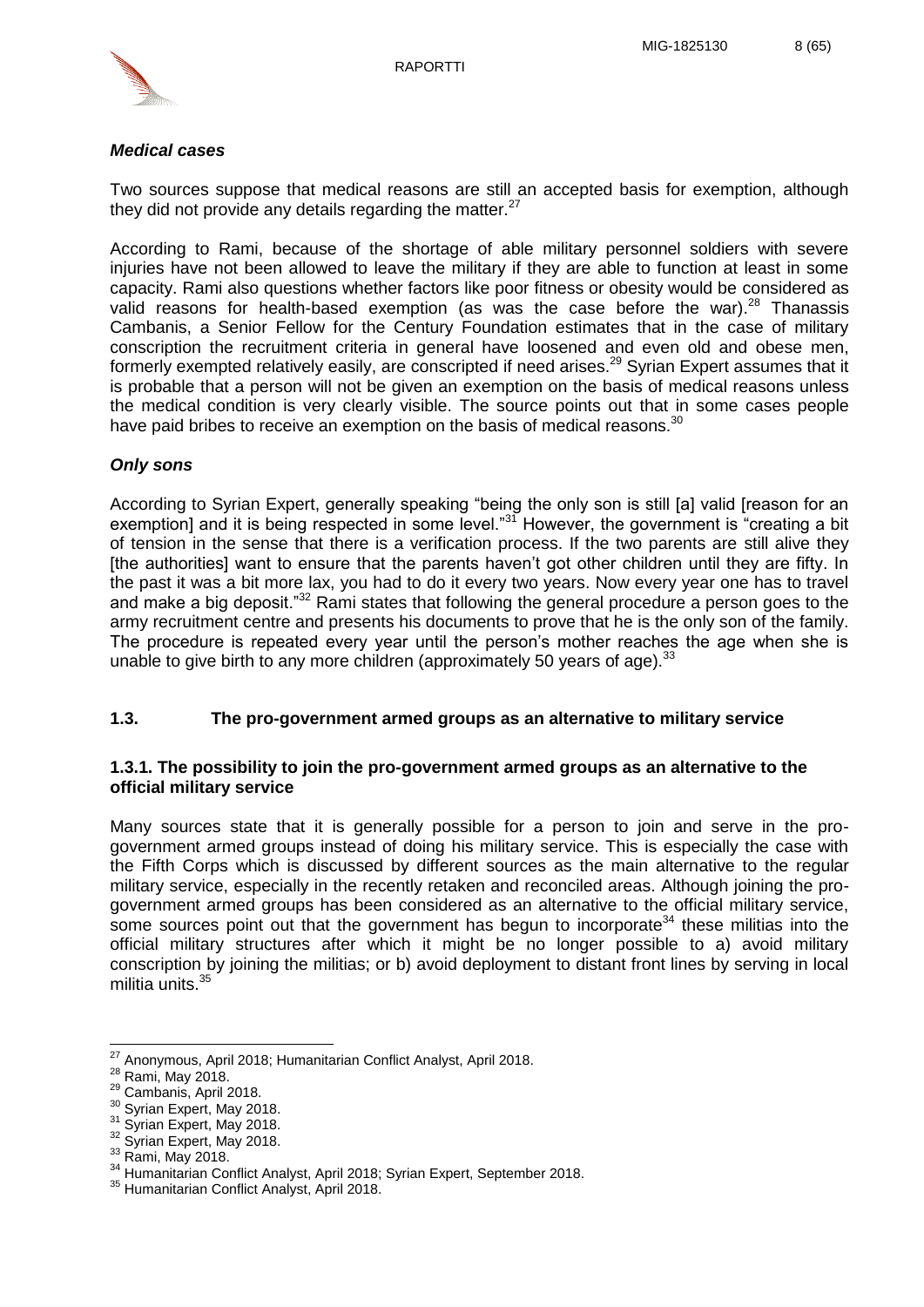

According to Humanitarian Conflict Analyst, it is probably possible to serve in the Fifth Corps instead of doing the regular military service. The source states that the Fifth Corps seems to be primarily focused on the so-called reconciled areas. In some of the reconciliation agreements it is often stated that if you are from the reconciled area and you join the Fifth Corps that is counted as your national service.<sup>36</sup> Based on the information received from other sources it seems evident that the special status of the Fifth Corps in terms of recruitment is not limited to the reconciled areas. For example, according to Experts on Syria working for the UN, the Fifth Corps elite unit the Tiger Forces is in charge of the recruitment of new fighters in Damascus area.<sup>37</sup> Rami states that, in general, pro-government militias are the primary recruiters of new fighters in areas where these militias are more powerful than the Syrian army.<sup>3</sup>

According to Syrian Expert, the Fifth Corps has primarily recruited "ex-fighters from other militias, either loyalist or opposition" and does not normally recruit new recruits without former experience. The new recruits are recruited by "the Defense militias and Baath militias and others".<sup>39</sup> The source defines the Fifth Corps as an official part of the Syrian army and the Tiger Forces as "a special army unit". At the same time the source notes that the Tiger Forces have "always recruited independently" and "mainly by word of mouth."<sup>40</sup> Syrian Expert points out that people facing the possibility of military conscription have opted to join the Tiger Forces because its members "get a lot more privileges, a much better training". At the same time Tiger Forces' members "take a lot more risks as well" and have no option to stay and serve in their own locality.<sup>41</sup>

Syrian Expert adds that the Fifth Corps contains also other groups besides the Tiger Forces and among the members of these groups serving in one's own locality "is still a general norm" (as of September 2018).<sup>42</sup> Commenting on the composition of the Fifth Corps the Humanitarian Conflict Analyst states that the Fifth Corps is not an elite force but more of "a reservist force".<sup>43</sup> This observation is also in agreement with recent analysis on the Tiger Forces where said force is said to consist of both offensive infantry units and so-called "flex units" of fighters garrisoned in their home areas.<sup>44</sup>

According to Experts on Syria working for the UN, a person can opt to do his military service in a pro-government armed group. A person drafted to the regular military service has no access to good training or good equipment. A person also has no possibility to complete his service before the authorities have decided to end his deployment. In comparison, a person serving in the Fifth Corps is highly paid and better trained and equipped. In addition, the fighters in the Fifth Corps have limited contracts (e.g. a contract for one year) after which a person has to renew the contract to continue serving in the group. The source states that the fact that armed groups in the Fifth Corps have limited contracts is the most important factor when a recruit is comparing these two options.<sup>45</sup>

According to Cambanis, it is definitely possible for a person to serve in pro-government armed groups like the Fifth Corps instead of doing one's military service. The Syrians in the ranks of the NDF and other militias are not being forcibly recruited to the Syrian army. If a person is in the ranks of a loyal militia that person is more useful to the government than in the case where that

<sup>&</sup>lt;sup>36</sup> Humanitarian Conflict Analyst, April 2018.

<sup>&</sup>lt;sup>37</sup> Experts on Syria working for the UN, April 2018.

<sup>&</sup>lt;sup>38</sup> Rami, May 2018.

<sup>&</sup>lt;sup>39</sup> Syrian Expert, May 2018.

<sup>40</sup> Syrian Expert, September 2018.

<sup>41</sup> Syrian Expert, September 2018.

<sup>42</sup> Syrian Expert, September 2018.

<sup>43</sup> Humanitarian Conflict Analyst, April 2018.

<sup>44</sup> See, Waters 2018.

<sup>45</sup> Experts on Syria working for the UN, April 2018.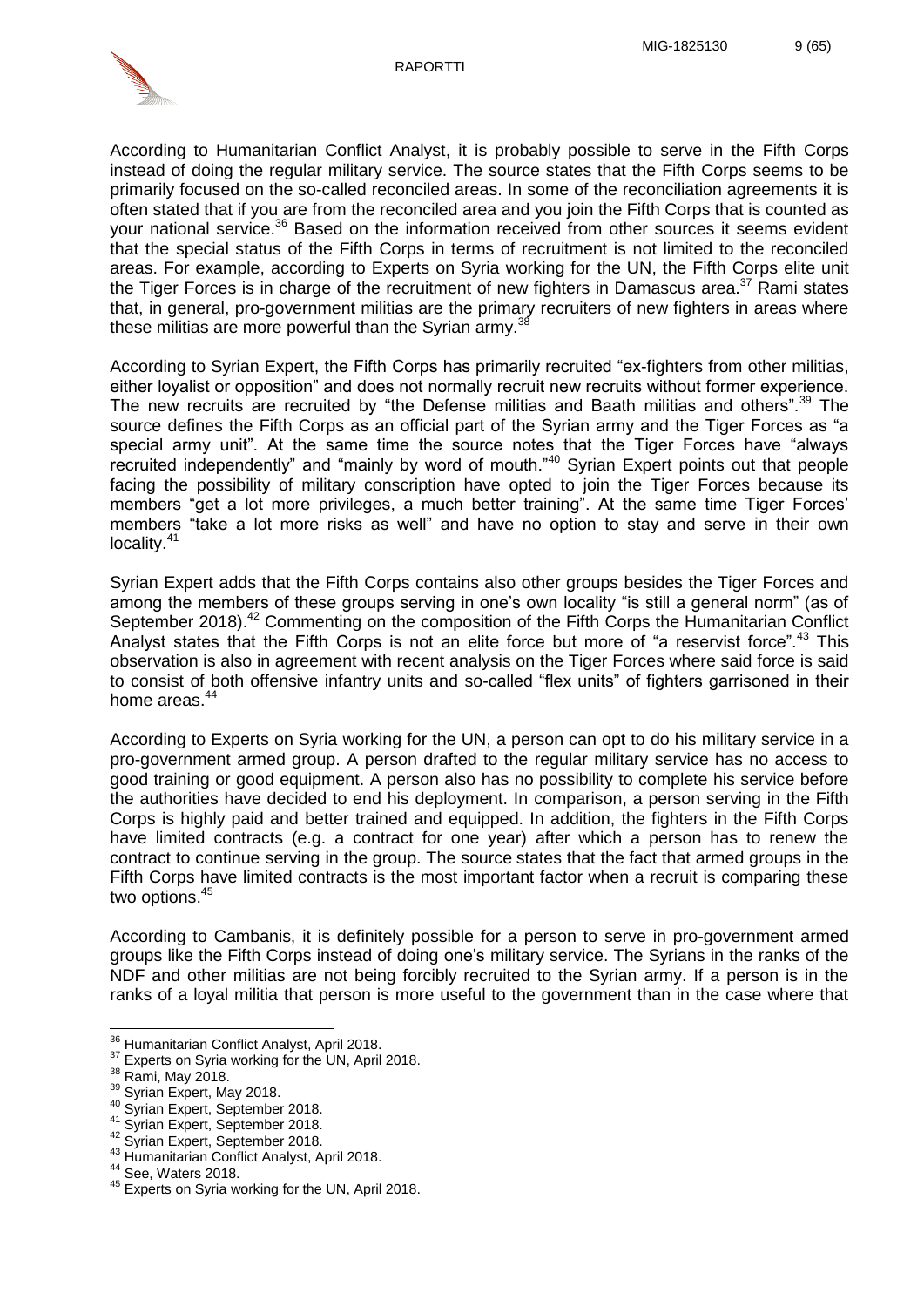

person is serving in one of the less useful branches of the army. According to Cambanis, as a general rule, in important battles the functions of the NDF and other militias are very different and more important than the functions of secondary, "non-core" army units.<sup>46</sup>

According to Rami, the arrangements between the Syrian army and the pro-government armed groups differ from one area to another. For example, powerful pro-government armed groups such as the Tiger Forces of the Fifth Corps have the possibility to claim certain areas as their recruitment pools and forbid the conscription to the Syrian army in these areas.<sup>47</sup> Anonymous source confirms that a person fighting in the ranks of pro-government armed groups affiliated to the Syrian army are not conscripted to military service. The pro-government armed groups that have an effective control of certain area are responsible for recruitment to pro-government forces in that particular area. The recruitment is conducted in coordination with the Syrian military.<sup>48</sup>

According to Rami, it is possible for a person to serve in a pro-government armed group instead of doing his military service. However, the availability of this option depends on many different factors: First of all the person has to be "lucky enough" to find a militia in the ranks of which one feels comfortable serving. This militia has to offer both a good salary and the possibility to serve in the local area for the person to gain these benefits generally associated with serving in a progovernment armed group (see chapter 1.7 below). In addition, the arrangement where serving in a pro-government armed group is considered a substitute for official military service has to be officially recognised by the Syrian authorities.<sup>49</sup>

Rami states that joining a local militia is generally an option, since some local groups can be found in every village. However, some militias are deployed to other areas besides of their immediate locality and some are even given more difficult assignments than the regular army units. Rami estimates that it is impossible to receive 100 % assurance that a person will not be deployed to other areas while serving in a pro-government armed group. For example, the people in the Alawite villages in the coastal areas and in the countryside of Hama have had the possibility to join the NDF militias and to defend their areas. However other militias established and active in the same coastal areas (e.g. the Desert Hawks) have also been fighting in other areas as required by or agreed with the government.<sup>50</sup>

According to Experts on Syria working for the UN, in some cases members of religious minorities have had the possibility to join the local pro-government armed groups instead of doing their military service. This arrangement has been available, for example, to religious minorities in the villages in the rural areas of Homs and Hama. However, the arrangement has not been available for members of either ethnic or religious minorities living in big cities and in urban areas in general. In these areas people have been drafted to military service despite of their ethnic or religious background.<sup>51</sup>

Also Rami points out that a person living in areas effectively controlled by the Syrian government is recruited if this person meets the criteria for recruitment despite of the person's ethnic or religious background. This applies, for example, to Alawites living in big cities like Damascus. In addition, Alawites living in areas like Damascus are not given the option to serve in their home areas because there is no active fighting in these areas. These people are conscripted to the military and sent to areas where the conflict is more active.<sup>52</sup>

<sup>&</sup>lt;sup>46</sup> Cambanis, April 2018.

<sup>47</sup> Rami, May 2018.

<sup>48</sup> Anonymous, April 2018.

<sup>49</sup> Rami, May 2018.

<sup>50</sup> Rami, May 2018.

<sup>&</sup>lt;sup>51</sup> Experts on Syria working for the UN, April 2018.

<sup>52</sup> Rami, May 2018.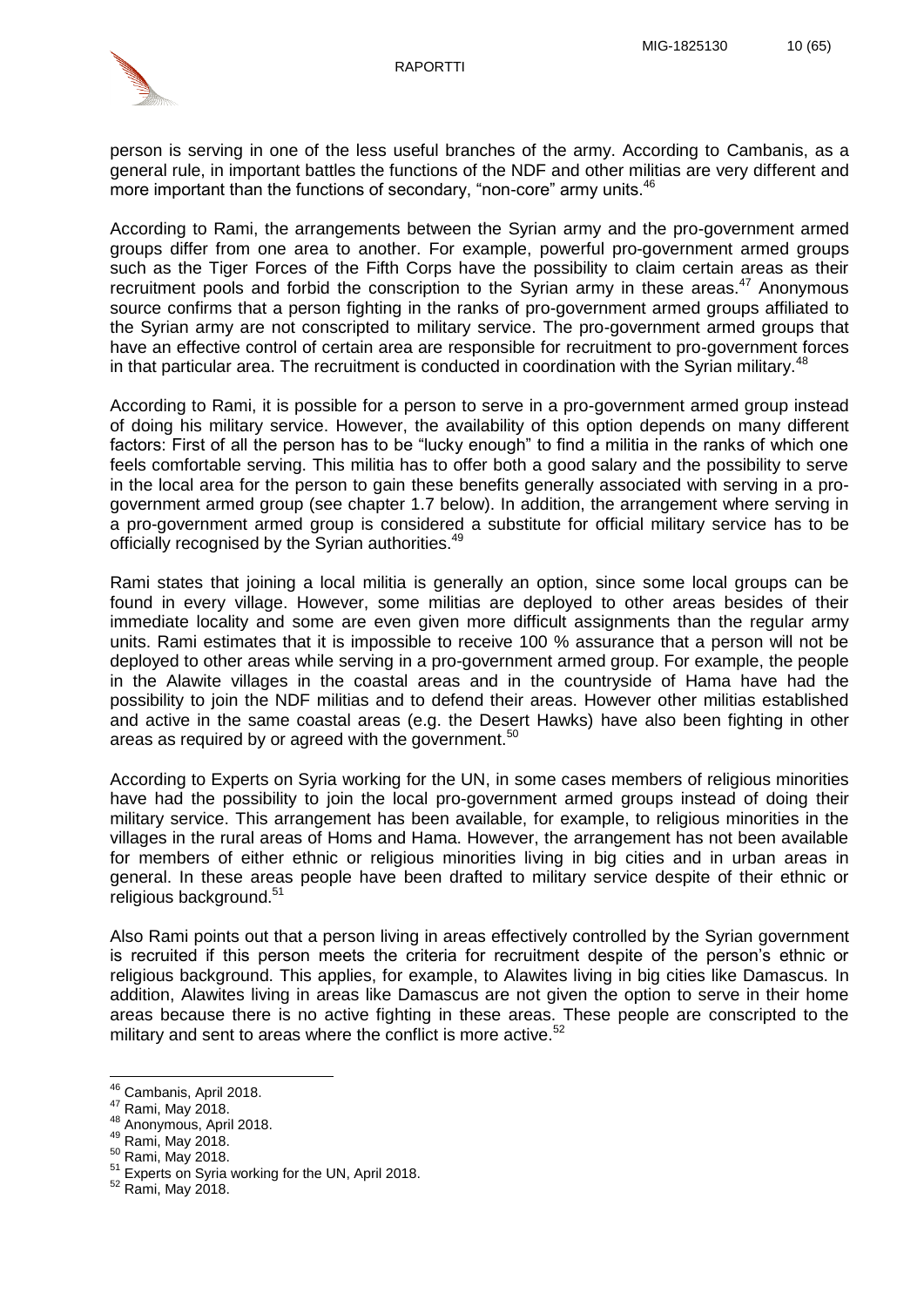

According to Syrian Expert, members of pro-government armed groups avoid the official military conscription generally on a "word of mouth" basis, where people serving in the militias are vouched, e.g. by their commanders, through an informal network of contacts. At least eventually some sort of document will be also issued to serve as a proof that the holder is serving in a particular armed group, especially if being a member of a local militia is a precondition for being exempted from military service (see also chapter 1.7.2 below).<sup>53</sup>

#### <span id="page-11-0"></span>**1.3.2. The possibility to avoid military service and the recruitment to pro-government armed groups with money**

It has been possible for a person living outside Syria for a certain amount of time to receive an exemption from military service by paying a certain amount of money.<sup>54</sup> This practice is discussed by the interlocutors along with cases where buying an exemption from military service is based on bribery or other practices considered illegal in the Syrian legal framework.

For example, Experts on Syria working for the UN point out that a person could avoid military service entirely by acquiring a status of an "expatriate". To acquire this status a person has to prove that he/she has spent a certain amount of time abroad and pay 8 000 U.S. dollars (USD) to the Central Bank of Syria. The Experts state that many young Syrian men in Lebanon are utilising their five-year residency in Lebanon to accumulate money to pay for their exemption from the military so that they can return to Syria. However, the Experts also state that traditionally in the Syrian armed forces the loyalty of higher ranking officers has been ensured by allowing them to accept bribes from new recruits in exchange for preferential treatment or release from regular military service. During the conflict it has been possible to avoid the deployment to front lines with money, either by bribing the higher officers or by paying for someone to take one's place in the front. $55$ 

According to Dr. Malte Gaier, Resident Representative to Lebanon and Acting Head of Syria/Iraq Office of Konrad-Adenauer-Stiftung, it is possible to buy oneself out of the list of wanted conscripts and exemptions are being arranged informally on a daily basis especially with payments being made in return for exemption. Gaier assumes that exemptions are available, for example, to members of Alawite and Christian communities. In addition, the wealthy Alawites can buy an administrative position in the Syrian armed forces.<sup>56</sup>

According to Humanitarian Conflict Analyst, it has been generally possible for Syrians to buy oneself out of the list of wanted conscripts. With right connections a person has been able to pay a certain amount of money, with the amount ranging from 6 000 to 20 000 USD, to complete his military service file. In 2011, before the outbreak of the conflict this type of exemption from military service was generally considered as valid for life. However, after the conflict broke out and especially since 2017 there have been some cases where people have been detained and forced to pay additional 6 000 USD to avoid conscription. However, the source states that this new practice has not been widespread.<sup>57</sup>

 $\overline{a}$ 

<sup>&</sup>lt;sup>53</sup> Syrian Expert, May 2018.

<sup>&</sup>lt;sup>54</sup> The practice is based on the amendments made to the Syrian military service law by the legislative decree no. 33 (2014). The Syrian government's official news service Sana reported on these amendments on  $6<sup>th</sup>$  of August 2014 stating that "[a]s per the amendments, monetary compensation for individuals with residence of no less than 4 years abroad is now USD 8,000, reducing the amount and time from the previous amount of USD 15,000 for five years, while compensation for individuals who were born in an Arab or foreign country until they turned 18 is set at USD 2,500 from the previous amount of USD 500." SANA 6.8.2014; This exemption is discussed, for example, in Lifos 16.1.2018, p. 40 and in Landinfo  $3.1.2018$ 

Experts on Syria working for the UN, April 2018.

<sup>56</sup> Gaier, April 2018.

<sup>57</sup> Humanitarian Conflict Analyst, April 2018.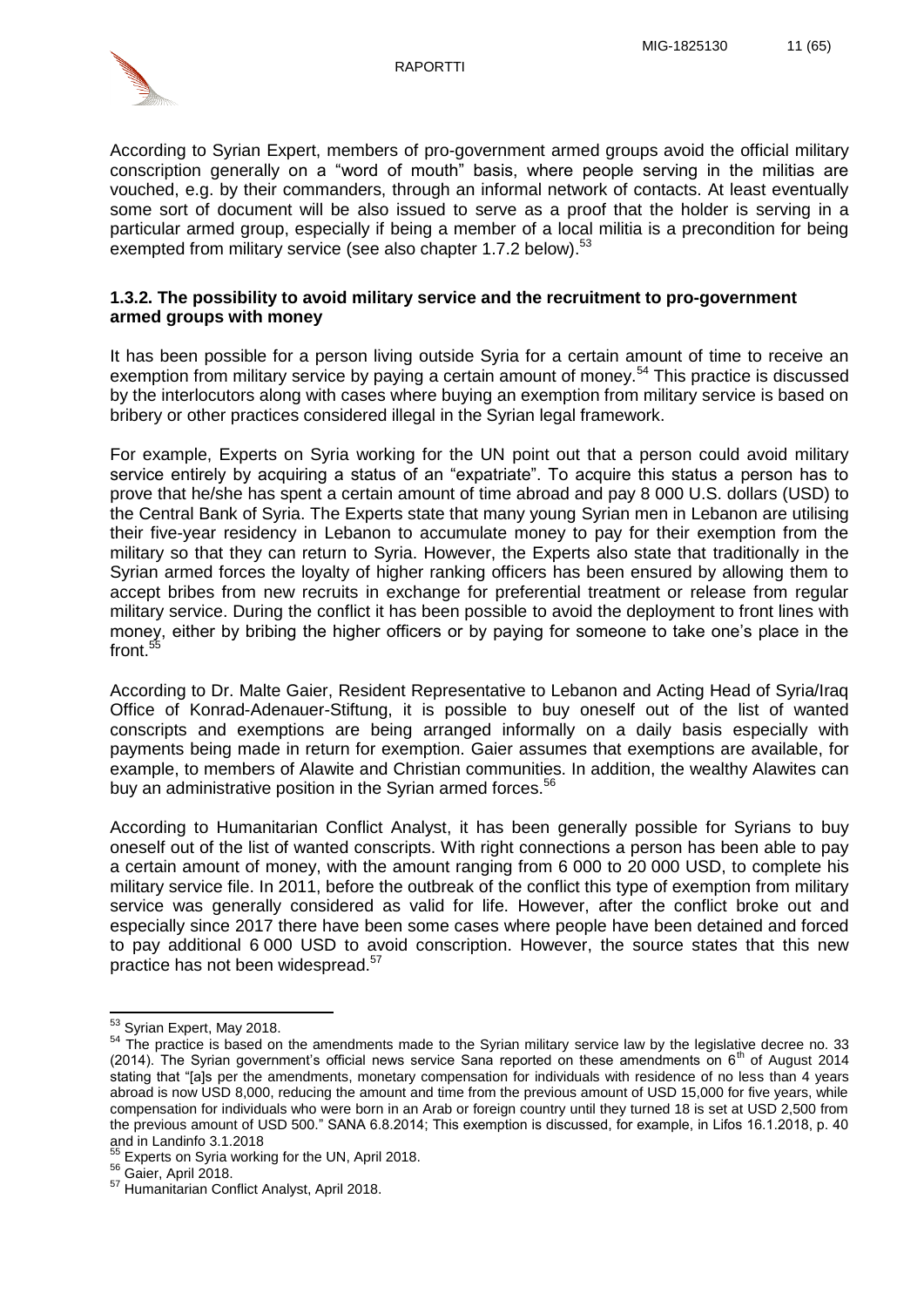

According to Anonymous source, both soldiers in the Syrian army and fighters in the progovernment militias pay bribes for their officers to get deployed into safe areas. To avoid conscription people also bribe officers to register themselves as members of a particular army unit or militia without actually serving in its ranks. The source states that Syrian civilians also wear military uniforms and pretend to serve in the military or pro-government armed groups to receive better treatment from government forces. The source also claims that on many occasions progovernment armed groups have staged armed clashes with AOG's in order to justify their existence in a particular area.<sup>58</sup>

Commenting on the situation of Syria in general Rami states that a person has always the possibility to pay if he/she wants to get something. For example, in the case of military conscription, before the war a person who paid 1000 USD could serve in a more convenient location and a person who paid 4000 USD could just serve at home. In this context the limited financial resources are one of the major challenges for ordinary Syrians (see chapter 1.5.2 below). In cases where a person is wanted for some major offense against the government Rami assumes that paying yourself out of the situation might still be possible, yet more difficult. In these high profile cases a person is detained and the detainee's whereabouts are generally not known, which makes it harder for the families and other people concerned to locate the detained and assist them with their case and situation and get them out of detention.<sup>59</sup>

According to Cambanis, the government of Syria's need for hard currency that has exacerbated during the recent years, the need for currency now surpasses the government's need for manpower. The draft evaders living outside Syria have the option to buy themselves an exemption from the military service. There are also cases where people from e.g. Druze and Sunni families of known opposition members have been able to buy an exemption, return to Syria, and safely come and go as they please. The option to buy oneself an exemption from military service is in theory available to all Syrians, including the members of Syria's Sunni majority. However, a person trying to buy an exemption (either the conscript himself or, e.g., a family member of the conscript) has to travel to Damascus and therefore has to be reasonably confident that the government does not want to arrest him/her. Members of the Sunni majority are already suspected by the government. Cambanis assumes that if a Sunni has any connections to the opposition, as the majority of Sunni refugees do, this person will probably not consider travelling to Damascus for an exemption as a viable option.<sup>60</sup>

According to Rami, the official exemption available for people spending a certain amount of time outside Syria is also respected by the pro-government militias. Describing the official process Rami states that a person who wants to return to Syria and avoid the military service (and the recruitment by the militias) pays a certain amount of money to receive an official document (*badal*) which states that the said person has been living in a third country and that the person has paid for an exemption. The person then delivers this document (through a particular militia) to the government that processes all the official documentation. With this document a person gains an exemption from the military service and can travel back to government-controlled areas (such as Damascus). Rami claims that the pro-government militias will not forcibly recruit a person with this kind of documentation and the community will understand the arrangement and the situation of the person in question.<sup>61</sup>

According to Gaier, there is a practice of buying one's son or daughter out of the NDF. Some government-controlled areas are actually controlled by regional commanders or warlords in charge of pro-government militias such as the Tiger Forces, which has made this practice of

<sup>&</sup>lt;sup>58</sup> Anonymous, April 2018.

 $^{59}$  Rami, May 2018.

<sup>&</sup>lt;sup>60</sup> Cambanis, April 2018.

<sup>61</sup> Rami, May 2018.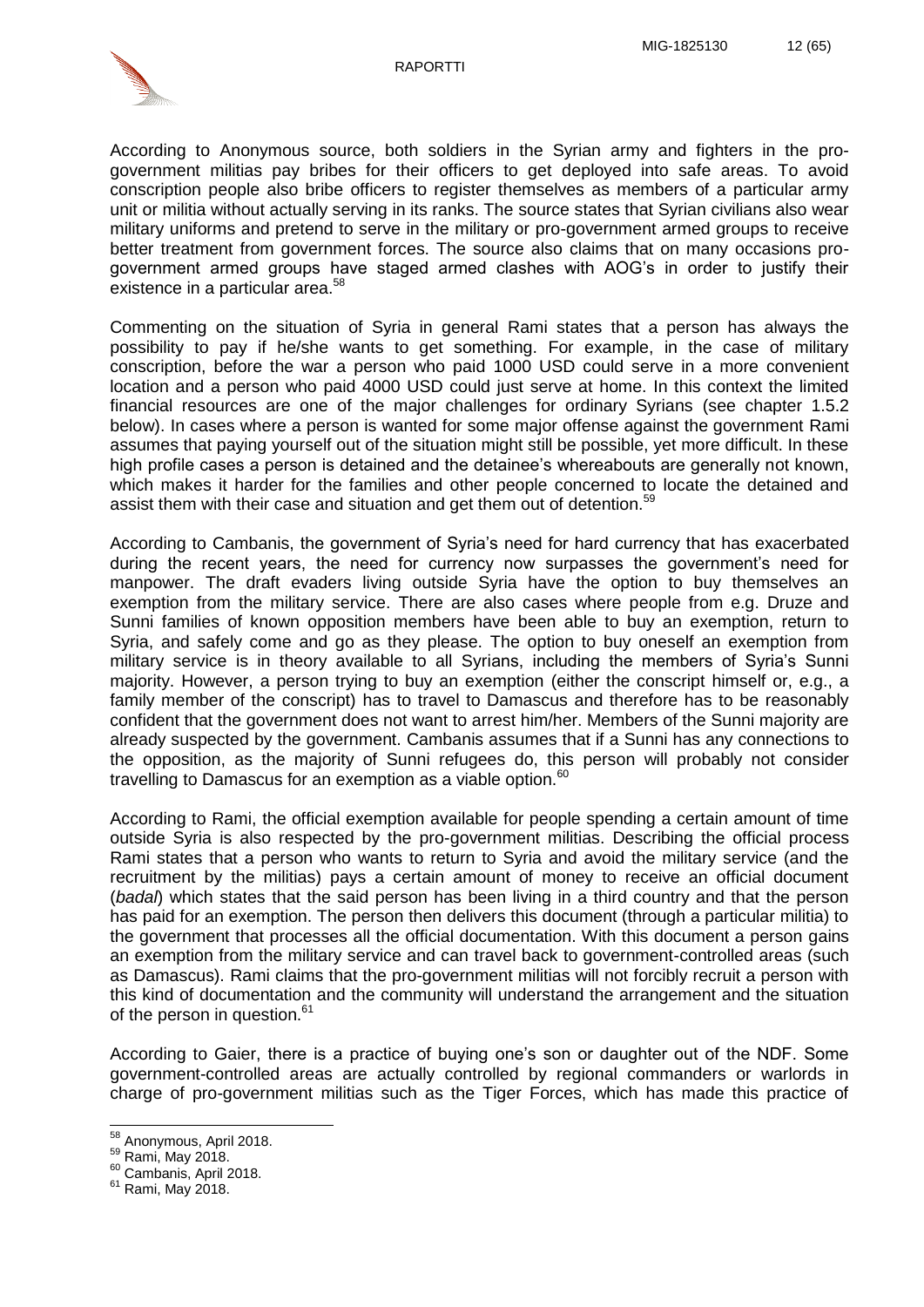

buying an exemption more common. According to Rami, the stronger role of the militias and their leaders among the Syrian government forces has made it much easier to avoid military service or recruitment to pro-government forces with money. According to Gaier, if the family has only one son, this will probably affect the price required when buying one's name out of the list of wanted recruits, providing an "exclusive treatment" and lower price.<sup>62</sup> According to Rami, it is likely that a person who is the only son of his family can avoid the recruitment to pro-government armed groups. The assumption is based on the fact that it is also possible to avoid militia recruitment with the official document stating that the person in question has paid for an exemption (see above). However the militias do not follow the official restrictions for military conscription and will not actively turn down an only son who wishes to join their ranks. $63$ 

### <span id="page-13-0"></span>**1.3.3. The recruitment base of pro-government armed groups**

According to Experts on Syria working for the UN, between 2011 and 2015 each pro-government armed group had its own organising principle and financing. After the establishment of the Fourth (in 2015) and the Fifth Corps (in 2016) the official government militias – such as the Baath brigades, the labour union militias, the student militias – under the Fourth Corps and the different local militias of National Defense Forces (NDF) financed by e.g. local communities, businessmen, the Iranians, and others under the Fifth Corps became more organised, forming "a solid, wellidentified military structure". Experts note that the Fourth and the Fifth Corps have no religious preferences. For example many armed groups in the National Defense Forces have Sunnis from Damascus or Aleppo as members.<sup>64</sup>

Humanitarian Conflict Analyst notes that the recruitment base of the pro-government armed groups depends on the type of particular armed group. The Analyst states that there are Alawite/Shia-aligned militias that recruit only Alawites/Shia. However, there are also secular militias like the Baath Brigades, the Syrian Social Nationalist Party (SSNP), the Qalamoun Shield Forces, etc. that base their recruitment very much on certain locality, where their leaders, or senior leadership is from. These armed groups are formed to protect a particular area. They do not tend to stray outside this area and there is not a wider recruitment drive. The recruitment base involves mainly friends, cousins, brothers, etc. of current members. People with different religious backgrounds (Christians, Sunnis) can join these secular militias without a problem.<sup>65</sup>

Experts from the Carnegie Middle East Center point out that the pro-government armed groups (NDF) are quite inclusive of all the groups that are willing to fight on the side of Syrian government. The source adds that some pro-government armed groups are motivated by their shared tribal background and factors like a particular tribe's close ties to the Syrian government.<sup>66</sup> According to Experts on Syria working for the UN, there is no tribal affiliation of pro-government armed groups as such. However, tribal (and religious) tactics based on the prevailing societal conditions are used for recruitment purposes. For example, the tribal fighters in eastern Syria, in Deir al-Zour and Albu Kamal, have been allowed to establish and serve in their local, tribal progovernment militias. Recently, the tribal relationships behind this arrangement have been utilised by the Syrian government to provoke unrests in areas like Raqqa and Manbij controlled by the Syrian Democratic Forces (SDF<sup>67</sup>).<sup>68</sup>

 $\overline{\phantom{a}}$ 

 $62$  Gaier, April 2018.

<sup>63</sup> Rami, May 2018.

<sup>&</sup>lt;sup>64</sup> Experts on Syria working for the UN, April 2018.

<sup>&</sup>lt;sup>65</sup> Humanitarian Conflict Analyst, April 2018.

<sup>66</sup> Experts from the Carnegie Middle East Center, April 2018.

<sup>&</sup>lt;sup>67</sup> A Syrian Kurdish dominated, multi-ethnic force controlling the areas east of the Euphrates River and supported by the United States. For more information, see Rashid 23.1.2018.

 $68$  Experts on Syria working for the UN, April 2018.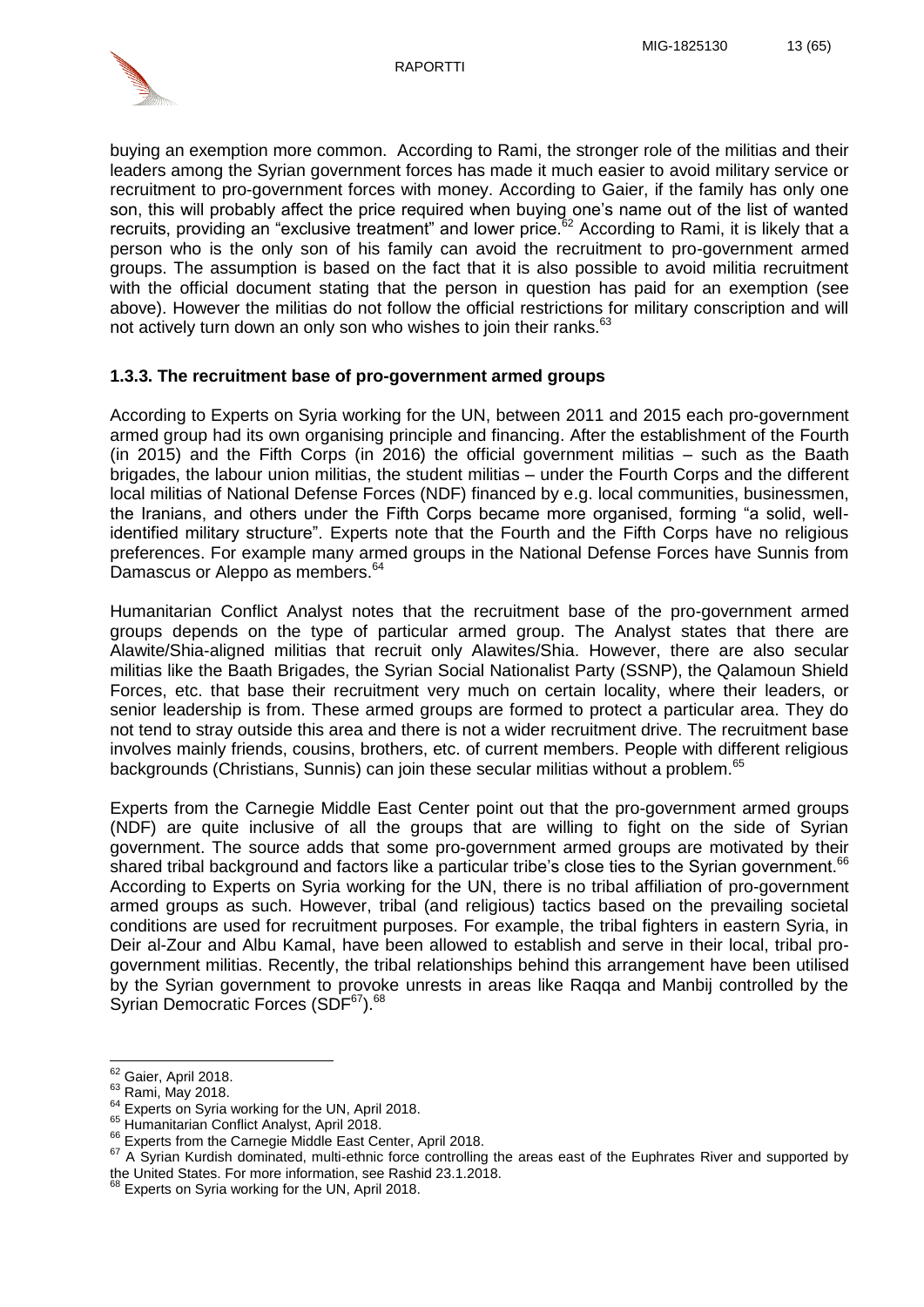

According to Cambanis, the "more trusted" pro-government armed groups "tend to be either area or ethnicity based". Cambanis adds that the fighters in coastal Alawite militias are not necessarily exclusively Alawite and these groups might contain trusted Sunnis, Christians, or Shia. The Sunnis are a majority in Syria and they are represented in pro-government militias as well. Some smaller Alawite militias might have mostly (around 90 percent) Alawites as members. However, according to Cambanis, being a trusted government loyalist is a criterion for membership, while being an Alawite is not.<sup>69</sup>

## <span id="page-14-0"></span>**1.3.4. The autonomy of pro-government armed groups**

According to Cambanis, **"**there are many different entities, Syrian and non-Syrian, that have this kind of complete autonomy within Syria".<sup>70</sup> As an example Cambanis notes that a particular "loyalist militia" might not care about the security situation in areas not under its own control. This militia could be willing to allow a vehicle borne improvised explosive device (VBIED) to cross a checkpoint and enter an area controlled by the Syrian army or by some other militia in exchange for money.<sup>71</sup> When discussing the autonomy of pro-government armed groups Gaier speculates that the pro-government armed groups can recruit new members with no official limitations and even if there were such limitations these would not be implemented.<sup>72</sup> In terms of recruitment there seems to be a certain division of labour between the Syrian army and the pro-government armed groups in the Fifth Corps (see chapter 1.3.1 above). In addition, some sources note the division of labour between Syrian and non-Syrian groups.

According to Experts from the Carnegie Middle East Center, there has been a division of labour between the Syrian government and the Lebanese Hezbollah. In this arrangement the Syrian government has been working with the pro-government armed groups in general (e.g. groups like the Desert Hawks) while Hezbollah has been working with the armed groups established within the Syrian Shia community (see chapter 1.5.1 *The Shia Communities*).<sup>73</sup> Anonymous source points out that each area controlled by the government forces has its specific conditions. In some areas the Syrian army is coordinating with the pro-government armed groups while in some areas the militia (e.g. Hezbollah or groups associated with Iran) has more freedom, although it is still coordinating its activities logistically with the Syrian army and the Russian Air Force. The source also adds that in some areas there has been infighting amongst pro-government militias.<sup>74</sup>

According to OHCHR, as an institution the NDF is not part of the Syrian army, but is officially recognised as a legitimate body allowed to bear arms, and it enjoys operational and logistical support from the Syrian army. NDF or local committees have also had their own screening processes and checkpoints. The Syrian government considers the NDF as "an allied force" to the Syrian army.<sup>75</sup> In addition there might be some overlap between the official military and the more unofficial armed groups. Syrian Expert notes that people conscripted to the Syrian army have the possibility to pay their way into special units, for example various sectarian units, and from thereon to positions closer to home and away from the fighting. In this manner people serving in the army can advance from formal to quasi-formal units.<sup>76</sup>

According to Syrian Expert, the funding structures of pro-government armed groups can vary and many groups have shifted between allegiances and between different sources of funding. The

 $\overline{\phantom{a}}$ <sup>69</sup> Cambanis, April 2018.

<sup>70</sup> Cambanis, April 2018.

<sup>71</sup> Cambanis, April 2018.

<sup>72</sup> Gaier, April 2018.

<sup>73</sup> Experts from the Carnegie Middle East Center, April 2018.

<sup>74</sup> Anonymous, April 2018.

<sup>75</sup> OHCHR, April 2018

<sup>76</sup> Syrian Expert, May 2018.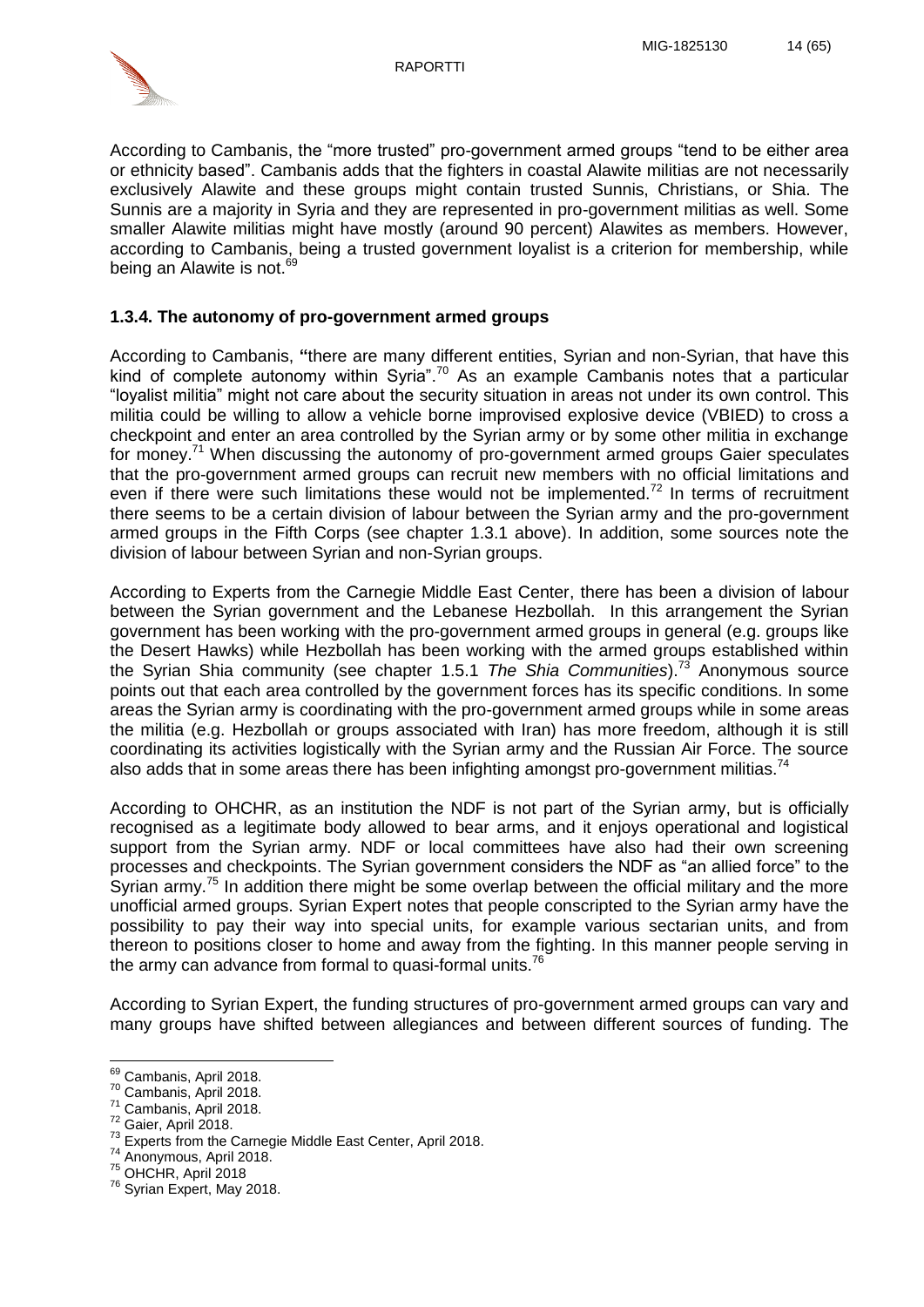

Iranians and the pro-government businesspeople are the main sources of funding for the informal units outside the official structures of the Fourth and the Fifth Corps. The Expert claims that different groups are funded "[f]rom hand to hand, depending on how the government wants to play them against each other".

Experts on Syria working for the UN estimate that Syrian security services are working with the pro-government armed groups to enhance the performance of these groups. In general the armed groups operate under the auspices and the supervision of the competent or effective security service on the ground. For example in Damascus the Air Force Security is officially controlling the performance of different pro-government armed groups and these groups are even considered as employees of Air Force Security. However, the Air Force Security is not necessarily in complete control of these groups.<sup>78</sup> Experts from the Carnegie Middle East Center note that the Syrian government and the intelligence services (*mukhabarat*) want to maintain their control of the Syrian groups associated with Lebanese Hezbollah. Therefore these groups want to receive their salaries from the government while the Syrian authorities want to keep these groups in the government payroll. The government wants to depict these groups as native Syrian militias and not as 'Iranian proxies'.<sup>79</sup>

According to Experts from the Carnegie Middle East Center, the Syrian government considers the pro-government militias as a competing force. The better financing and salaries of some progovernment armed groups cause tensions between the Syrian government and these groups. Another source of tension is the open criticism of the Syrian government and the *mukhabarat* by some of the armed groups. The Experts state that the Syrian government will not tolerate the progovernment armed groups competing with the government for recruits and resources after the fighting is over. The government loyalists have infiltrated the ranks of these militias on every level and are prepared to deal with them once it is necessary to do so. The Experts point out that there have already been some assassinations targeting the members of pro-government armed groups that can be associated with this scenario. $80$ 

According to Cambanis, the government has conflicting interests with regard to the role of progovernment militias. On the one hand, an autonomous militia unit can be generally a lot more useful and trusted in military operations (e.g. retaking the city of Aleppo or the town of Douma). On the other hand, after the retaking of Aleppo the government has been reasserting control over different militia units and reintegrating them into the Ministry of Defence chain of command. Cambanis notes that the Syrian government might want to get rid of "less easily controlled" militias either completely or by integrating these groups into the Syrian army structure. Cambanis estimates that the NDF will be fully absorbed into the Ministry of Defence chain of command sooner rather than later. This will be done as there are less pressing needs for the existence of these militias.<sup>81</sup>

According to Humanitarian Conflict Analyst, there has been a move in 2018 to incorporate certain NDF groups and the NDF reservist forces into the official military structure. The source claims that therefore it is no longer possible for a person to join the NDF, the Baath Brigades, or other similar groups as an alternative for military service. The source also estimates that since the Syrian government is currently incorporating the NDF into the official military structure it might be no longer possible to avoid the deployment to front lines by serving in a local pro-government militia. The Humanitarian Conflict Analyst points out that this development has also affected the status of minority militias. For example, the Christian militias are being incorporated into the

 $^{77}$  Syrian Expert, May 2018.

<sup>&</sup>lt;sup>78</sup> Experts on Syria working for the UN, April 2018.

<sup>79</sup> Experts from Carnegie Middle East Center, April 2018.

<sup>80</sup> Experts from the Carnegie Middle East Center, April 2018.

<sup>81</sup> Cambanis, April 2018.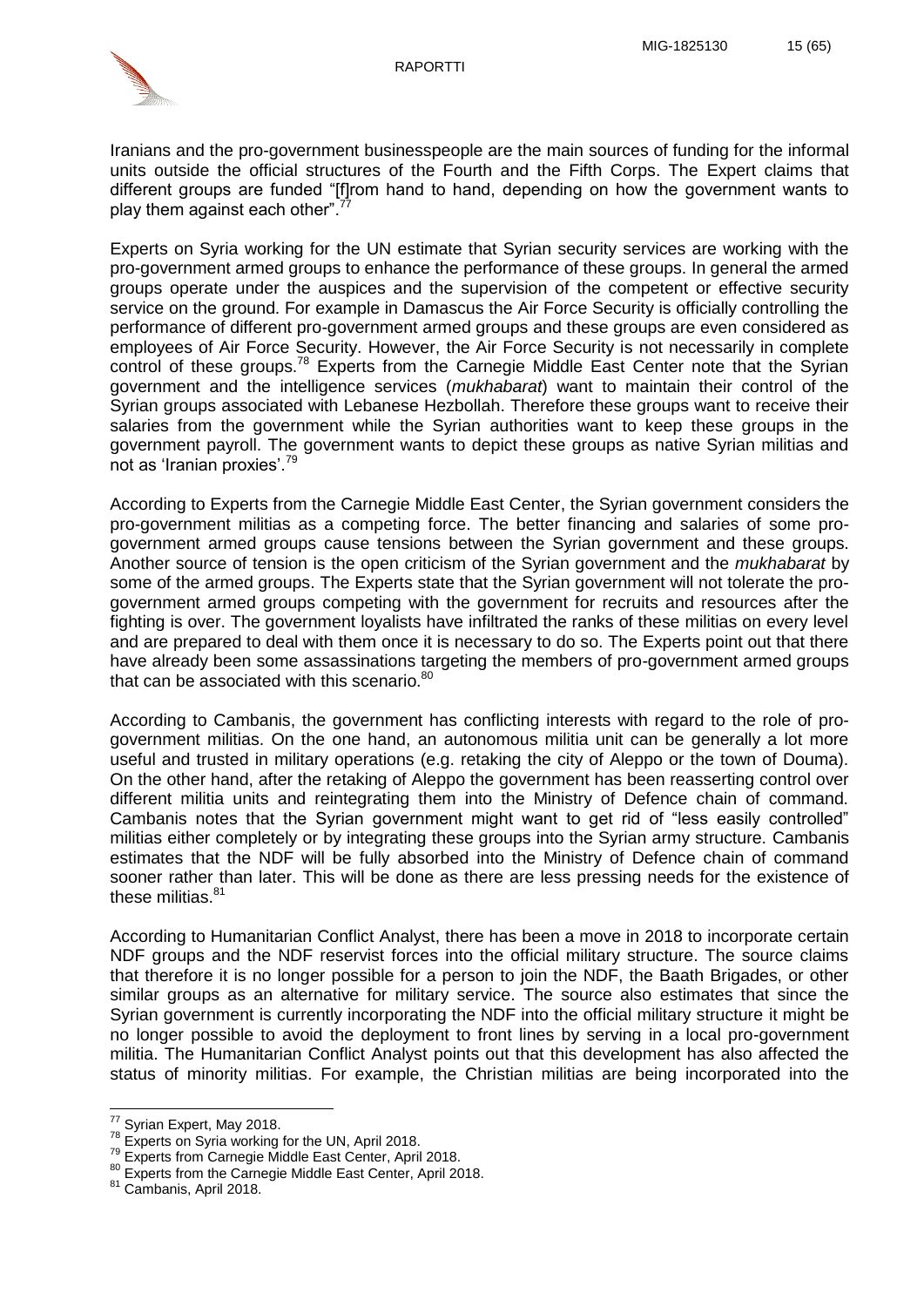

formal military structure and therefore serving in these militias is not an alternative for official military service. While, at the moment (April 2018), the Alawite and Shia militias are not being incorporated into the regular military structure, it is not clear whether serving in these groups is an alternative to military service in the Syrian army.<sup>82</sup>

Experts from the Carnegie Middle East Center noted in April that the leaders of businessmenfunded Desert Hawks militia had been punished by the Syrian government presumably because of the militia's too autonomous behaviour.<sup>83</sup> In September 2018 Syrian Expert stated that the Syrian government along with Russia is putting a lot of effort to "mainstream the security sector" which has materialised in the incorporation of the Desert Hawks, the most powerful of the autonomous unofficial pro-government armed groups, into the official military structure. These militias have been "given the choice of either joining the Fifth Corps or disband[ing] altogether after returning their weapons". The source estimates that while some militias have been "very happy to dismantle" others have opted to join the Fifth Corps for the simple reason that their members "have no other sources of income".<sup>84</sup> (More on the financial incentives, see chapter 1.5.2 below).

Syrian Expert estimates that with regard to the incorporation of pro-government militias into the official military structures "the problematic ones are the ones that are more closely linked to the Assad family itself", although even these militias have been forced to reduce their strength submit their units more under official control. The source adds that there is "a different deal altogether" with the pro-Iranian militias that have been confined into certain parts of Syria.<sup>85</sup>

## <span id="page-16-0"></span>**1.4. Recruitment practices of pro-government armed groups and the Syrian army**

### <span id="page-16-1"></span>**1.4.1. Forced recruitment to pro-government armed groups**

When comparing the recruitment practices of pro-government armed groups to compulsory military service the sources share the view that people are not generally recruited to progovernment armed groups by force.<sup>86</sup> However, this does not apply to the so-called "reconciled areas", where the only choice fighting-aged men are given is the choice between serving in the Syrian army or in the ranks of pro-government armed groups such as the Fifth Corps. (See chapter 1.6.2 below). In addition, the Syrian Expert points out that in some cases there has been an element of coercion involved in the recruitment process of pro-government armed groups recruiting government employees. This has happened in cases where government employees have been required to defend their local positions because of the active fighting in the area.<sup>87</sup> It is also important to note that despite the pro-government militias' general restraint from forced recruitment many sources point out that the social pressure to join these groups is strong, including both honour and religion-based shaming (see chapter 1.5.1 below).

According to OHCHR, working for or being part of the NDF is considered voluntary and not forced.<sup>88</sup> According to Rami, the pro-government armed groups in general do not forcibly recruit people. These groups are considered as a more flexible alternative to the compulsory military service. Based on this observation Rami states that recruiting people forcibly would not be a "smart move" for these groups. The source recalls only one particular case from Latakia where

<sup>&</sup>lt;sup>82</sup> Humanitarian Conflict Analyst, April 2018.

<sup>83</sup> Experts from Carnegie Middle East Center, April 2018.

<sup>84</sup> Svrian Expert, September 2018.

<sup>85</sup> Syrian Expert, September 2018.

<sup>86</sup> Humanitarian Conflict Analyst, April 2018; OHCHR, April 2018; Rami, May 2018.

<sup>87</sup> Syrian Expert, May 2018.

<sup>88</sup> OHCHR, April 2018.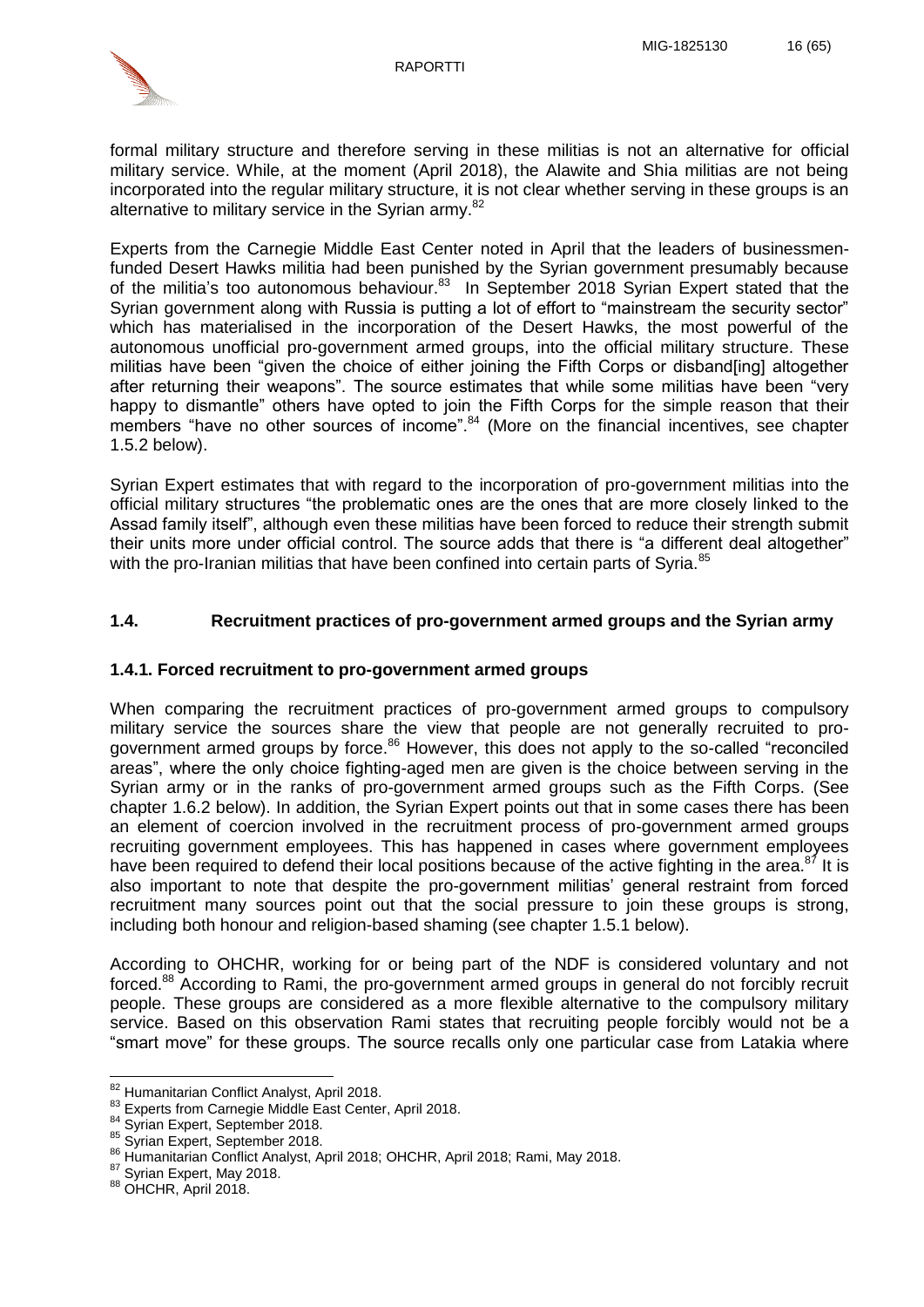

the pro-government militias detained people for recruitment purposes.<sup>89</sup> Humanitarian Conflict Analyst states that the Alawite and/or Shia-aligned militias do not necessarily detain persons they want to recruit and then force them to join. The source states that these militias do not use methods involving kidnapping or violence to recruit new members.<sup>90</sup>

### <span id="page-17-0"></span>**1.4.2. Forced recruitment to the Syrian army**

Although the sources agree that pro-government armed groups in general have not recruited new members by force, two sources point out that these groups have participated in the forced recruitment of wanted conscripts. $91$  In these cases it seems possible that the pro-government groups could utilise of this arrangement also to recruit new members.

According to Rami, the recruitment to both the Syrian army and the pro-government militias is mainly done in the unofficial way, e.g. on checkpoints and during house-raids, instead of the official way where the military aged men enlist in the recruitment centres.<sup>92</sup> Rami identifies the pro-government checkpoints as the main sites of recruitment. In some areas the government forces have made a deal with the locals and recruited the local men just to keep them in their place. These men are basically recruited but they are serving in their villages.  $93$ 

According to Syrian Expert, the recruitment to government forces is currently (May 2018) done mainly during random "spot checks" in the streets. The source has heard of some cases where people have been recruited during raids to local businesses while there have been hardly any cases involving house-raids. $94$  When discussing the recruitment campaigns by the Syrian army, Rami states that the last bigger recruitment campaign was in 2016. Back then the Fifth Corps had a recruitment campaign during which the Syrian media encouraged the people to join the Fifth Corps and receive a relatively good salary.<sup>95</sup>

According to Humanitarian Conflict Analyst**,** pro-government armed groups or "sub-state actors" close to the Lebanese border have been responsible for arrest operations supposedly related to military conscription. The source identifies the Qalamoun Shield Forces militia as the group responsible for these operations. Since the Qalamoun Shield Forces is in practice an autonomous force operating outside the formal Ministry of Defence command and control structure it is very difficult to estimate whether these arrest operations are actually related to military conscription or simple criminality (kidnapping and extortion). The source also states that similar operations have occurred occasionally also in Homs city and in some of the neighbourhoods on the outskirts of Homs.<sup>96</sup>

### <span id="page-17-1"></span>**1.4.3. Recruitment of women to the Syrian army or the pro-government armed groups**

The sources with information on the subject agree that women have been allowed to join the Syrian army as volunteers.<sup>97</sup> According to several sources, women have also joined progovernment militias.<sup>98</sup>

 $\overline{a}$ 

<sup>&</sup>lt;sup>89</sup> Rami. May 2018.

<sup>90</sup> Humanitarian Conflict Analyst, April 2018.

<sup>91</sup> Humanitarian Conflict Analyst, April 2018; Rami, May 2018.

<sup>92</sup> Rami, May 2018.

<sup>93</sup> Rami, May 2018.

<sup>&</sup>lt;sup>94</sup> Syrian Expert, May 2018.

<sup>95</sup> Rami, May 2018.

<sup>96</sup> Humanitarian Conflict Analyst, April 2018

<sup>97</sup> Cambanis, April 2018; Rami, May 2018.

<sup>98</sup> Experts from the Carnegie Middle East Center, April 2018; Gaier, April 2018; Humanitarian Conflict Analyst, April 2018; Rami, May 2018; Syrian Expert, May 2018.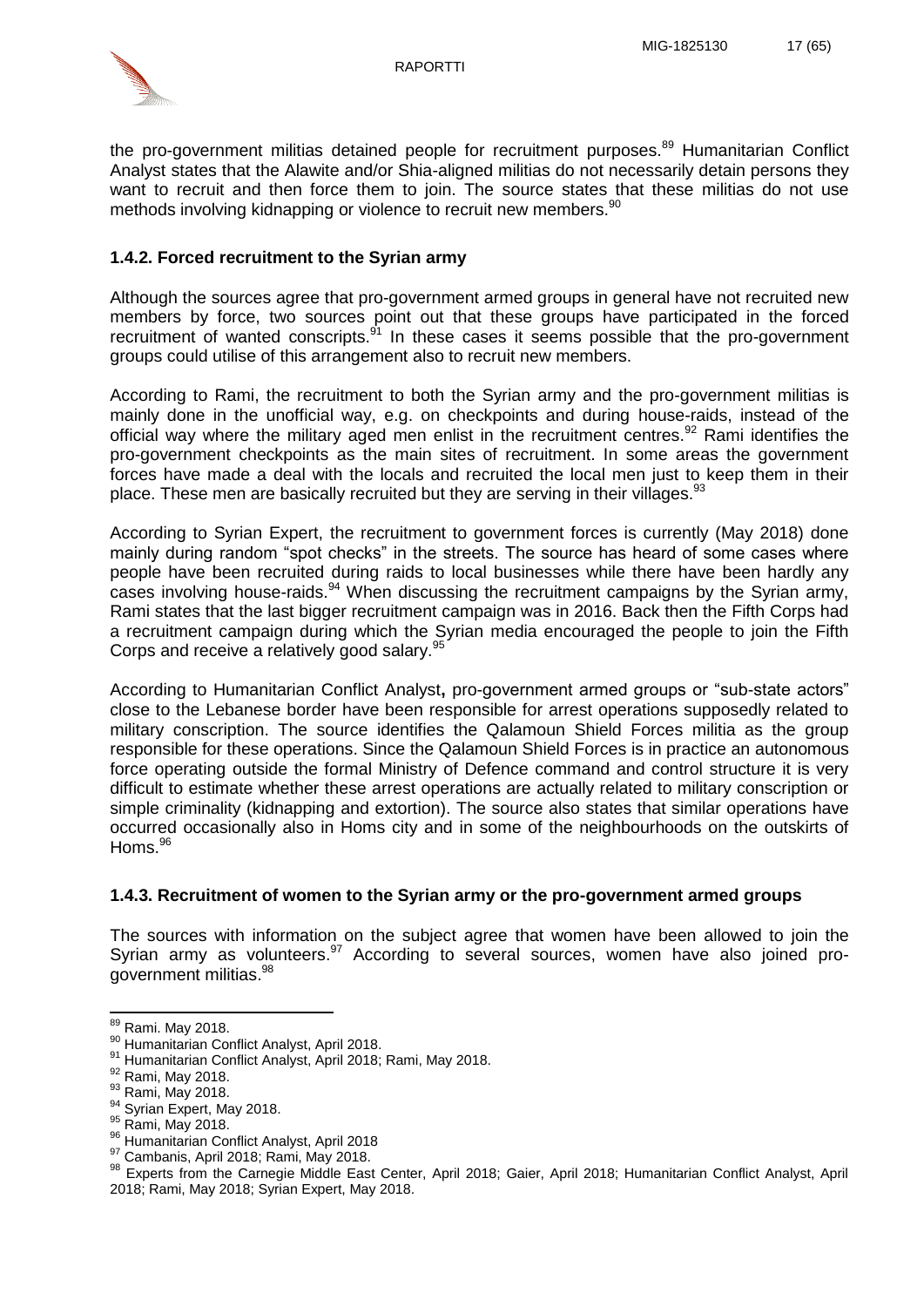RAPORTTI



According to OHCHR, there is a special regiment for women in the Syrian army and some women were reportedly killed in the battlefield. The source does not have confirmed reports of women being recruited to the NDF (pro-government armed groups).<sup>99</sup> According to Rami, the Syrian army has generally accepted women to join as volunteers.<sup>100</sup> According to Cambanis, some women have joined the Syrian army because of the shortage of manpower and out of sense of loyalty. These women have joined as volunteers. These volunteers stated to the source that the voluntary work is very highly valued because it is optional and not compelled. The voluntary work suits for the Syrian government because it shows sacrifice and the rallying of the masses. Cambanis notes that the volunteered women are young high school educated people and there are plenty of things for these women to do in non-combat roles. The source assumes that combat roles are not open for these women. The women join the army to honour their dead family members, e.g. brothers who were killed during the fighting.<sup>101</sup>

Syrian Expert knows of few cases where women have been recruited to pro-government armed groups. The women have been serving mainly in non-combat positions like media, communications, logistics, and morale boosting, etc. The women have generally joined these aroups as volunteers.<sup>102</sup> Gaier states that there is at least one women's battalion among the NDF, which has been established for PR-reasons.<sup>103</sup> Rami assumes that also the pro-government armed groups have recruited women as volunteers because of the lack of suitable men. The women have been seen within the ranks of the pro-government militias but not in the frontline roles.<sup>104</sup> Humanitarian Conflict Analyst states that there is an NDF women's force although approximately 1 000–1 500 women are serving in this force, which is a relatively small number. These women have joined the NDF as volunteers and they have been present on some checkpoints, particularly in conservative areas to conduct searches of women.<sup>10</sup>

According to Experts from the Carnegie Middle East Center, particularly Alawite women have joined pro-government armed groups.<sup>106</sup> Anonymous source states that women have not been recruited to Palestinian pro-government armed groups.<sup>107</sup>

### <span id="page-18-0"></span>**1.4.4. Recruitment of minors to the Syrian army or the pro-government armed groups**

OHCHR does not have reliable information on minors being recruited to the pro-government forces – whether this means the Syrian army or the pro-government militias.<sup>108</sup> Humanitarian Conflict Analyst does not have knowledge of any cases where minors would have been recruited to the Syrian army.<sup>109</sup> Gaier states that the Syrian army is not recruiting minors since a military actor recruiting and using child soldiers is no longer considered as an internationally recognised valid military entity.<sup>110</sup> In contrast, several sources state that there are minors fighting in the ranks of pro-government armed groups.<sup>111</sup> In addition Gaier states that after 2015 the recruitment in the Alawite communities and involving 17-year-old minors has been more forced than voluntary.<sup>112</sup>

<sup>109</sup> Humanitarian Conflict Analyst, April 2018.

<sup>&</sup>lt;sup>99</sup> OHCHR, April 2018.

<sup>&</sup>lt;sup>100</sup> Rami. May 2018.

<sup>101</sup> Cambanis, April 2018.

<sup>102</sup> Syrian Expert, May 2018.

<sup>103</sup> Gaier, April 2018.

<sup>104</sup> Rami, May 2018.

<sup>105</sup> Raini, wiay 2010.<br><sup>105</sup> Humanitarian Conflict Analyst, April 2018.

<sup>&</sup>lt;sup>106</sup> Experts from the Carnegie Middle East Center, April 2018.

<sup>107</sup> Anonymous source, April 2018.

<sup>108</sup> OHCHR, April 2018.

Gaier, April 2018.

<sup>&</sup>lt;sup>111</sup> Cambanis, April 2018; Experts from the Carnegie Middle East Center, April 2018; Rami, May 2018; Syrian Expert, May 2018; Anonymous, April 2018.

 $112$  Gaier, April 2018.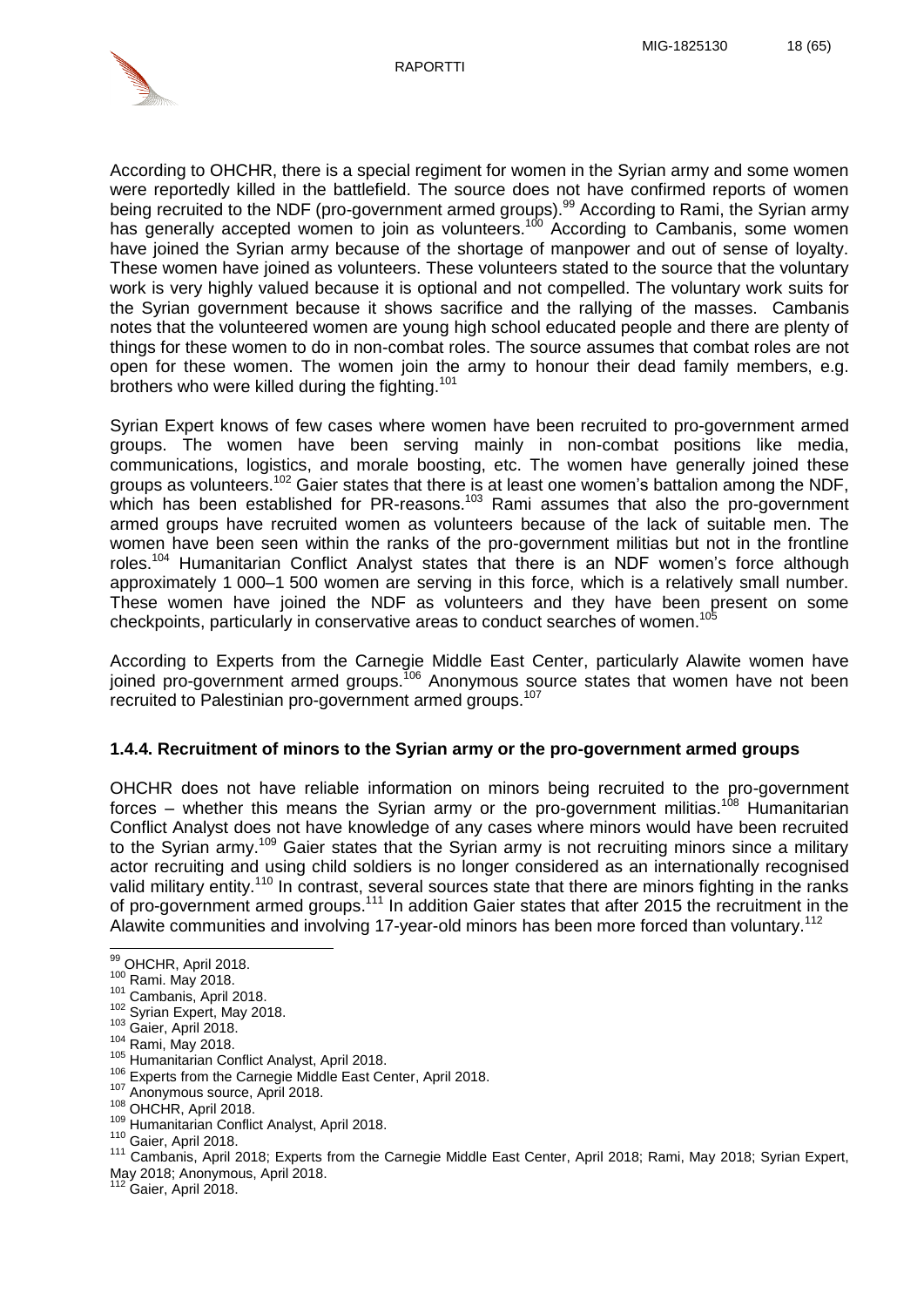

Syrian Expert states that in the case of recruitment to pro-government militias "[u]sually the targets are 15- to 16-year-olds", which are described by the source as "the easiest targets".<sup>113</sup> These recruits go through "some extensive indoctrination and some training" and serve at first mostly in the local positions before they are sent to active battlefields.<sup>114</sup> The source has received many reports of young people joining the ranks of pro-government armed groups simply to avoid their studies. The source notes that there have been "some civil society efforts on the part of some of the loyalist communities to work with children at risk and try to prevent them from being sucked in by the armed actors". This is done to get the young people in these communities to prioritise their studies.<sup>115</sup>

According to Cambanis, there are minors fighting in the NDF and in other pro-government militias. There is a financial incentive for them to join.<sup>116</sup> Rami assumes that the pro-government militias are recruiting minors for the simple reason that these groups have no reason to turn down an able fighter. Rami also speculates that young fighters (not necessarily minors) are probably preferred by armed groups in general, because for young people there is more excitement involved in fighting – and in simply carrying a rifle – and they are also eager to receive their first salary in a relatively young age (most Syrian men have to wait into their late 20's to receive a proper job and their first salary).  $117$ 

According to Experts from the Carnegie Middle East Center, pro-government armed groups have recruited minors in the similar manner as the Lebanese Hezbollah.<sup>118</sup> According one source minors are recruited also to Palestinian pro-government armed groups but not in huge numbers.<sup>119</sup>

### <span id="page-19-0"></span>**1.5. Social and financial pressure to join the pro-government armed groups**

### <span id="page-19-1"></span>**1.5.1. Social pressure to join the pro-government armed groups**

The social pressure to join the pro-government armed groups is often based on being a member of a particular religious community. In many cases the pro-government armed groups have organised locally and among the government supporters community-based values like honour are stated as central in the formation of pro-government armed groups.<sup>120</sup> OHCHR notes that the NDF consists of pro-government armed groups that were formerly known as the "popular committees". According to Humanitarian Conflict Analyst, in some areas prestige in joining the pro-government armed groups has had a role in the recruitment process. In these areas militia members can move around in the area more easily and are not harassed by the Syrian authorities. This applies particularly to members of Shia militias.<sup>121</sup>

When discussing the social pressure to join the pro-government armed groups exerted by the local communities the sources tend to focus on the Alawite community, generally considered as the main powerbase of the Syrian government. However, it is likely that some of the information discussed below applies to other communities supporting the Syrian government as well. Some

  $113$  Syrian Expert, May 2018.

<sup>114</sup> Syrian Expert, May 2018.

<sup>115</sup> Syrian Expert, May 2018.

<sup>116</sup> Cambanis, April 2018.

<sup>117</sup> Rami, May 2018.

<sup>&</sup>lt;sup>118</sup> Experts from the Carnegie Middle East Center, April 2018.

<sup>119</sup> Anonymous, April 2018.

<sup>120</sup> Humanitarian Conflict Analyst, April 2018; Cambanis, April 2018.

<sup>121</sup> Humanitarian Conflict Analyst, April 2018.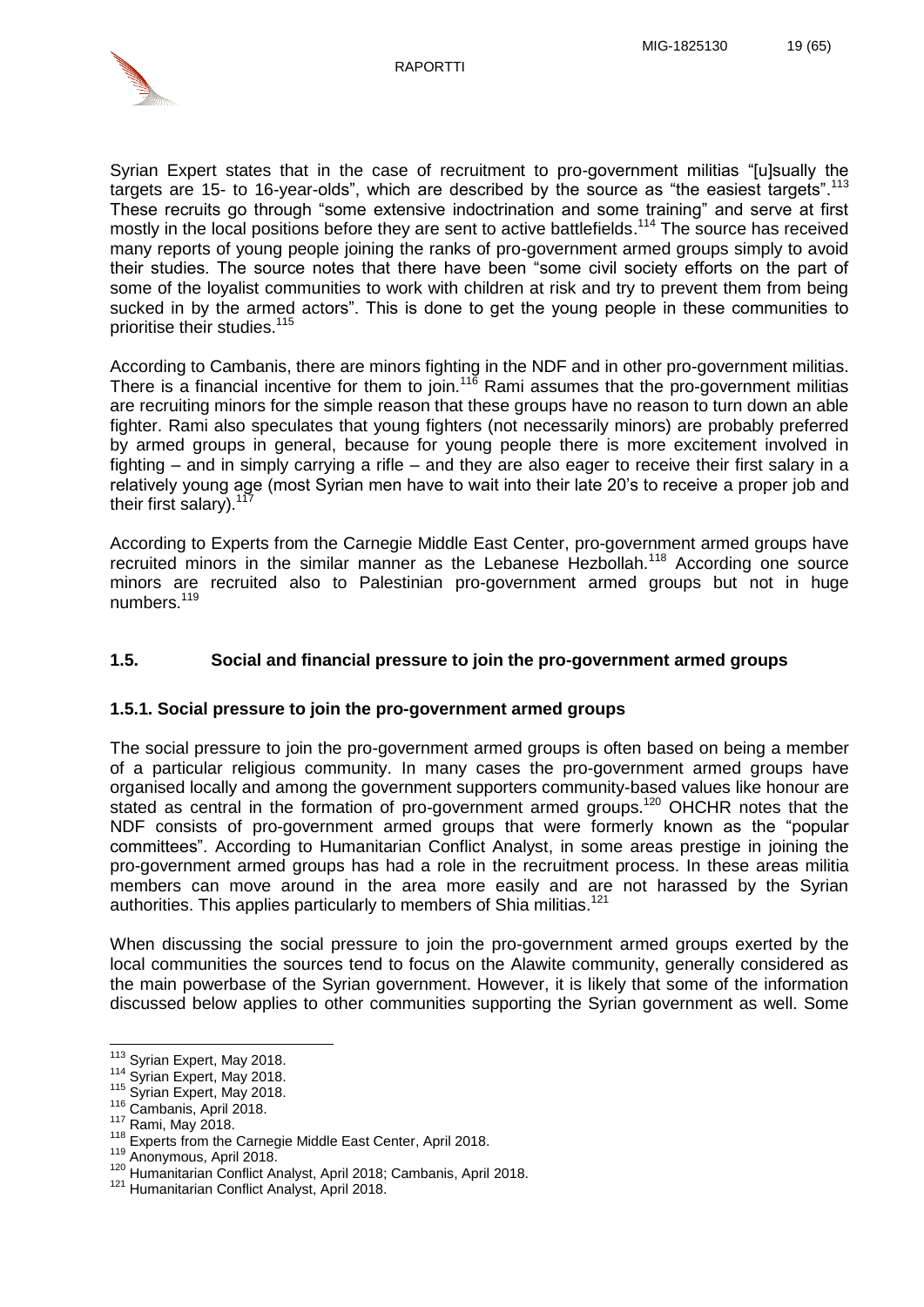

sources use the term "Shia community" as a short-hand term to refer to both Alawite and Shia communities. However, since the sources focus also explicitly on the Syrian Shia community this information is presented below in a separate section.

#### *The Alawite communities*

Humanitarian Conflict Analyst states that the pro-government militias put pressure on certain individuals, families, and on the Syrian Alawite and Shia communities as a whole. The pressure takes the form of religious and shame-based harassment. The religious pressure is based on the idea of Shia jihad and, for example, on defending the Shia shrines in Damascus and supporting the "Shia brothers" in Syria. Phrases such as "not honouring your family" and "not being a man" are used to shame individuals if they would refuse to join the pro-government armed groups.<sup>122</sup>

According to Gaier, after 2015 the recruitment among the communities supporting the government has been more forced than voluntary, e.g. by extending the military service age to 17 years.<sup>123</sup> Cambanis points out that the Alawite communities "have been hit incredibly hard" by the conflict with every able-bodied male drafted to military service. Cambanis also states that only those that are either too young or only sons of the family have been able to avoid the fight. In the Alawite communities of Latakia and Tartous young men are still drafted to military service, despite the heavy casualties suffered by these communities.<sup>124</sup> Gaier notes that the nature of their heavy losses is understood among the communities supporting the government and that there is no longer a will to fight even among the strong government supporters. The source states that both the Alawite and the Christian villages in Latakia are practically empty of fighting-aged men with the new recruits mainly recruited to pro-government armed groups.<sup>125</sup> According to Cambanis, there is a lot of pressure that comes from above as well as from within the Alawite community which means in practice that "even if you do not want to serve, you have to serve".<sup>126</sup>

Cambanis notes that the supposed loyalty of the Alawites is not necessarily loyalty for president Bashar al-Assad but loyalty for the survival of the Assad regime. Among the Alawite community as a whole "there are various degrees of affection" for the president and also "quite a lot of awareness that this regime has not served [the] Alawites particularly well".<sup>127</sup> However, the regime is seen as the only means for the survival of the Alawite sect, since the Alawite's consider the conflict as a fanatical uprising that wants to erase their sect from the country.<sup>128</sup> Gaier agrees noting that the Alawite community is religiously motivated to fight since they see the conflict as a fight for the survival of their sect.<sup>129</sup> According to Rami, the Alawites have been fully involved in the Syrian Arab Republic's security apparatus for decades. Therefore the Alawite's would fight against the armed groups opposing the government to defend their communities even though the Syrian government would not be able to support them.<sup>130</sup>

Rami states that the vast majority of the Alawite communities have made similar, implicit deals as the Druze (see *The Druze Communities* below) to stay in their villages and Rami sees this as the general arrangement. However, Rami also points out that the Alawite villages discussed cover a large swath of territory ranging from the coastal areas of Latakia and Tartous to the border with Idlib province and from there to the countryside of Hama and Homs. Therefore it is difficult to estimate the situation in each of these Alawite villages and to define whether there is a similar

<sup>&</sup>lt;sup>122</sup> Humanitarian Conflict Analyst, April 2018.

<sup>123</sup> Gaier, April 2018.

<sup>124</sup> Cambanis, April 2018.

<sup>125</sup> Gaier. April 2018.

<sup>126</sup> Cambanis, April 2018.

<sup>127</sup> Cambanis, April 2018.

<sup>128</sup> Cambanis, April 2018.

<sup>129</sup> Gaier, April 2018.

<sup>130</sup> Rami, May 2018.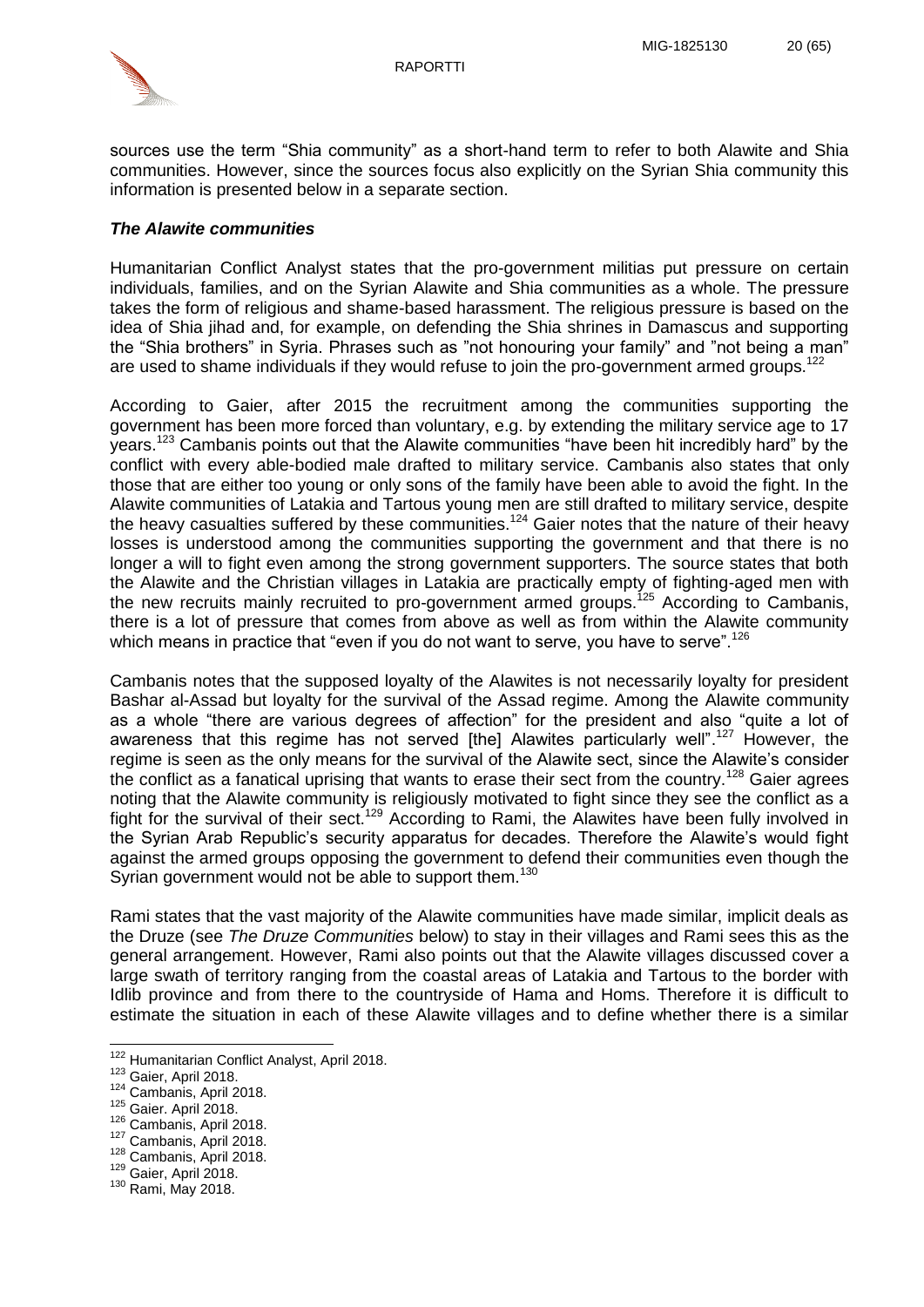

deal in place.<sup>131</sup> Humanitarian Conflict Analyst notes that in some cases the Alawite militias particularly in Latakia and Tartous provinces have been "quite vocal against Shia militias, particularly Hezbollah" being deployed in their areas. The source refers to a particular case where an Alawite militia in Tartous opposed the deployment of Hezbollah perceived by the Alawites in the region as "the ISIS of the Shia".<sup>132</sup> This implies that Alawite communities protect their autonomy to take care of their own areas.

According to Humanitarian Conflict Analyst, a person who refuses to join the Alawite or Shia aligned armed groups would be treated like an outcast. The social pressure would be huge and it would be quite difficult for a person to stay in the community. The source estimates that a person refusing to join the pro-government armed groups would surely have to move away. However, since a person would probably prefer to move to an area where his/her own minority is well represented, the person would likely end up facing similar issues there as well. As a related comment the source notes a person willing to live in a mixed community or purely Christian community that is more liberal will have a better chance to avoid recruitment.<sup>133</sup>

#### *The Shia communities*

According to several interlocutors, the members of Syria's Shia community have had the possibility to serve in their own armed groups. These armed groups are affiliated to Lebanese Hezbollah and are generally known as "the Syrian Hezbollah".<sup>13</sup>

According to Experts from the Carnegie Middle East Center, members of Shia pro-government armed groups, such as the Syrian Hezbollah, can avoid the official military conscription on the basis of their membership in a pro-government Shia armed group. The source compares the status of members of Syrian Hezbollah to the status of members of Lebanese Hezbollah in the Lebanese conscription system. The source notes that in the Lebanese case the military service of Hezbollah members could be postponed with their Hezbollah background serving as a reason for the postponement.<sup>135</sup> Also, according to Rami, there are specific government controlled areas like the besieged Shia cities and villages of Nubl, Zahraa, Kefraya, and Fua'a where the Lebanese Hezbollah has been really strong. The Syrian army has not been recruiting in in these areas because the people in these areas are fighting in the ranks of the Syrian Hezbollah.<sup>136</sup>

According to Experts from the Carnegie Middle East Center, the Syrian Shia, comprising between 4 to 5  $\%$  of the Syrian population<sup>137</sup>, have been relatively easy targets for recruitment by Hezbollah or by groups associated with Hezbollah since these people are living in difficult conditions of war. However, there are regional differences within the Shia community as well. The source points out that the small Shia community of Damascus has a "totally different way of thinking" when compared to the towns around Homs and the small Shia community in Homs city or the Shia towns around Aleppo, Nubl and Zahraa. These regional differences are based on local power relations and have caused differentiation also in the case of Shia pro-government armed groups active in a particular area (with different groups active in Aleppo, Hama, Homs,  $etc.$ ).  $138$ 

<sup>131</sup> Rami, May 2018.

<sup>&</sup>lt;sup>132</sup> Humanitarian Conflict Analyst, April 2018.

<sup>133</sup> Humanitarian Conflict Analyst, April 2018.

<sup>134</sup> Rami, May 2018.

<sup>135</sup> Experts from the Carnegie Middle East Center, April 2018.

Experts from the Carnegie Middle East Center, April 2018; Rami, May 2018.

<sup>&</sup>lt;sup>137</sup> Similar estimations of the number of Syrian Shia are given in, Smyth 12.4.2018. However, because of the massive displacement caused by the ongoing war, it is likely that these estimations should be considered rough at best.

<sup>138</sup> Experts from the Carnegie Middle East Center, April 2018.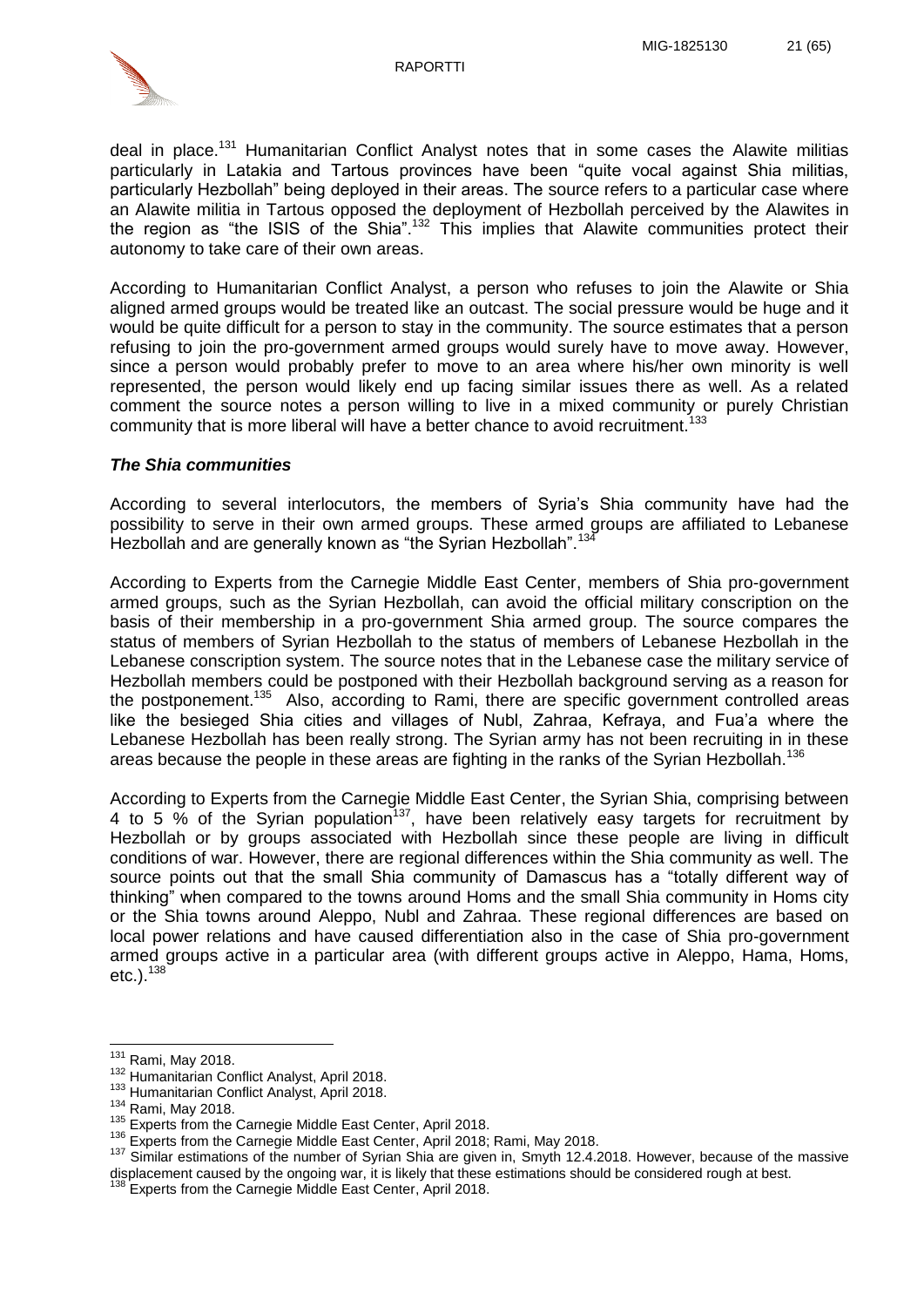

Experts from the Carnegie Middle East Center also note that Alawites have been converting to Shi'ism in small numbers. However, the Alawite community has been resistant and Jamil al-Assad, the leading proponent of converting Alawites to Shi'ism has faced a lot of pressure from the Alawite community because of his actions.<sup>139</sup>

### *The Christian communities*

As stated above by Gaier, much like the Alawites, the Christian communities in Latakia have send their fighting-aged men to fight and similar types of exemptions have been available to members of both communities (see *The Alawite communities* above). In addition, Gaier points out that the Syrian government tries to keep the pressure away from the Alawite and Christian communities, which are the government's two main powerbases. This does not apply to other minorities, such as the Druze, the Ismaili, or the Circassians.<sup>140</sup>

According to Syrian Expert, the similar type of social pressure discussed above in relation to Alawites has been reported with other minority communities. The source notes that in areas like the Christian valley (Wadi al-Nazara) in Homs and Suweida province in southern Syria – with significant Christian and Druze populations respectively – some members of local communities have put pressure on local youth to convince them to fight for sectarian reasons. There has been "a mounting pressure" particularly in areas where the community has been subjected to attacks by the Sunni armed opposition groups.<sup>141</sup>

According to Experts on Syria working for the UN, the possibility to serve in their local areas has been also available for the Christian communities. For example, the Christian-dominated area of Mahardah has been left under the protection of local pro-government armed groups and similar types of arrangements have been made with other Christian areas in western Syria.<sup>142</sup> According to Experts from the Carnegie Middle East Center, members of Christian communities in Wadi al-Nazara in Homs have joined the ranks of the armed militia of the Syrian Social Nationalist Party  $(SSNP).$ <sup>143</sup>

However, the Humanitarian Conflict Analyst has pointed out that serving in the Christian militias would no longer be considered as an alternative for military service since these militias are being currently incorporated into the formal military structure (see chapter 1.3.4 above).

### *The Druze communities*

Syrian Expert states that there has been social pressure reported in some Druze communities to join the pro-government armed groups (see *The Christian Communities* above). However, Rami notes that some Druze communities have also organised armed resistance against the Syrian government and the government does not therefore consider the Druze as an entirely loyal minority.<sup>144</sup>

Sources with information on the subject agree on the special status of Druze communities in Suweida province with regard to military conscription and the pressure to serve in the progovernment armed groups. However, the sources also point out that this special status has applied only to certain communities in certain areas. According to Experts on Syria working for the UN, the Syrian government has allowed members of religious minorities to join the pro-

 $\overline{a}$ <sup>139</sup> Experts from the Carnegie Middle East Center, April 2018.

<sup>140</sup> Gaier, April 2018.

 $141$  Syrian Expert, May 2018.

<sup>142</sup> Experts on Syria working for the UN, April 2018.

<sup>143</sup> Experts from Carnegie Middle East Center, April 2018.

<sup>144</sup> Rami, May 2018.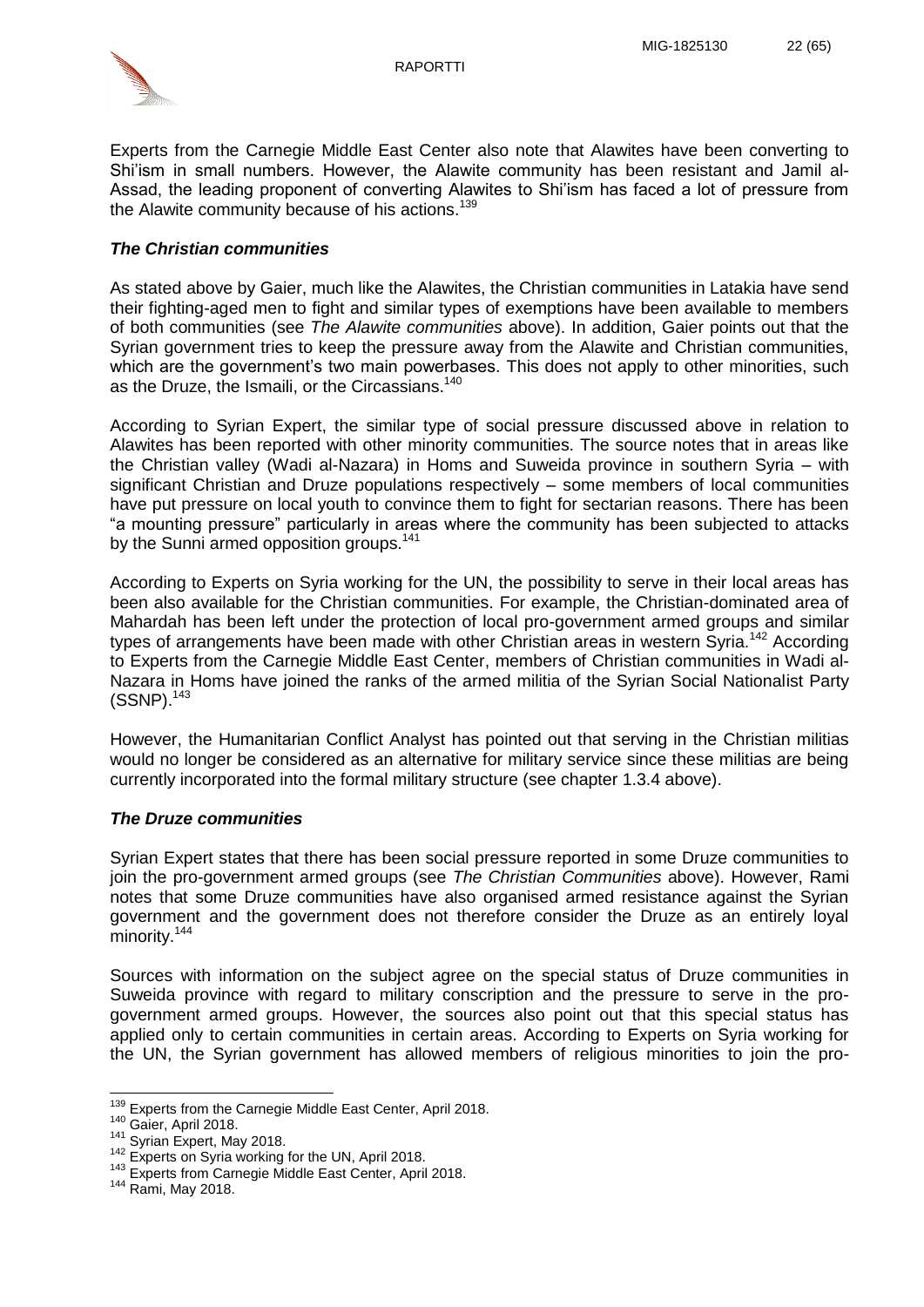

government armed groups so that these minority communities can stay and serve in their own areas. This arrangement was adopted after the Druze community in Suweida refused to send its young men to fight for the Syrian army during the early stages of the conflict. Later the Syrian government encountered the same problems with the Alawite villages that refused to send their men to fight in other parts of Syria after suffering heavy casualties during the war.<sup>145</sup> According to Rami, the people belonging to the Druze minority have made a deal with the government in certain areas of Suweida province. These people have opted to fight on the government side but remain in their specific area. However these deals do not cover the whole Suweida province and some villages are not participating in the deal.<sup>146</sup>

According to Humanitarian Conflict Analyst, certain Druze communities of Suweida have been allowed to establish a local militia called *Rijal al-Karama* (or *Shaykh al-Karama*) that is neither pro-government nor anti-government but "something in between".<sup>147</sup> According to the interlocutor, the Druze associated with *Rijal al-Karama* are not conscripted to military service. The Druze communities behind this militia have been allowed to run their villages semi-autonomously and the militia has clashed with the Syrian government forces when members of these communities have been targeted with forced conscription and arrested during arrest operations or at checkpoints. Arrested Druze associated with *Rijal al-Karama* are usually quickly released.<sup>148</sup>

Syrian Expert notes in September 2018 that in the latest battles against ISIS in southern deserts of Syria many recruits from Suweida were locals recruited by either the Syrian Social Nationalist Party or by a local volunteer unit. The source states that these people volunteered because their areas were subjected to an attack by ISIS. The source adds that "the people were sent to the front with very little training and ISIS inflicted a lot of damage on them".<sup>149</sup>

#### *Other minority communities*

Although it has been claimed that the Syrian government has tried to keep the pressure of war away from certain religious minority communities such as Alawites and Christians, this has not reportedly applied to other minority communities like the Ismailis or Circassians (see points made by Gaier above).

Some sources note that the Syrian government has utilised additional forms of pressure on communities that are not considered (entirely) loyal to the Assad regime. This has included minority communities, such as the Druze and the Ismailis.<sup>150</sup> Rami points out that the Syrian government has utilised the presence of the terrorist group, the Islamic State (ISIS), to put pressure on certain communities, like the Druze communities in Suweida, the Ismaili communities in Salamiyah, and the Murshidi communities in Tadmor (Homs) to force these minorities to do as the government demands.<sup>151</sup>

Rami also estimates that the government would not offer the Ismaili minority in Salamiyah the possibility to avoid military conscription by serving in their local armed groups because of their support to the opposition. Rami notes that in Salamiyah there was a strong anti-government sentiment when compared to other areas inhabited by Syria's religious minorities. Many people in Salamiyah were opposition activists. There is a presence of local pro-government armed groups but at the same time the government forces are heavily present in the area. Rami estimates that

<sup>&</sup>lt;sup>145</sup> Experts on Syria working for the UN, April 2018.

<sup>146</sup> Rami, May 2018.

<sup>147</sup> Humanitarian Conflict Analyst, April 2018.

<sup>148</sup> Humanitarian Conflict Analyst, April 2018.

<sup>149</sup> Syrian Expert, September 2018.

<sup>150</sup> Rami, May 2018; Syrian Expert, May 2018.

<sup>151</sup> Rami, May 2018.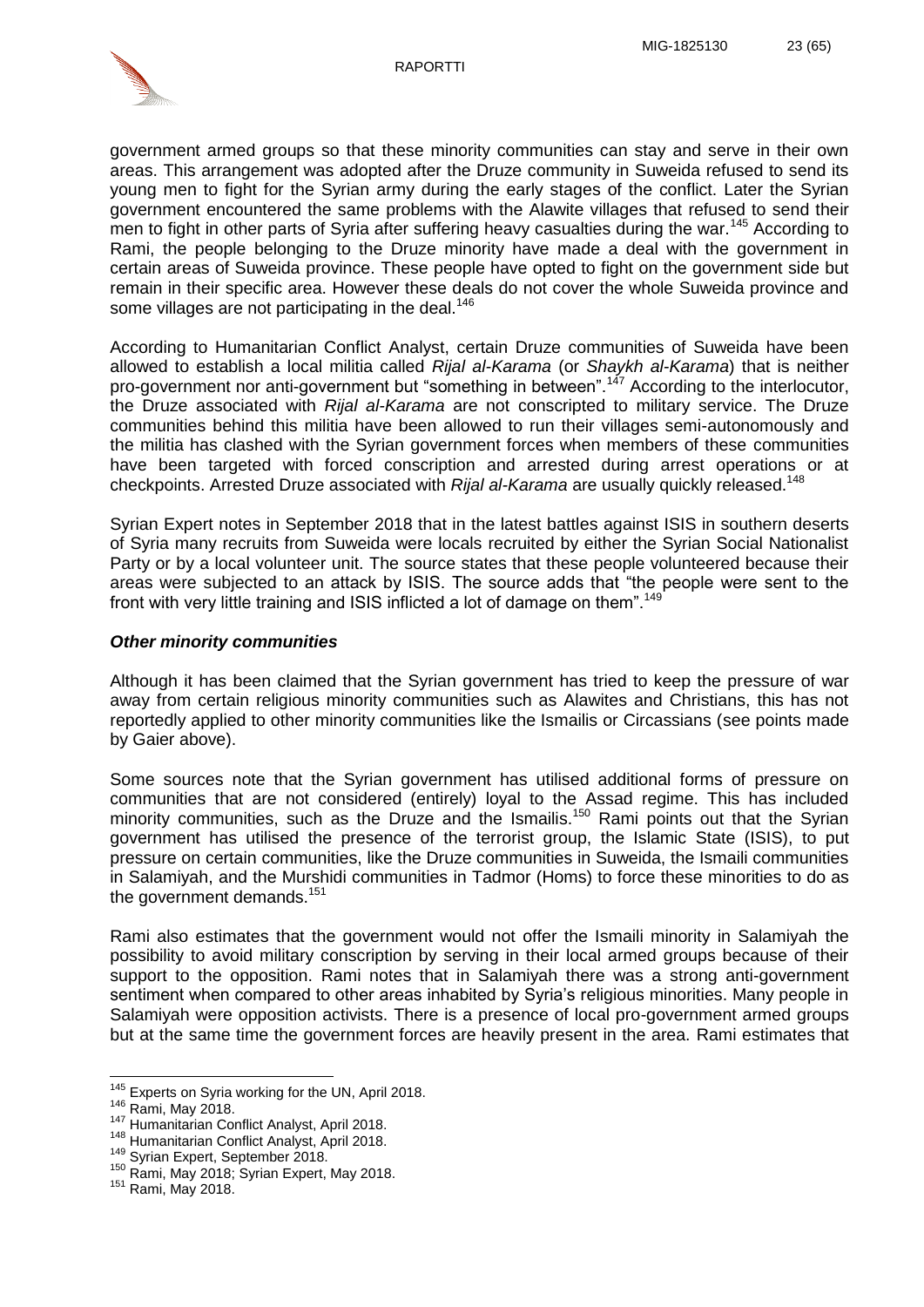

people not considered as anti-government will be able to join the local armed groups in Salamiyah.<sup>152</sup>

According to Syrian Expert, in places like Salamiyah the Syrian government refused to deploy the Syrian army units to defend the city surrounded from all sides by ISIS and other hostile armed actors unless the local men would join the Syrian army to defend the city. More generally, in some reconciled communities the government has issued a threat stating that the community is not going to have access to humanitarian aid unless the local people join the government forces. In other cases the government has used the access to government services in a similar manner.<sup>153</sup>

#### *The Palestinian communities*

According to Humanitarian Conflict Analyst, Palestinian refugees living in Syria are recruited to the official military structure and to pro-government armed groups like other Syrians.<sup>154</sup> One source notes that also those Palestinian refugees who have been displaced to Syria after 1956<sup>155</sup> have been recruited to the PLA.<sup>156</sup> This applies to Palestinians residing, for example, in southwestern areas like Khamsi, in Rafadeen area and in parts of Rural Damascus (Rif Dimashq). The exception might be the Southern Damascus neighbourhoods (e.g. Yarmouk and Tadamoun) where there are (in April 2018) a number of Palestinian militias fighting on the government side (e.g. the Quds Brigade). $157$ 

According to Anonymous source, the recruitment base of Palestinian pro-government armed groups varies. Some groups recruit mainly people of Palestinian origin. Other groups, such as *Liwa al-Quds* (the Quds Brigade), which is defined by the source as the largest Palestinian progovernment armed group with 3 500–5 000 fighters, recruit Syrian nationals (both Sunnis and Alawites) with only 15 % of *Liwa al-Quds*' fighters being of Palestinian origin.<sup>158</sup>

According to Humanitarian Conflict Analyst, there is social pressure in the Palestinian communities in southern Damascus (Tadamoun, Yarmouk) to join the local pro-government militias. There is also political pressure that affects the members of political parties associated with these militias. People not joining these Palestinian militias are seen as opposing them.<sup>159</sup> According to Anonymous source, there has been social pressure among the people in Palestinian communities to join the pro-government forces. People refusing to join these groups without a valid reason are put under heavy pressure and suspected for opposing the government. The pressure depends on local circumstances and the amount of fighting in/nearby a particular area. Among the military-aged men the pressure to complete their military service in the ranks of the PLA has been the same as the pressure to serve in the Syrian army among the Syrian nationals.<sup>160</sup>

Anonymous source adds that the official (and still generally respected) reasons for deferral from military service (only sons, student, etc.) are accepted as valid reasons to refuse recruitment to pro-government armed groups like *Liwa al-Quds*. However, people are generally willing to join any armed group to avoid bad treatment by the pro-government forces controlling particular checkpoints or neighbourhoods. In addition, after the outbreak of the Syrian conflict also the

<sup>&</sup>lt;sup>152</sup> Rami, May 2018.

 $^{153}$  Syrian Expert, May 2018.

<sup>154</sup> Humanitarian Conflict Analyst, April 2018.

<sup>155</sup> This information is related to the fact that Palestinians that arrived to Syria between 1948 and 1956 have been treated in the Syrian context in many ways in similar terms as Syrian nationals.

<sup>&</sup>lt;sup>156</sup> Anonymous, April 2018.

<sup>&</sup>lt;sup>157</sup> Humanitarian Conflict Analyst, April 2018.

<sup>158</sup> Anonymous, April 2018.

<sup>159</sup> Humanitarian Conflict Analyst, April 2018.

<sup>160</sup> Anonymous, April 2018.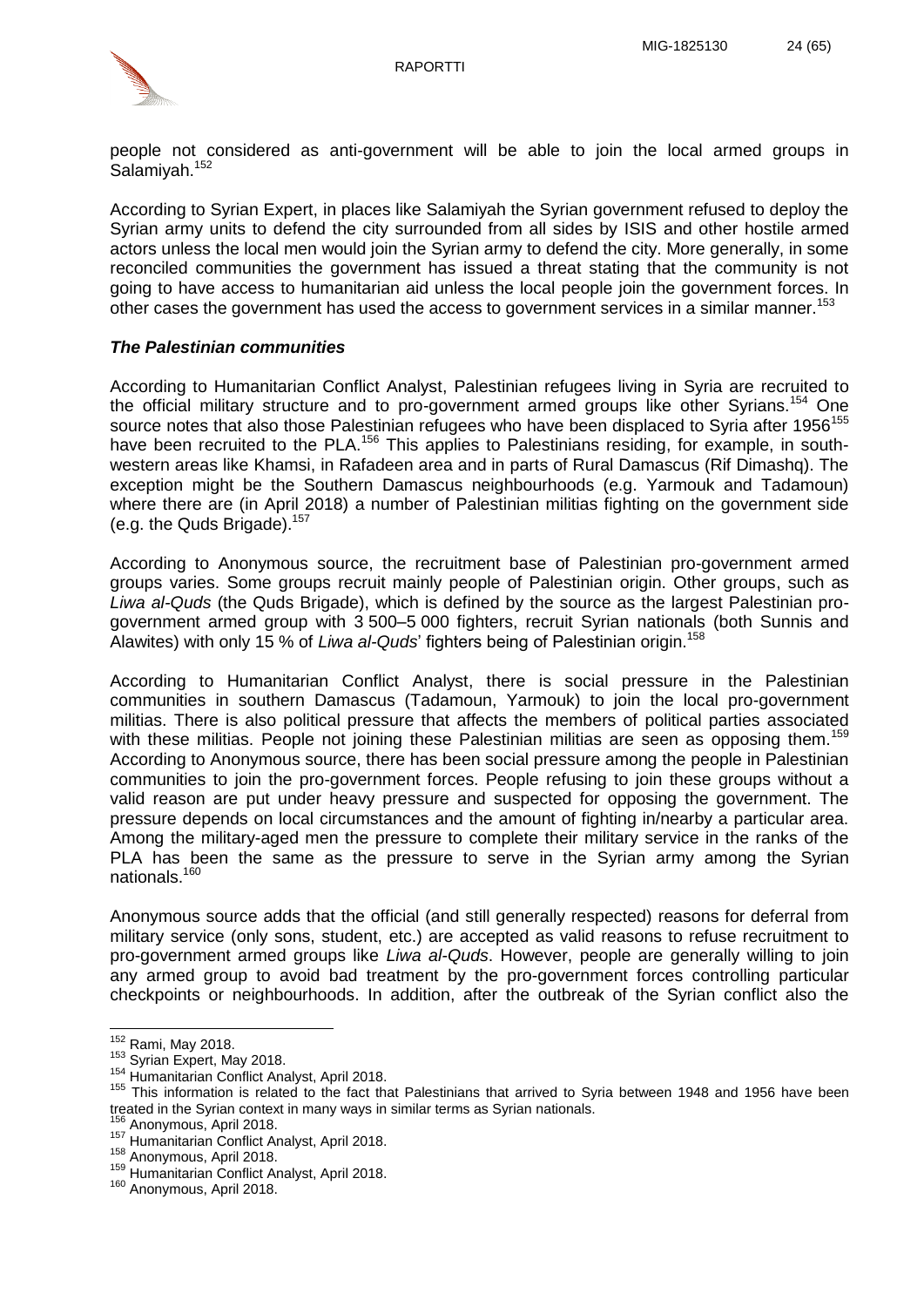

freedom of movement of people living in areas/refugee camps/neighbourhoods with Palestinian majority has been restricted and many people have lost their jobs. Therefore people have joined the Palestinian pro-government armed groups simply to secure some kind of income for their families.<sup>161</sup>

### <span id="page-25-0"></span>**1.5.2. Financial pressure to join the pro-government armed groups**

As already discussed in the previous chapter members of Syria's Palestinian population have joined the ranks of different armed groups simply to secure an income for themselves and their families. Based on other interviews conducted during the fact-finding mission the same dynamic applies also to Syrian population in general.

According to Rami, the pressure to join the fight is indirect and more or less based on the fact that many Syrians do not have any other source of income. People join the pro-government armed groups as well as other armed groups (such as the Turkey-sponsored armed groups in northern Syria) because of the salary. If a person does not participate in the armed activities or work in the humanitarian field, then the options to earn a living are very limited. Rami points out that, for example, the Alawites are still today in general very poor. Many of them have joined the army because of financial reasons. However, since there is a long-running animosity, for example, between the Alawites from the villages in the northern countryside of Latakia and the neighbouring Sunni villages, some Alawites have been motivated mainly by this animosity instead of financial gains.<sup>162</sup>

According to Experts on Syria working for the UN, the situation in Syria forces especially the youth to accept any job they can get. A person between 20 and 25 years of age stuck in a particular area with no jobs and no education, without any political affiliation or other source of income will either take a job or be out in the streets.<sup>163</sup> Syrian Expert notes that the most common recruitment method of the pro-government armed groups is "to seek out youngsters who have very little chances in society or teenagers who are maybe seduced by the idea of money and power." The militias "lure" these people in by providing them with some money, power, and weapons and both physical and military training. The source also notes that there are "quite a bit of steroids involved in the process".<sup>164</sup> (See also chapter 1.4.4 above).

Rami states that the financial pressure applies especially to people living in rural areas. The capital Damascus has basically maintained its status as a functioning city, while other cities like Homs and Aleppo were almost destroyed during the battles. However, even in the rural areas there are regional differences based on the background of pro-government armed groups operating in the area. For example, in places like Latakia pro-government militias (previously known as the *shabbiha<sup>165</sup>*) have been active for a long time which makes these areas special in terms of the recruitment dynamic.<sup>166</sup> Gaier points out that joining the Syrian army or the progovernment armed groups is what any young man would do in areas where there is no government infrastructure and therefore no other options to make a living. If the government forces are promising basic necessities like food, clothing, or salary, people will join.<sup>167</sup>

 $\overline{a}$ 

<sup>&</sup>lt;sup>161</sup> Anonymous, April 2018.

<sup>162</sup> Rami, May 2018.

<sup>&</sup>lt;sup>163</sup> Experts on Syria working for the UN, April 2018.

<sup>164</sup> Svrian Expert, May 2018.

<sup>165</sup> The criminal groups or gangs active mainly in the Syrian coast and associated with the Syrian government even before the 2011 uprising.

<sup>&</sup>lt;sup>166</sup> Rami, May 2018.

<sup>167</sup> Gaier, April 2018.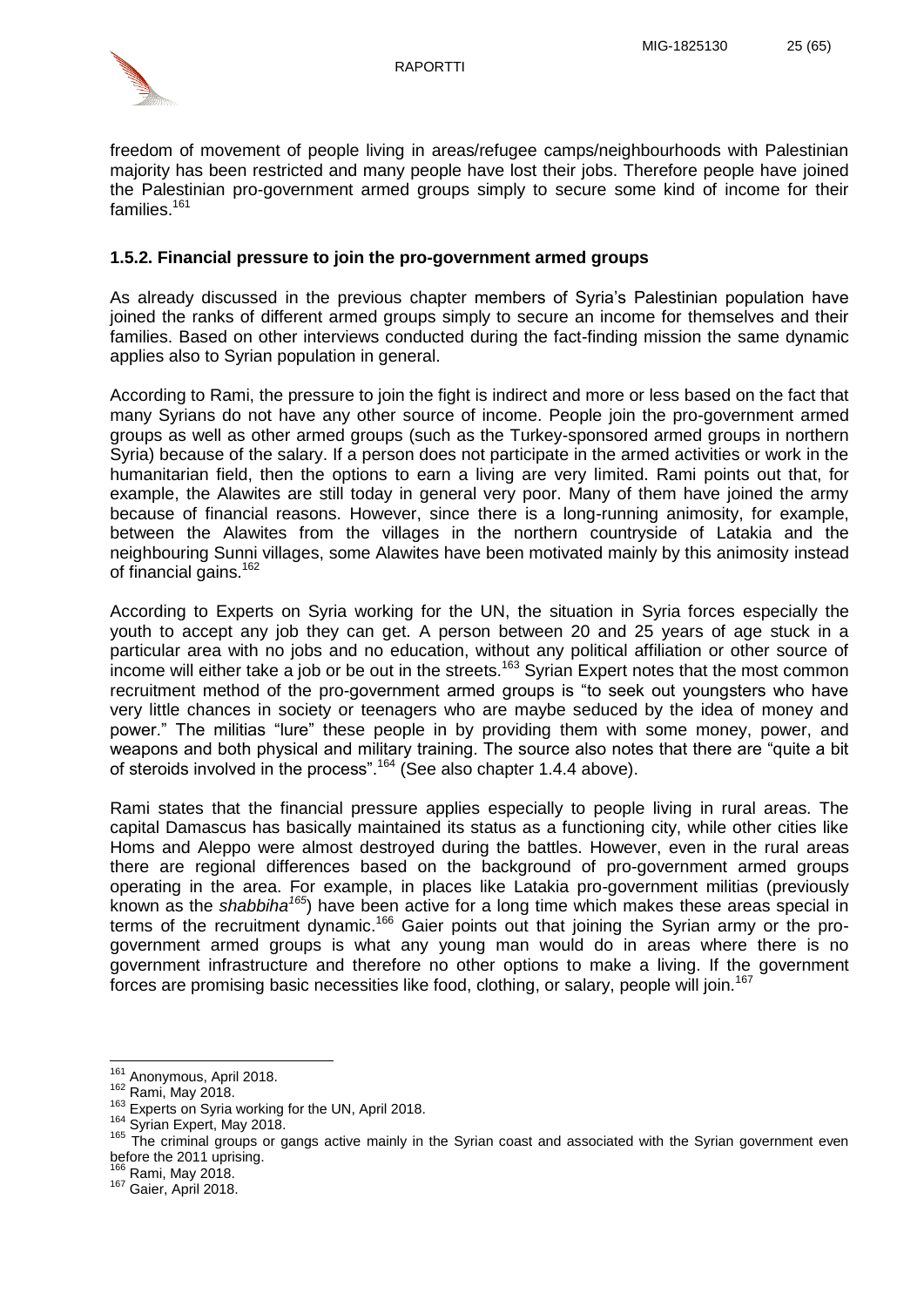

### <span id="page-26-0"></span>**1.6. Recruitment among the IDP population, recruitment in the reconciled areas, and recruitment among the refugee population in Lebanon**

### <span id="page-26-1"></span>**1.6.1. Recruitment of Internally Displaced Persons (IDP)**

Sources with specific information on the issue state that Internally Displaced Persons (IDP) are recruited to Syrian army like other Syrians.

According to Experts on Syria working for the UN, the Syrian authorities do not differentiate between the IDPs and the rest of Syrian population. IDPs are required to serve in the military like other Syrians. However, the source notes that, for example, in the IDP shelter centres in Damascus there are basically mostly women, children, and elderly, since most of the fightingaged men between 18 to 43 years of age have either already joined the government forces or left the country.<sup>168</sup>

Rami notes that the recruitment of the IDPs arriving from areas controlled by the armed opposition groups is probably limited to the official military conscription since, in general, the IDPs arriving from these areas are not trusted. The IDPs moving within the government-controlled areas are treated basically the same way as the local population in terms of recruitment, even though the government might not perceive them to be as loyal as others who have lived in government controlled areas throughout the conflict.<sup>169</sup>

Humanitarian Conflict Analyst states that IDPs have been detained for military conscription, especially if they are living in certain areas (e.g. the eastern Qalamoun mountains) or move regularly outside of the capital Damascus and between major cities. In the case of eastern Qalamoun region the Qalamoun Shield Forces have been responsible for conscription-related arrests.<sup>170</sup> (See also chapter 1.4.2).

Syrian Expert adds that boys and young men coming of age (and reaching the military service age) while residing in IDP camps have usually no other choice than to join the Syrian army.<sup>171</sup>

### <span id="page-26-2"></span>**1.6.2. Recruitment in the reconciled areas**

Besides the recruitment of Syrians at checkpoints and during random checks (discussed in chapter 1.4.2 above), recruitment efforts of Syrian army and pro-government armed groups have concentrated in the so called "reconciled areas" – areas recently retaken by the Syrian government (for more information, see chapter 3. Reconciliation processes regarding civilians below).

According to Researcher at Amnesty International, after the reconciliation agreement is signed civilians can either choose to stay in the area or leave to other opposition-controlled areas. In the case of Douma (Eastern Ghouta), in April 2018, the men who chose to stay were separated from women and children. The Researcher notes the claims by unverified sources, according to which, after being separated from rest of the population, the men in reconciled areas went through a screening process after which they were forcibly conscripted to the Syrian army. In the case of military recruitment in the reconciled areas exemptions for military service are still applied.<sup>172</sup>

<sup>&</sup>lt;sup>168</sup> Experts on Syria working for the UN, April 2018.

<sup>169</sup> Rami, May 2018.

<sup>170</sup> Humanitarian Conflict Analyst, April 2018.

<sup>&</sup>lt;sup>171</sup> Syrian Expert, May 2018.

<sup>172</sup> Researcher at Amnesty International, May 2018; see chapter 1.2.1 above.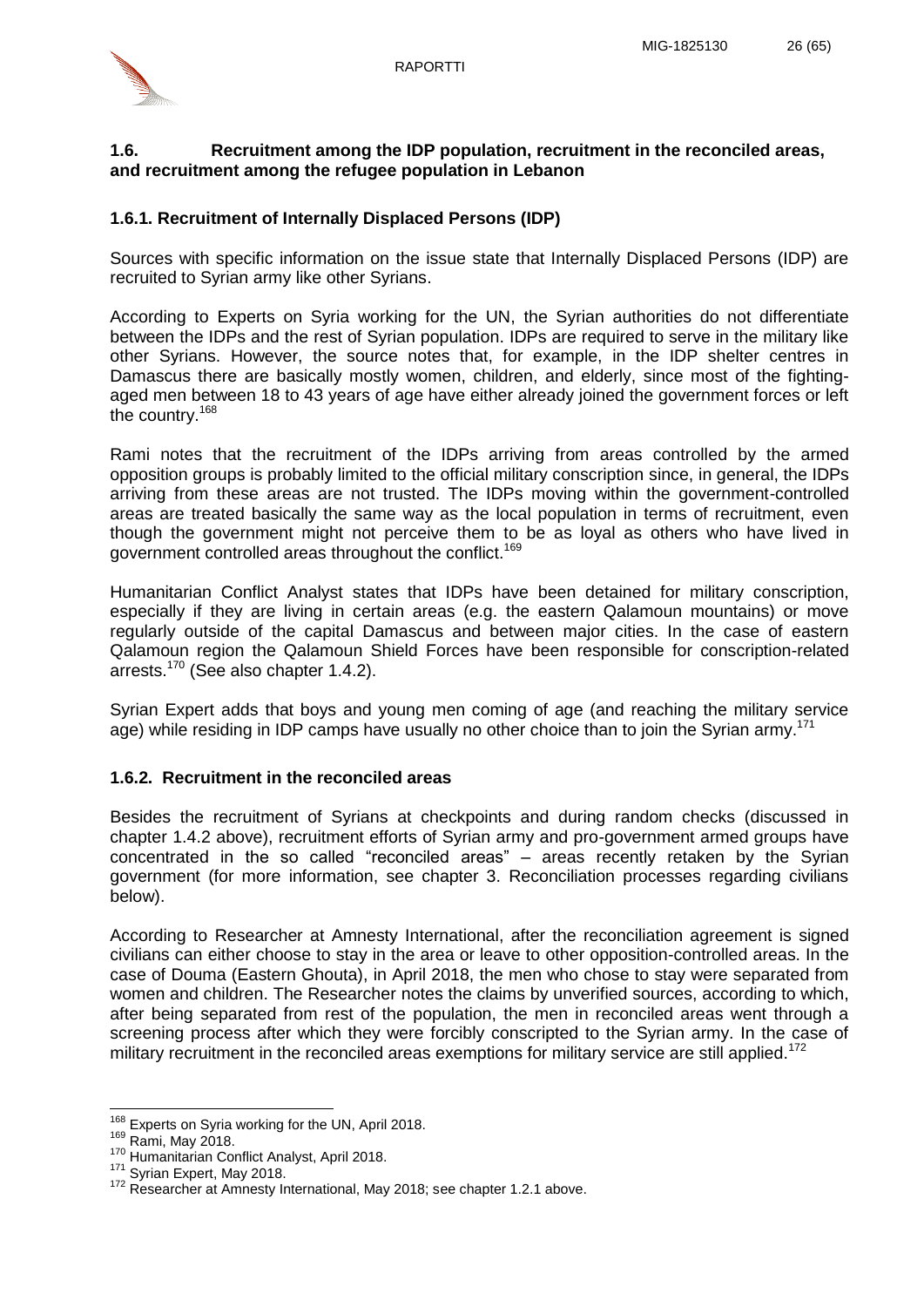

According to Humanitarian Conflict Analyst, a reconciliation agreement usually includes a grace period of 6 to 9 months after which the arrests and forced recruitment starts immediately and usually quite heavily, involving door-to-door house raids.<sup>173</sup> According to Experts on Syria working for the UN, the grace period is either 6 or 8 months and it has been applied in cases like Eastern Aleppo (2017), Qudsaya and Hameh suburbs of Damascus (2017), and Eastern Ghouta (2018). During the 6 month grace period in Qudsaya and Hameh the young men were not allowed to leave the shelters. The men could spend the grace period either by taking a break from fighting or by planning their exit from Syria. After the grace period the men were automatically recruited to the Syrian army.<sup>174</sup> Syrian Expert states that the time period is 6 months after which one is recruited to the army. $17$ 

Rami states that many of the people living in the areas besieged by the pro-government forces and later undergoing the reconciliation process are wanted by the Syrian authorities for draft evasion, opposing the government, etc. All the fighting-aged men from the reconciled areas are taken to a recruitment centre in the temporary camps where the authorities conduct a background check on every single one of them. Most of the reconciliation agreements provide the fightingaged men with a time period of six months to prepare themselves for joining the army. After this time period has passed the government is set to start the conscription process and deal with each individual according to their particular status (with due notice to relevant restrictions to conscription). However, in many cases the fighting-aged men have not been given this time period and sometimes all of them were recruited by the military despite of their particular status.<sup>176</sup>

According to Rami, the reconciliation process starts with a list of names. The authorities collect the names and the required documentation from the reconciled individuals. The authorities will not forget a person's former affiliation and let the person live normally. The people will be monitored by the regime for a long period time and the authorities will try to figure out if they can benefit from the reconciled individuals in any way and if the person is actually wanted for something that did not surface before. Rami claims that people who were fighting against the regime will be eventually wanted by the regime. It is unlikely that past actions will be forgotten. It is possible that young fighters will be given leniency on the basis that they did not know what they were doing when joining the armed opposition groups. In general opposition fighters will be punished while civil activists will face even more dire punishments because they have done most harm to the standing of the regime (for more information see chapter 2.1.4 Profiles of people wanted by the government).<sup>177</sup>

According to Humanitarian Conflict Analyst, the reconciled areas are dealt by the authorities on case-by-case basis. The large-scale arrest operations are not conducted in a systematic way. In some areas people have been able to leave the area via government checkpoints during the grace period and the "the freedom of movement has been relatively restored".<sup>178</sup> In some areas like al-Talaf in Hama province many military-aged men refused to leave the area because they suspected that they would be arrested when crossing the checkpoint. The Analyst assumes that military-aged men in general would have to assess their status carefully when moving around the country and especially when traveling to Lebanon.<sup>179</sup>

Anonymous source estimates that the reconciliation processes vary from one area to another. The commitment of the pro-government forces to uphold the terms of a particular reconciliation

<sup>&</sup>lt;sup>173</sup> Humanitarian Conflict Analyst, April 2018.

<sup>&</sup>lt;sup>174</sup> Experts on Syria working for the UN, April 2018.

<sup>175</sup> Syrian Expert, September 2018

<sup>176</sup> Rami, May 2018.

<sup>177</sup> Rami, May 2018.

<sup>178</sup> Humanitarian Conflict Analyst, April 2018.

<sup>179</sup> Humanitarian Conflict Analyst, April 2018.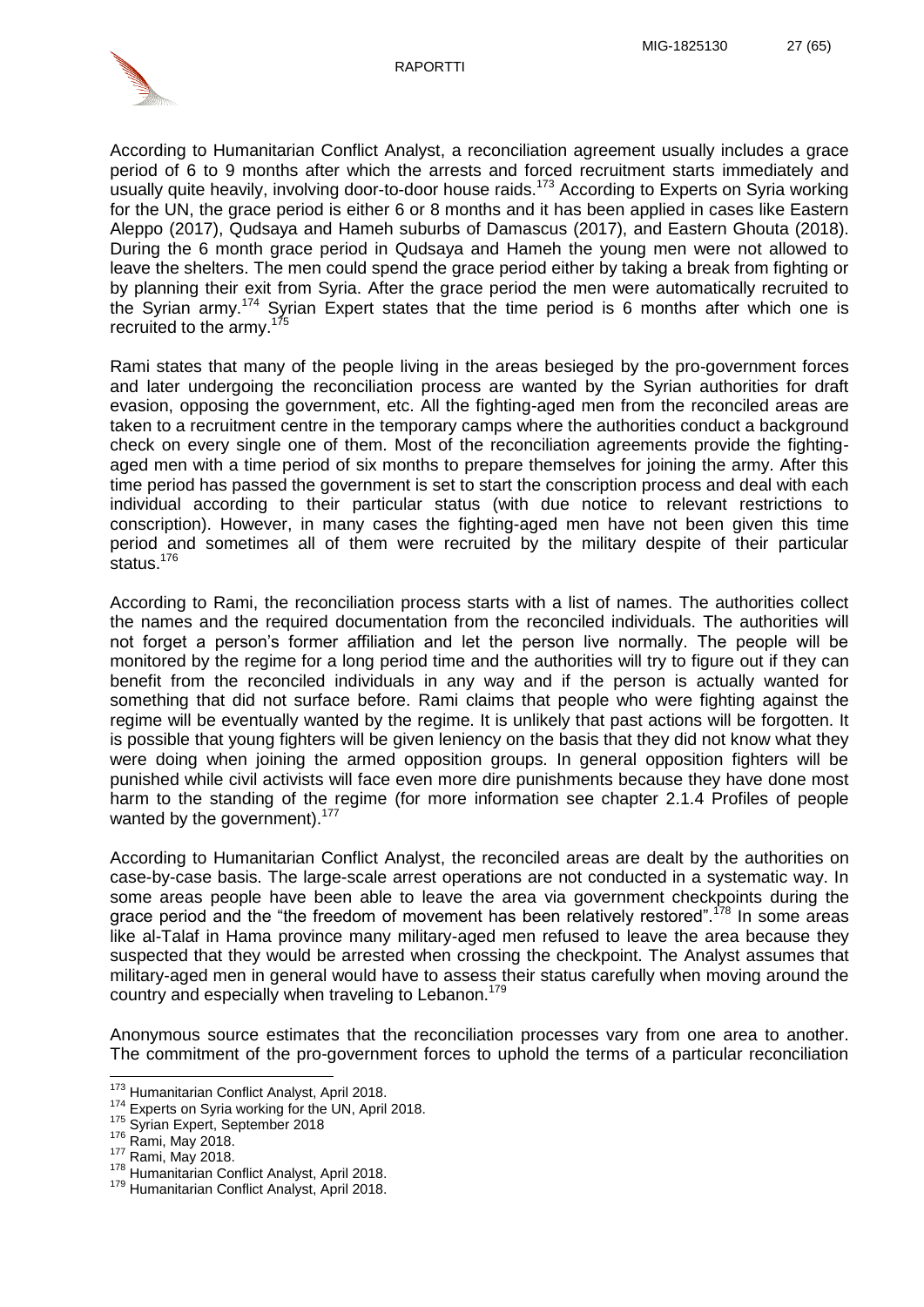

agreement depends on the status of these forces (whether they form a part of the official military structure or not) and on the relationship between the Syrian government and the communities living in the reconciled area. In general members of armed opposition groups are either required to leave the area with their families or make a settlement with the government which means joining the ranks of pro-government forces. After signing the agreement draft evaders are given a 6 month grace period. There have been cases where the pro-government forces have violated the reconciliation agreements and arrested people perceived to be supporting the opposition, forcefully conscripted people in the reconciled areas, and looted and destroyed the property of evacuated fighters and their families as an act of revenge. The government of Syria's lack of manpower is said to be one of the most important reasons for reconciliation agreements since thousands of civilians from areas formerly under opposition control have been recruited to the pro-government forces.<sup>180</sup>

According to Rami, the Syrian military is primary responsible for the reconciliation process. Therefore the normal procedure is that the fighting-aged men in the reconciled areas are recruited to the Syrian army and the reservists serve in the units in which they completed their military service. For example, if a person has been trained to serve as a sniper, he will be deployed to the place where his sniper unit is currently serving. Rami estimates that the relationship between the military conscription and the recruitment by pro-government armed groups is a complicated and difficult question, because it differs from an area to another. The relationship depends on the deals made between the government and particular militias. The militias are the primary recruiters in areas where these groups are stronger than the Syrian army.<sup>181</sup>

According to Syrian Expert, the young, fighting-aged men in the reconciled areas are being forcefully recruited either to the Syrian army or to the pro-government armed groups. The Analyst points out that people from "not so loyalist communities" are given very little choice. Either they are conscripted and receive "very little money" while risking their lives in the frontlines or they are recruited by the pro-government armed groups which allows them to serve close to home.<sup>182</sup> Humanitarian Conflict Analyst notes that the "occasional focused arrest operations" including house-raids and involving both the Syrian army and pro-government armed groups happen primarily in "so called newly reconciled areas or newly accessible areas" (see also chapter 1.4.2 above). $^{183}$ 

Syrian Expert states that recruitment in the reconciled areas varies from one reconciliation process to the next and there is no general pattern. While in some cases people have been given a grace period before they have been demanded to join the army in some instances all the young men have been forced to join immediately as regular recruits.<sup>184</sup> According to Syrian Expert, people recruited by the Syrian government forces during the reconciliation process have been sent directly to active battlefields with poor training and equipment. The source points out that during the reconciliation process in different parts of Eastern Ghouta many people "found themselves eventually forcefully drafted" to battles against the armed groups in Idlib, against ISIS in southern Syria, and also to other battlefields.<sup>185</sup>

According to Experts on Syria working for the UN, the members of armed opposition groups can be separated into two categories: "Those who are simply fighting because of the pay, and simply because they must in order to survive. And to those who believe really in what they are doing".<sup>186</sup> During the reconciliation process the ideologically motivated opposition fighters in the latter

<sup>&</sup>lt;sup>180</sup> Anonymous, April 2018.

<sup>181</sup> Rami, May 2018.

<sup>182</sup> Syrian Expert, May 2018.

<sup>183</sup> Humanitarian Conflict Analyst, April 2018.

<sup>184</sup> Syrian Expert, May 2018.

<sup>185</sup> Syrian Expert, September 2018.

<sup>186</sup> Experts on Syria working for the UN.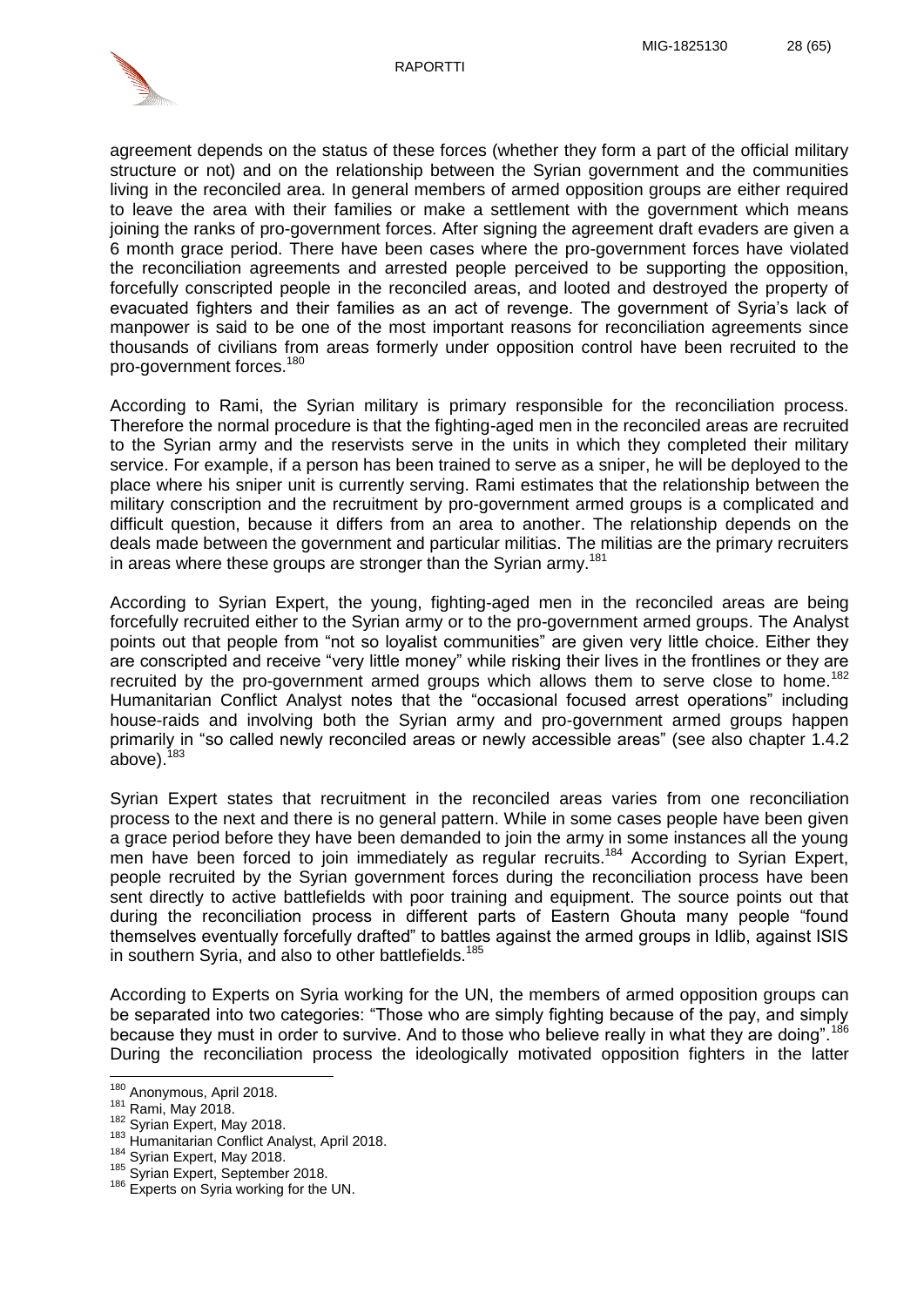

category are either detained (and possibly tortured and/or killed) or allowed to move to Idlib or other opposition areas in northern Syria. The fighters falling in the first category and other fighting-aged men that are allowed to stay in the area are then taken to a special, prison-like shelter where they are screened carefully. During the process the men are required to sign a pledge of allegiance (*ta'ahud*). The Experts state that during the reconciliation process the military-aged men are automatically drafted to the army while people not falling into this age range are offered some kind of other options.<sup>187</sup>

According to Cambanis**,** after an area has been retaken the fighters from armed opposition groups are forced out of the area after which the people who stay are detained and screened. During the screening process people are assessed with regard to possible military service. People considered suspicious are quickly identified for either immediate or future detention. Cambanis estimated in April 2018 that people from an area that has been resisting the Syrian government for six years are not seen as suitable for drafting. The source notes that these people are not afraid of being drafted but of being detained and killed. The potential draftees are the returnees who finally get the permission to return to their areas of origin after the government has retaken these areas and declared them as safe.<sup>188</sup>

According to Cambanis, the fighting-aged men from the retaken opposition areas are in some cases offered a chance to join the Syrian army. The source has discussed this issue with opposition activists who do not consider the Syrian government's offer sincere. They assume that people from opposition areas joining the Syrian army will be killed, either directly (e.g. executed once entering the army ranks) or indirectly by being sent to certain death. According to Cambanis, the general picture for the Syrian armed forces consists of a dynamic where "less trusted and loyal [a person] is considered to be, the more dangerous [his] service is because [this person] is assigned to a place with high casualty rates, less resources, etc.".<sup>189</sup> Experts on Syria working for the UN note that, when conscripted to the Syrian army, people from initially besieged and later retaken areas (e.g. Eastern Ghouta) are sent directly to the front lines with not much training. Basically these people are being sent to the front lines to be killed. Therefore people from reconciled areas will join the pro-government armed groups if they have a chance.<sup>190</sup>

According to Humanitarian Conflict Analyst, the Fifth Corps has the authority to recruit in the reconciled areas.<sup>191</sup> Syrian Expert confirms that the Fifth Corps has the possibility to recruit in the reconciled areas as an official part of the Syrian army.<sup>192</sup> According to Experts on Syria working for the UN, the creation of the Fifth Corps was based on the reconciliation processes and on the need to recruit people from the reconciled areas. While serving in the Fifth Corps a person can do his military service and receive a high salary. A person will be based in his home area without the need to serve in the front lines. The Experts add that a person recruited by the Fifth Corps has the possibility to fight in other parts of Syria as well in which case the militia will "pay naturally better".<sup>193</sup> Besides Syrians from the reconciled communities these types of arrangements have been available for different religious minorities in government-controlled areas (see chapters 1.3.1 and 1.5.1). Humanitarian Conflict Analyst adds that the local powerbrokers in the reconciled areas have encouraged the people in these areas to join the Fifth Corps. Particularly local government employees like teachers, municipal council workers, among others, are often encouraged to join the Fifth Corps because in that way they receive both their salary from the Fifth Corps and their salary/pension as a government employee while completing their military service.<sup>194</sup>

 $\overline{a}$  $187$  Experts on Syria working for the UN.

<sup>188</sup> Cambanis, April 2018.

<sup>189</sup> Cambanis, April 2018.

 $^{190}$  Experts on Syria working for the UN, April 2018.

Humanitarian Conflict Analyst, April 2018.

<sup>192</sup> Syrian Expert, September 2018.

<sup>193</sup> Experts on Syria working for the UN, April 2018.

<sup>194</sup> Humanitarian Conflict Analyst, April 2018.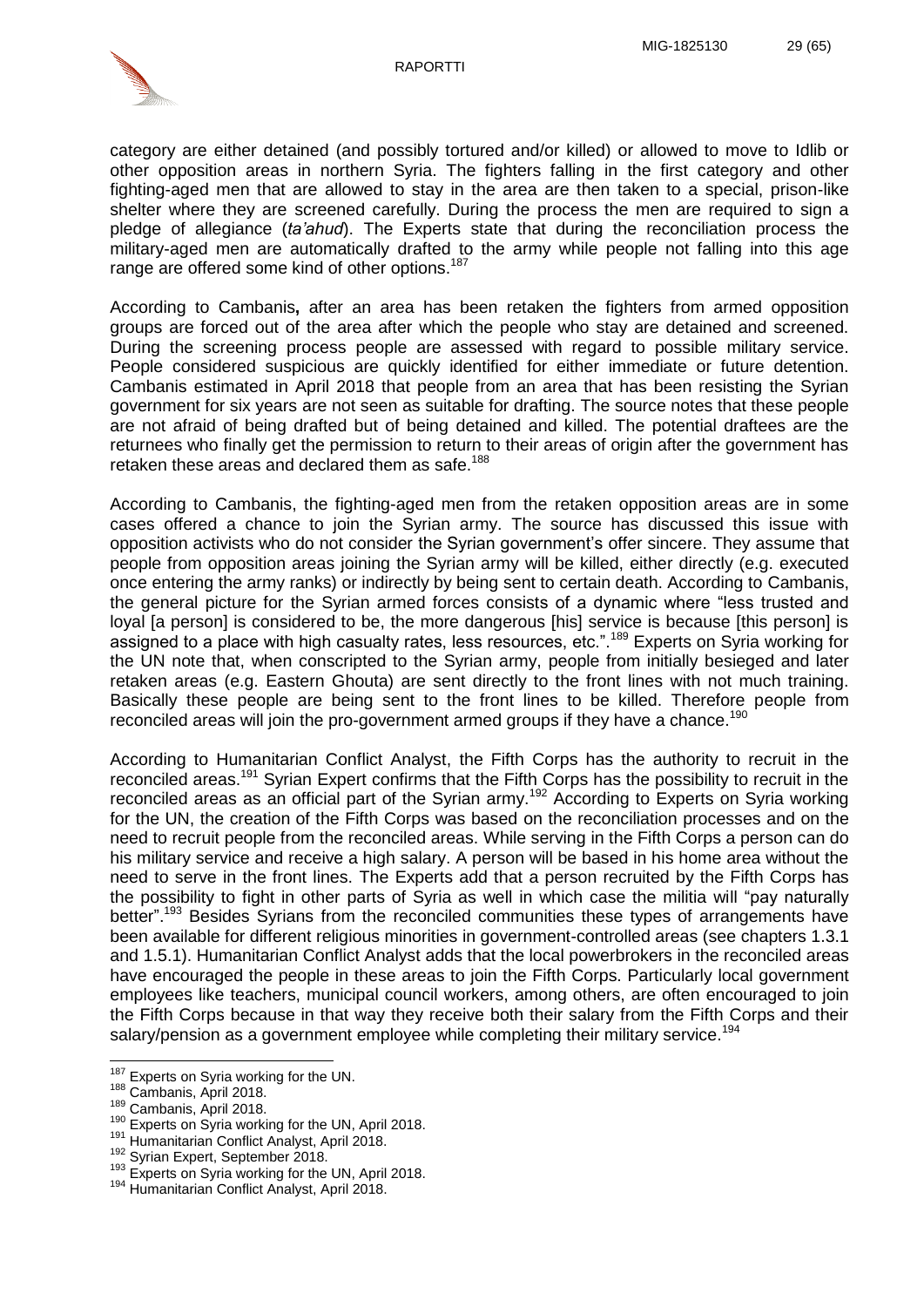

According to Experts on Syria working for the UN, the Syrian security services responsible for the screening processes are also in charge of military conscription and of the recruitment to progovernment armed groups in reconciled areas. The particular security service in control of a particular area is also in control of the conscription in that area. For example in Damascus area the Air Force Intelligence and its military associate the Tiger Forces are in charge of the recruitment.<sup>195</sup> Experts from the Carnegie Middle East Center point out that there are tensions between the Syrian army and the Fifth Corps (and other pro-government armed groups) with regard to recruitment in different areas. The Experts assume that there is no general agreement about the recruitment practices in different areas. In the framework of military conscription the  $4<sup>th</sup>$ Division of the Syrian army "is the leading division within the Syrian army" and this division is said to make "serious decision about these things".<sup>196</sup>

## <span id="page-30-0"></span>**1.6.3. Recruitment of entire armed opposition groups**

During the reconciliation process it has been possible for entire armed opposition groups to switch sides.

According to Rami, this type of arrangement has formed a part of the reconciliation agreements in areas like Hay Tishreen and Barzeh in Damascus where one opposition brigade was simply incorporated into pro-government forces as a local brigade. However, Rami also states that this arrangement has not been widely implemented in areas like Eastern Aleppo or Eastern Ghouta. The Syrian authorities are reluctant to simply let armed opposition groups in these areas to switch sides and keep their weapons.<sup>197</sup>

Syrian Expert notes that in some cases whole armed opposition groups have been given the possibility to switch sides and serve as Local Defense militias. Syrian Expert notes that Syrian government "is more lenient to very evidently local groups that are not directly funded by certain sources" since these groups are assessed as more willing to "give up their sovereignty". In comparison the "bigger and radical" as well as "more established" armed opposition groups are usually excluded from the reconciliation process. The source notes that the pledge of allegiance of whole opposition groups switching sides is usually written in rather informal manner and the document's main purpose is to explain to the fighters of these groups or the local community what is actually happening.  $198$ 

### <span id="page-30-1"></span>**1.6.4. Recruitment among the Syrian refugee population in Lebanon**

With regard to question concerning the Syrian government forces recruitment activities in Lebanon, the sources do not entirely agree. Anonymous source states that groups like the Syrian Social Nationalist Party (SSNP) and pro-government Palestinian group *al-Qiyada al-Amma*  (Popular Front for the Liberation of Palestine – General Command; PFLP-GC) recruit fighters among Syrian and (Syrian) Palestinian populations in Lebanon<sup>199</sup>. However, other sources with information on the subject state that recruitment is either "very rare"<sup>200</sup> or "not possible"<sup>201</sup> at all.

According to Experts on Syria working for the UN, there is a possibility that pro-government armed groups could be recruiting among the refugee population in Lebanon (or Jordan). However

 <sup>195</sup> Experts on Syria working for the UN, April 2018.

<sup>&</sup>lt;sup>196</sup> Experts from the Carnegie Middle East Center, April 2018.

<sup>197</sup> Rami, May 2018.

<sup>198</sup> Syrian Expert, May 2018.

 $199$  Anonymous, April 2018.

<sup>200</sup> Experts on Syria working for the UN, April 2018.

<sup>201</sup> Rami, May 2018.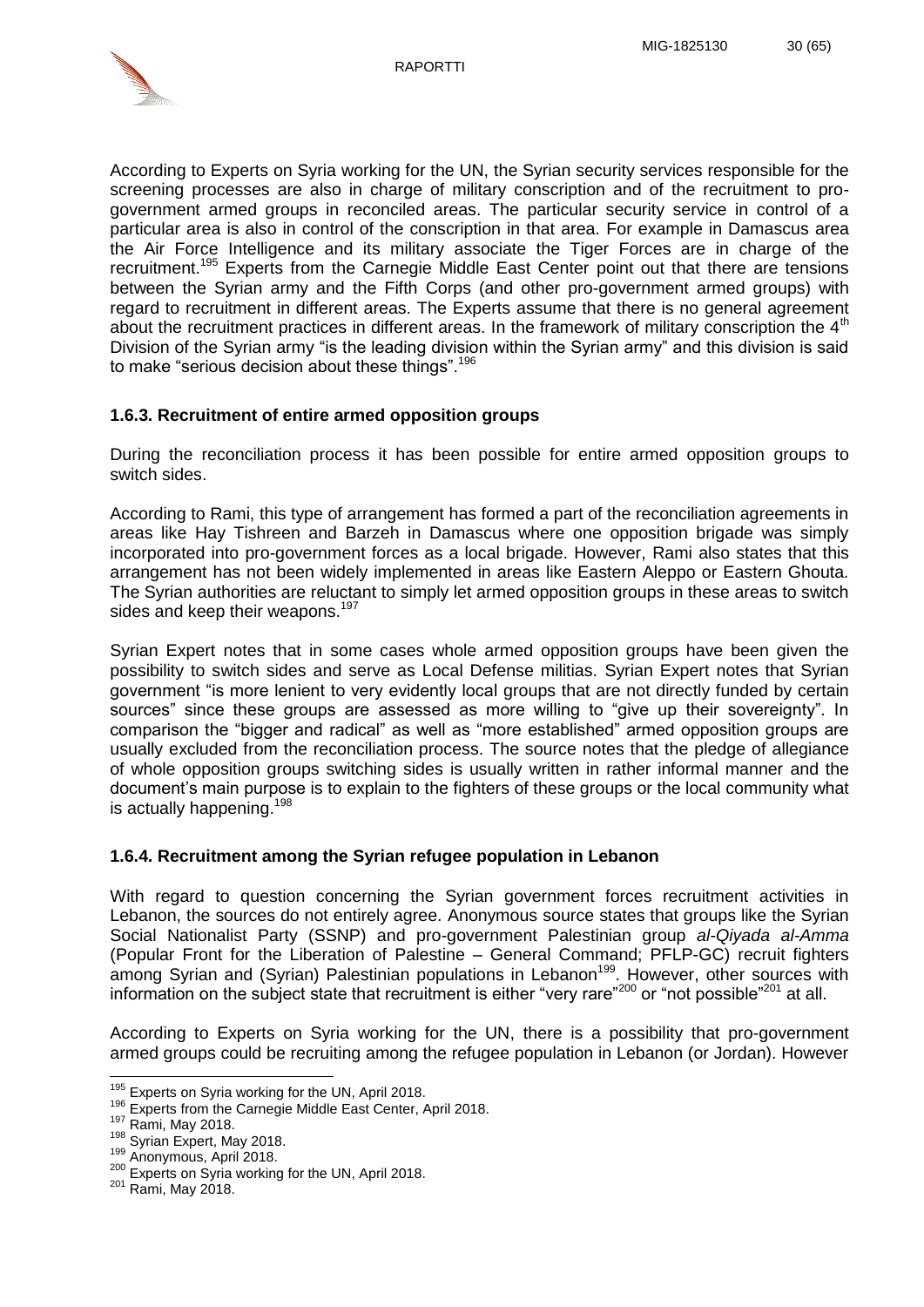

this possibility is very rare since "approximately 80 % of the Syrian young men [...] in Lebanon [...] are running away from military service" and/or they are from problematic areas like Raqqa or Darayya and therefore "not that much welcomed back to Syria".<sup>202</sup> Gaier notes that men in camps in Lebanon suffer from sitting around and from not being able to support their families and this is a big issue for them. However, many men in refugee camps in Lebanon would not be able to fight, because of their physical condition.<sup>203</sup>

Rami states that the Syrian military or pro-government armed groups do not recruit in Lebanon and are not targeting even those wanted by the authorities. The source claims that recruitment in Lebanon is simply not possible. However, there have been cases where Hezbollah has arrested some individuals and sent them to Damascus.<sup>204</sup> However, according to Experts from the Carnegie Middle East Center Hezbollah has not recruited new members among the Syrian refugees in Lebanon or people living in the Palestinian camps. Organisations like Hezbollah have security related concerns and have a known recruitment base (the Lebanese Shia). It is neither known that Hezbollah would recruit Syrian Shia residing in Lebanon to fight in the Syrian Shiagroups ("The Syrian Hezbollah").<sup>205</sup>

According to Cambanis, **"**[r]ecruitment can happen anywhere". When recruiting, pro-government armed groups are simply looking for people "[they] consider either loyalist or at least on [their] side, who do it either for belief or for money".<sup>206</sup> However, Cambanis notes that pro-government militias are "probably not going to get a lot of volunteers from people who have left for Lebanon" since people "poor enough to be enticed by 200 USD a month" residing outside Syria "probably do not like the regime" since otherwise they would have stayed in Syria.<sup>207</sup> Despite of this observation Cambanis also points out that the Syrian government and security services have many allies in Lebanon, people in Lebanon have been under surveillance, activists residing in Lebanon have been harassed, and there is a constant fear that "the vulnerable Syrians" could be arrested and taken back to Syria.<sup>208</sup> There is no indication that the Syrian government would be willing to let "bygones be bygones".<sup>209</sup>

### <span id="page-31-0"></span>**1.7. Salary, contracts, and other benefits available for the members of progovernment armed groups**

### <span id="page-31-1"></span>**1.7.1. Salary**

According to Experts from the Carnegie Middle East Center, salary is a major factor motivating the members of pro-government armed groups.<sup>210</sup> According to Humanitarian Conflict Analyst, the salaries of pro-government armed groups range from a hundred USD a month to several hundred USD a month.<sup>211</sup> Svrian Expert states that the salaries are usually "much better" than the fixed salaries of the regular army. The salaries differ from one unit to another and depend on the unit's commitment to fight outside of their immediate locality.<sup>212</sup> Anonymous source claims that the Syrian army pays practically "nothing" to its soldiers or maybe just the bare minimum type of

 $\overline{a}$  $202$  Experts on Syria working for the UN, April 2018.

<sup>203</sup> Gaier, April 2018.

<sup>204</sup> Rami, May 2018.

<sup>205</sup> Experts from the Carnegie Middle East Center, April 2018.

<sup>206</sup> Cambanis, April 2018.

<sup>&</sup>lt;sup>207</sup> Cambanis, April 2018.

<sup>208</sup> Cambanis, April 2018.

<sup>209</sup> Cambanis, April 2018.

<sup>210</sup> Experts from the Carnegie Middle East Center, April 2018.

<sup>211</sup> Humanitarian Conflict Analyst, April 2018.

<sup>&</sup>lt;sup>212</sup> Syrian Expert, May 2018.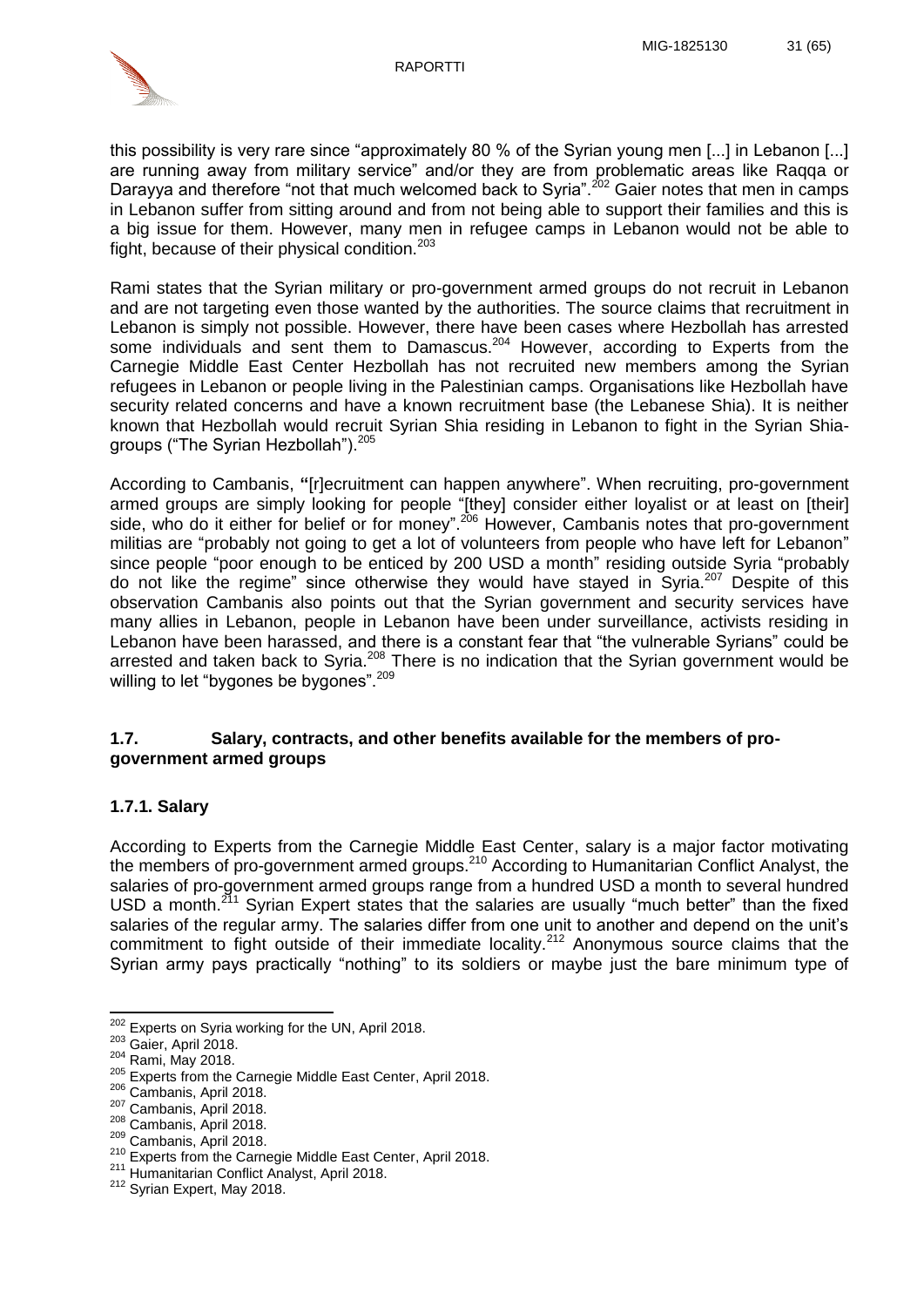

salary, just enough money to "buy cigarettes". In this context joining the ranks of pro-government armed groups with average salary of 200 USD for a fighter is a rational choice.<sup>213</sup>

As stated above by Experts on Syria working for the UN a person serving in the Fifth Corps is highly paid (along with other benefits such as a limited contract and better training and equipment) and therefore receives a better salary than the normal military conscripts<sup>214</sup>. According to Rami, the pro-government armed groups as a rule offer a good salary and a chance to serve and fight in one's home area although a person has to be fortunate enough to find a suitable group active in his own locality. (See chapter 1.3.1). Rami also notes that, as an additional benefit, the pro-government armed groups do not force their members to wear a similar, Syrian army-type uniforms. However, usually the salary is the main motivator for new members.<sup>215</sup>

Anonymous source states pro-government armed groups in average offer a salary of 200 USD in addition to which people serving in these groups are allowed "to loot, to steal, [and to accept] bribes" that are not limited to money, food, or cigarettes.<sup>216</sup> According to Syrian Expert, the biggest source of income for the members of pro-government armed groups is not the salary, but the additional money received at checkpoints or collected during the course of looting in areas retaken by government forces. From these manning a checkpoint is a bigger source of income since every car has to pay a small fee to pass through. This money is divided locally with the local commanders receiving the biggest share while these in turn have to satisfy the higher commanders.<sup>217</sup>

In addition, Rami states that pro-government armed groups have had the possibility to establish checkpoints in the areas under their control and benefit in this way from the population in those areas. During the early years of the Syrian conflict serving at local checkpoints was seen simply as a relatively safe task. Later the control of checkpoints in areas such as the northern countryside of Homs proved to be a huge source of income. Deployment to these areas was dependent on the particular pro-government militias controlling these areas.<sup>218</sup> According to Gaier, there are different realities in different parts of Syria when considering the availability of basic necessities such as food. In Damascus and in Latakia the situation is normal in this respect, while in other areas the situation is hard. The source speculates that the pro-government armed groups might be able provide their new recruits with food cards, to encourage them to join.<sup>219</sup>

According to Experts on Syria working for the UN, the most popular of the militias under the Fifth Corps, the Tiger Forces has a special mercenary-style financing which provides the fighters higher salaries and more incentives to fight. The Tiger Forces has the possibility to demand money from communities (like the town of Mahradah in Hama province) in exchange for protection. According to Experts on Syria working for the UN, the pro-government armed groups working for particular, influential businessmen under the command structure of the Fifth Corps have their own "line of financing". These militias "are operating like private security companies" to secure certain economic interests of different businessmen. Given as an example by the interlocutors, the Military Security Shield Forces (*Quwat Dir' al-Amn al-Askari*) was established in 2013 "basically to secure the trafficking of the oil and harvest coming from the eastern part of Syria" to the government-controlled areas. This militia was involved in a million-dollar business that included dealing with the terrorist organisation ISIS. In addition, war economy based on

217 Syrian Expert, May 2018.

<sup>&</sup>lt;sup>213</sup> Anonymous, April 2018.

<sup>214</sup> Experts on Syria working for the UN, April 2018.

<sup>215</sup> Rami, May 2018.

<sup>216</sup> Anonymous, April 2018.

<sup>218</sup> Rami, May 2018.

<sup>219</sup> Gaier, April 2018.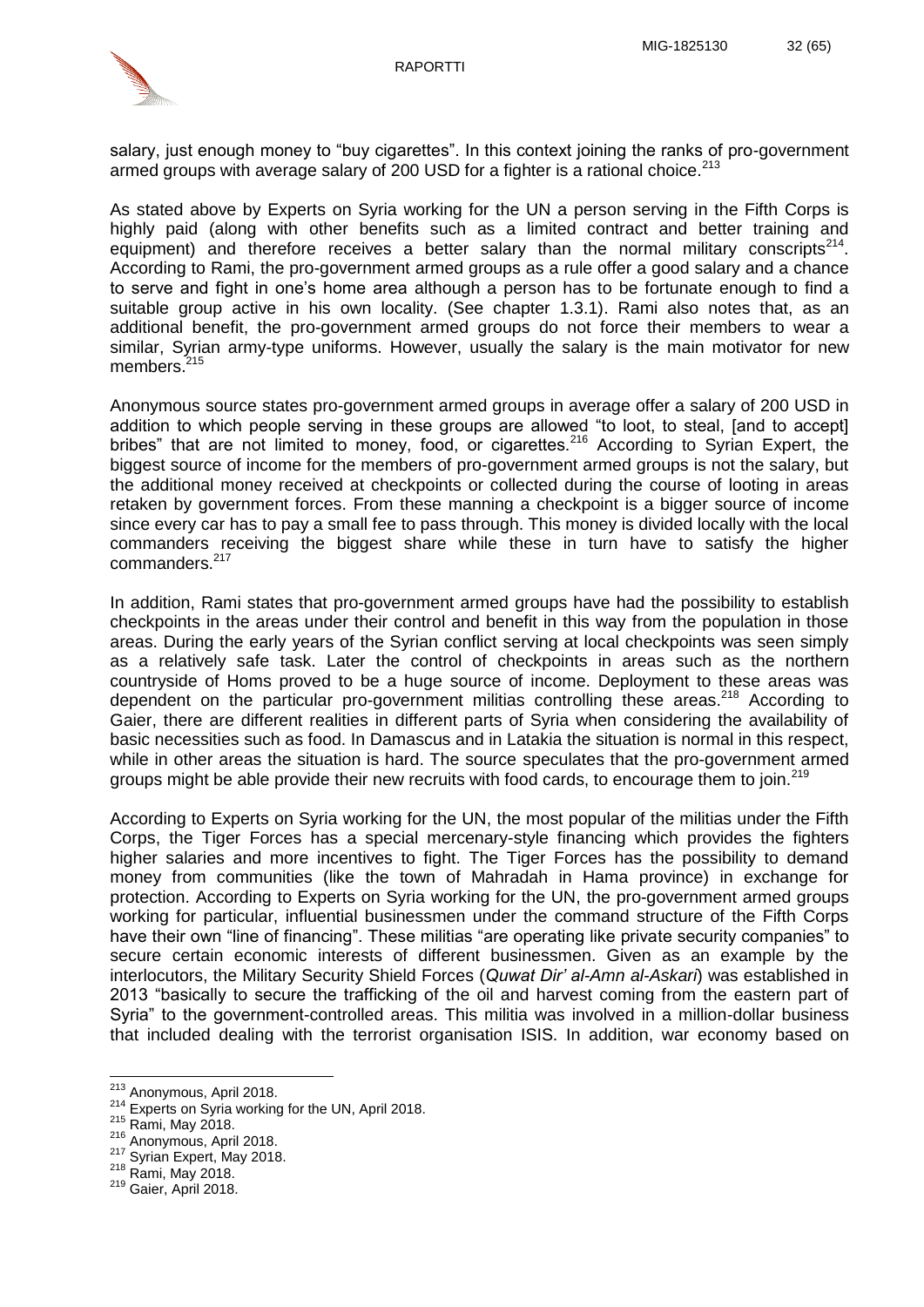

criminality (e.g. small crimes like kidnappings) is the main driving force behind many armed groups in the NDF.<sup>220</sup>

According to Experts from the Carnegie Middle East Center, in the case of Desert Hawks militia a Syrian businessman "is making big time money from all the monopolies and from the opportunities of the war economy". This money "sips through to the militia itself". This makes it possible for this militia to pay relatively good salaries and to pay them on time, which makes the militia a competitive emplover.<sup>221</sup>

### <span id="page-33-0"></span>**1.7.2. Identity cards, terms of contract, and terminating one's contract**

According to Experts on Syria working for the UN, all pro-government armed groups issue identity documents.<sup>222</sup> According to Rami, members of pro-government militias carry an ID similar to military ID showing their name, place of origin, and other relevant information.<sup>223</sup> Humanitarian Conflict Analyst confirms that the pro-government armed groups provide their members with IDcards or other documentation proving their membership. However, it is not clear whether the members receive this documentation the first thing upon arrival or after a certain period of time.<sup>224</sup> Syrian Expert states that pro-government armed groups issue documents proving a person's membership in cases where being a member of a local militia is a precondition for being exempted from military service.<sup>225</sup>

Syrian Expert adds that people joining the Fifth Corps "fill in the volunteer documents for the army" following the standard procedure for volunteer units.<sup>226</sup> Experts on Syria working for the UN note that the fighters in the Fifth Corps have limited contracts. For example, the fighter signs a contract for one year after which that person has to renew the contract to continue serving in the group. For potential new recruits the fact that armed groups in the Fifth Corps have limited contracts is the most important thing when comparing the compulsory military service and joining a pro-government armed group.<sup>227</sup>

Rami states the membership in pro-government armed groups is usually based on a contract which the group member has to renew to stay with the militia. Rami estimates that a person has a theoretical possibility to leave a pro-government armed group after his/her contract expires. However factors like the social pressure within the local communities, the strength of the armed group in question and many others affect the decision in a way that makes it impossible to give a general answer.<sup>228</sup>

Rami points out that it is unimaginable that a person could "simply just leave" the ranks of a local militia in areas like the northern countryside of Latakia where the presence of the armed opposition groups challenges the local communities on a daily basis. Also a person leaving a militia could expose himself to military conscription which will probably affect their willingness to leave these groups. Rami estimates that it might be possible for a militia member to take a break from fighting (possibly in exchange for certain amount of money).<sup>229</sup>

 $220$  Experts on Syria working for the UN, April 2018.

<sup>221</sup> Experts from the Carnegie Middle East Center, April 2018.

<sup>222</sup> Experts non-aix Sams Franch UN, April 2018.

<sup>223</sup> Rami, May 2018.

<sup>224</sup> Humanitarian Conflict Analyst, April 2018.

<sup>225</sup> Syrian Expert, May 2018.

<sup>226</sup> Syrian Expert, September 2018.

<sup>227</sup> Experts on Syria working for the UN, April 2018.

<sup>228</sup> Rami, May 2018.

<sup>229</sup> Rami, May 2018.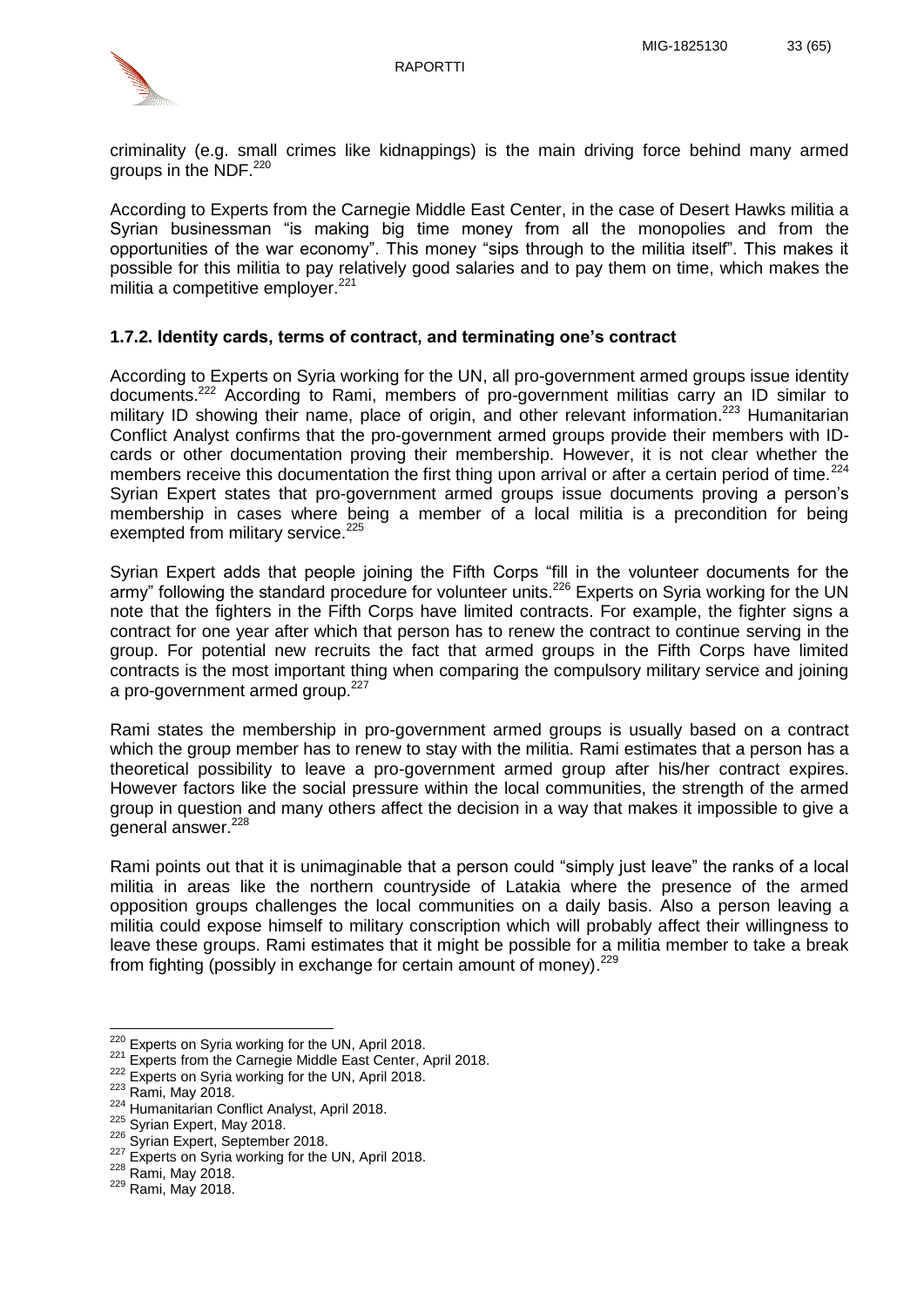

Experts from the Carnegie Middle East Center assume that it is difficult to terminate one's contract when serving in a pro-government armed group. Since salary is a main motivator among the fighters on all sides it might be possible that some fighters in pro-government armed groups work for a particular militias as "contractors" that have a possibility to choose their fights.<sup>2</sup> According to Cambanis, many people tired of fighting have been able to get short term assignments away from the front lines but they have been expected to return and take part in whatever was required by the NDF or by a particular militia. In practice they have not had the possibility to refuse.<sup>231</sup>

Cambanis adds that leaving a pro-government armed group is likely hard to do. A person who has served for five years without getting wounded or killed will not likely be allowed to leave and risks being arrested if doing so. If a person knows how to fight there is no reason for a militia to let this person leave the group. Because of the shortage of able fighters if a person has combat experience the militias cannot afford to give this type of person a break.<sup>232</sup>

Anonymous source estimates that a person that has the right relations (*wasta*) or the required amount of money can terminate his/her contract and leave a pro-government armed group. In addition the person has to give a reason to do so. $^{233}$  Syrian Expert has information on few cases where people have been able to leave a pro-government armed group although the source does not have information on the possible formal process involved. In some instances the termination of contract has been negotiated directly with the local commander.<sup>234</sup>

Syrian Expert notes that in many cases members of pro-government armed groups do not wish to leave their militias and/or do not wish that their militias disband because people have "no other jobs, prospects or possibilities" and their expertise for other tasks besides serving in the militias is limited. The source points out that the Syrian army has had traditionally a possibility for people to volunteer after they have finished their military service and some people today are opting to do the same. $235$ 

### <span id="page-34-0"></span>**1.7.3. Looting and other violations and abuses**

According to UN Human Rights Council's Independent International Commission of Inquiry on the Syrian Arab Republic, both Syrian government forces and associated militias have been responsible of war crimes and human rights violations since the beginning of the conflict in  $2011.<sup>236</sup>$  The nature of these abuses was collaborated by some of the interlocutors during the fact-finding mission. For example, according to Experts on Syria working for the UN, the Tiger Forces of the Fifth Corps "act with the same techniques as the opposition groups" and have committed "the same abuses".<sup>237</sup>

Based on the information received from the sources, it seems possible that some pro-government armed groups have been more prone to violations than others. Syrian Expert points out that Hezbollah is "a lot more disciplined" than other pro-Iranian militias since the group is operating in Syria because of specific military objectives. Experts from the Carnegie Middle East Center note

 $\overline{a}$  $^{230}$  Experts from the Carnegie Middle East Center, April 2018.

<sup>&</sup>lt;sup>231</sup> Cambanis, April 2018.

<sup>232</sup> Cambanis, April 2018.

<sup>233</sup> Anonymous, April 2018.

<sup>&</sup>lt;sup>234</sup> Syrian Expert, May 2018.

<sup>235</sup> Syrian Expert, September 2018.

<sup>236</sup> For example, according to reports published in 2018 these war crimes and human rights violations have included e.g. conducting indiscriminate attacks (leading to civilian casualties) and using prohibited weapons (HRC/IICIS 9.8.2018, 8,9) and rape and sexual abuse of women and girls and occasionally men during ground operations, house raids to arrest protestors and perceived opposition supporters, and at checkpoints (HRC/IICIS 8.3.2018, 1). <sup>237</sup> Experts on Syria working for the UN, April 2018.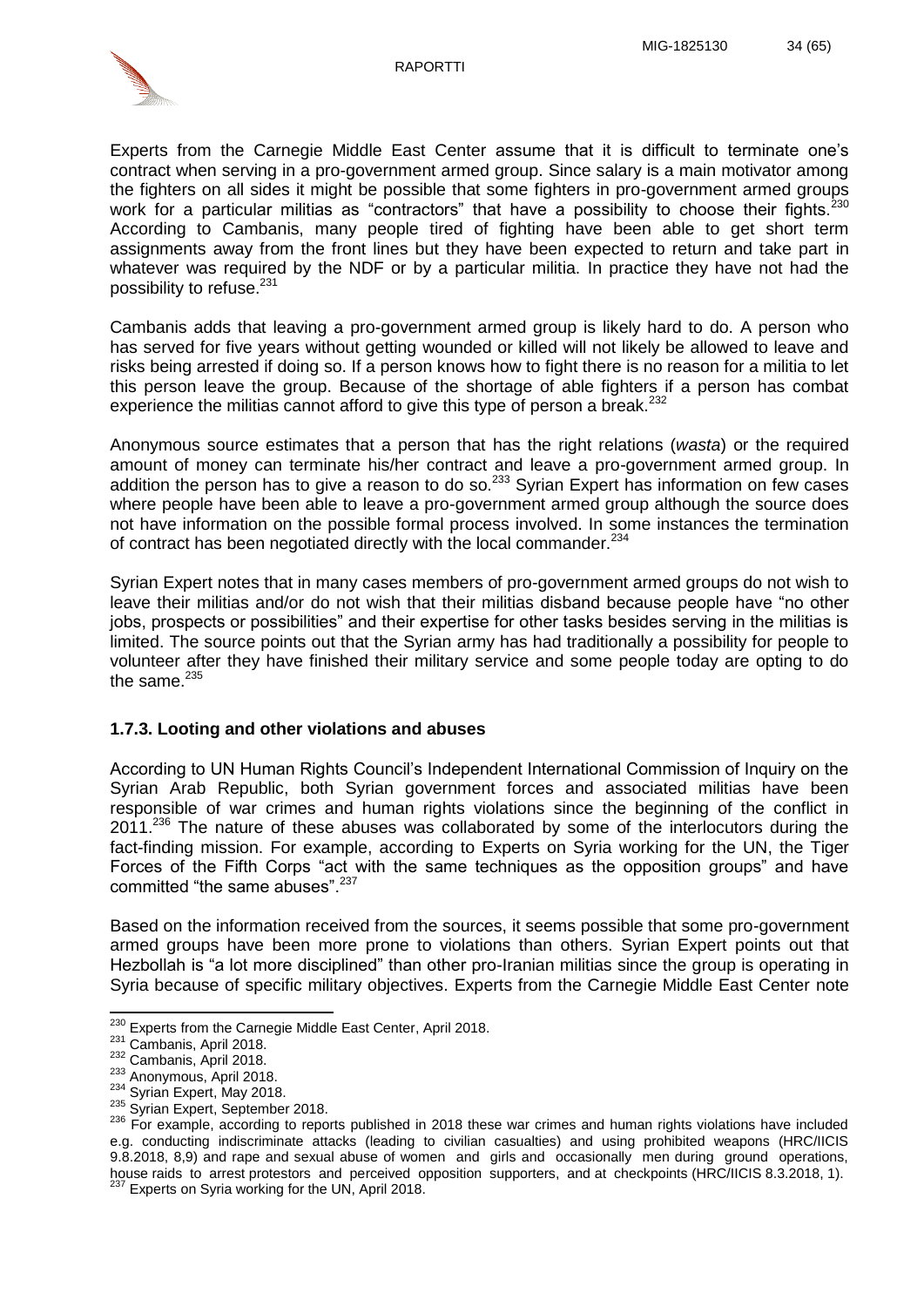

that pro-government armed groups led by Hezbollah in the Qalamoun region have shown more restraint with regard to violations against the Syrian civilians than the local Syrian forces, which is based on their status as an ideological force with a certain ethical code of conduct.<sup>238</sup> In contrast, Anonymous source states that at checkpoints the Iraqi pro-government militias, generally considered as ideologically motivated, are responsible for the worst violations against Sunni civilians because of their sectarian mentality.<sup>239</sup>

According to Anonymous source, pro-government forces in general have been responsible for looting although the Syrian army has been the "most famous" in this respect. Different groups have made agreements with merchants to deliver goods that meet certain criteria (certain goods, goods from houses in a certain street, etc).<sup>240</sup> Humanitarian Conflict Analyst states that looting by both pro-government militias and regular forces has been notable particularly in the reconciled areas. In some areas looting has been systematic while some areas have been spared from more intensive looting. The source notes that "there has been clearly a decision not to target certain communities" while in the reconciled or newly retaken areas there has been either less control or more permissive mentality towards looting.<sup>241</sup>

Cambanis states that sectarian pro-government militias were looting after the conquest of Aleppo. This caused a problem for the Syrian government – which needs to show that it is serving the regime-sympathetic population in Syria – since these groups looted without taking the government's interests into consideration.<sup>242</sup> Syrian Expert notes that pro-Iranian militias consisting of Afghani, Iraqi, and Syrian fighters were responsible for creating "havoc" after the retaking of Aleppo which is the reason for the attempts to contain these groups into certain areas (e.g. outside urban areas and in the front lines). The source also points out that as of September 2018 the situation is particularly "chaotic" in Deir al-Zour where "the pro-Iranian militias are in a direct confrontation with the Syrian official units".<sup>243</sup>

According to Syrian Expert, after a military victory in a particular area, especially if the people in that area "put up a fight" and fought and resisted the government forces intensively during the conflict, there is usually some level of looting. In the areas where the government did not encounter heavy resistance and the people opted for an early reconciliation looting has been reported less. However, there is no universal pattern for this phenomenon.<sup>244</sup> The source adds that the extent and duration of looting varies from one area to another. For example in Deraa there was "very little looting" while in Eastern Ghouta the looting was "massive". The source notes that in the case of Eastern Ghouta a comprehensive looting involving elements of basic infrastructure such as electricity cables was not that common as in other areas and happened only in a few neighbourhoods. The looting is done during the period when the whole population of a retaken area is kept in a temporary hosting centre. According to the source, in the case of Eastern Ghouta this time perod lasted approximately 10 days.<sup>245</sup>

<sup>241</sup> Humanitarian Conflict Analyst, April 2018.

 $\overline{a}$  $^{238}$  Experts from the Carnegie Middle East Center, April 2018.

<sup>239</sup> Anonymous, April 2018.

<sup>240</sup> Anonymous, April 2018.

<sup>242</sup> Cambanis, April 2018.

<sup>243</sup> Syrian Expert, September 2018.

<sup>&</sup>lt;sup>244</sup> Syrian Expert, May 2018.

<sup>&</sup>lt;sup>245</sup> Syrian Expert, September 2018.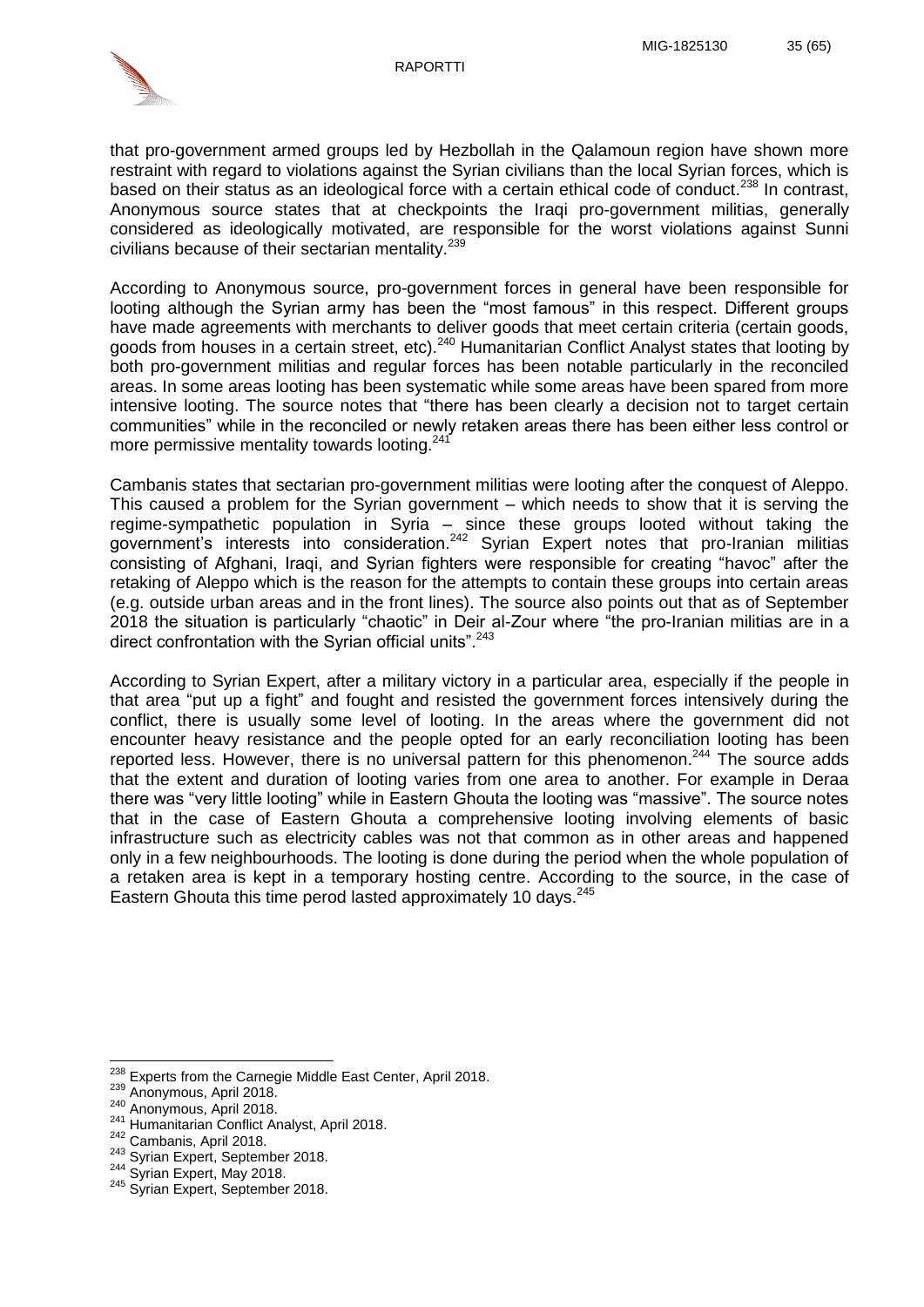

### <span id="page-36-0"></span>**2. MOVEMENT INSIDE THE GOVERNMENT-HELD AREAS IN SYRIA**

#### <span id="page-36-1"></span>**2.1. Checkpoints**

According to many sources, people avoid movement inside Syria because of the risks faced at the checkpoints and the fear associated with these risks.<sup>246</sup> In addition, Syrian Expert notes that it costs a lot of money to move inside Syria and not all people can afford it.  $247$ 

Checkpoints in the areas controlled by the Syrian government can be erected either by government security forces or by the pro-government armed groups.<sup>248</sup> According to Researcher at Amnesty International, the Syrian security and intelligence services control the checkpoints.<sup>249</sup> NDF or local committees have also had their own screening processes and checkpoints.<sup>250</sup> According to the information obtained from Syrian Expert in September 2018, there are very little checkpoints controlled by the pro-government militias left in the cities of Damascus and Aleppo. The reduction of the number of checkpoints controlled by the militias has been influenced by Russia.<sup>251</sup>

Also non-Syrian pro-government armed groups have checkpoints inside Syria. According to Researcher at Amnesty International, the Lebanese Hezbollah and Iran might have their own checkpoints in Damascus, for example close to the shrine of Sayyida Zeinab, or they and the Syrian security services might share the control of some checkpoints.<sup>252</sup> According to Anonymous source, Iraqi militias have manned checkpoints in Rif Dimashq at least occasionally with the Syrian army.<sup>253</sup> Different armed groups supporting the Syrian government, for example Hezbollah and Iranian supported groups, can – to some extent – have freedom to operate independently in the areas they control. However, according to the source, they still need to coordinate their work with the Syrian army and the Russian Air Force. Between the Syrian and non-Syrian groups there can be even armed confrontations.<sup>254</sup>

There are also some women working on the checkpoints in order to conduct searches on women, especially in conservative areas.<sup>255</sup>

#### <span id="page-36-2"></span>**2.1.1. Sharing information**

The things under scrutiny can vary on different checkpoints. There are more significant checkpoints outside larger cities, e.g. Damascus, Homs or Latakia, and on the borders, e.g. Masnaa, Aarida and Dabousieh, in which more thorough checks can be conducted.<sup>256</sup>

According to Researcher at Amnesty International, checkpoints controlled by different security services do not communicate with each other. This means that if a person is wanted by one security service, other security services might not be looking for the person. Also if one security service releases a person, he/she might be wanted by other security services and therefore taken in on another checkpoint.<sup>257</sup>

<sup>&</sup>lt;sup>246</sup> Cambanis, April 2018; Anonymous, April 2018; Syrian Expert, May 2018.

<sup>247</sup> Syrian Expert, May 2018.

<sup>248</sup> Cambanis, April 2018.

<sup>249</sup> Researcher at Amnesty International, May 2018.

<sup>250</sup> OHCHR, April 2018.

<sup>251</sup> Syrian Expert, September 2018.

<sup>&</sup>lt;sup>252</sup> Researcher at Amnesty International, May 2018.

<sup>253</sup> Anonymous, April 2018.

<sup>254</sup> Anonymous, April 2018.

<sup>255</sup> Humanitarian Conflict Analyst, April 2018.

<sup>256</sup> Humanitarian Conflict Analyst, April 2018.

<sup>&</sup>lt;sup>257</sup> Researcher at Amnesty International, May 2018.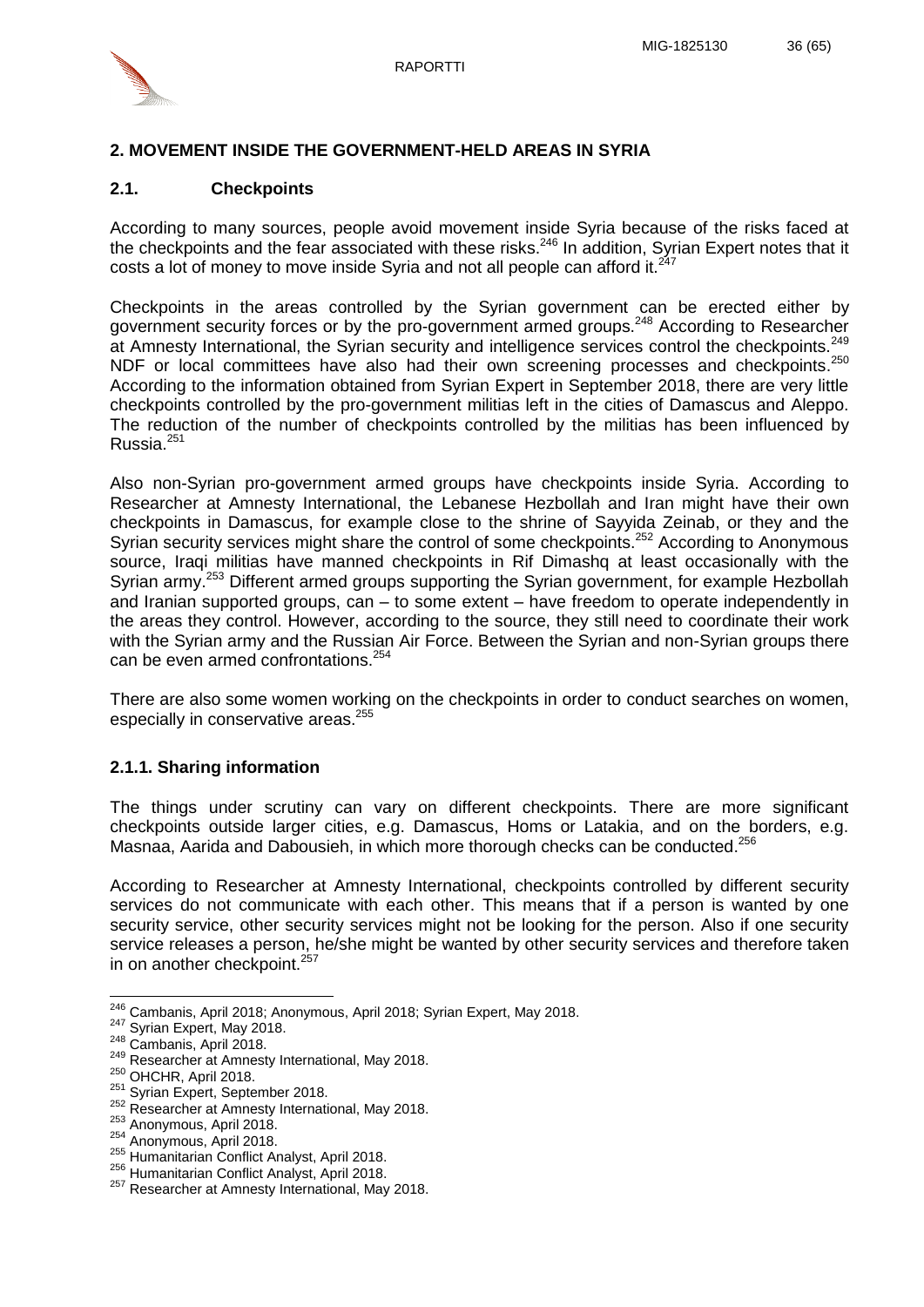

Contrary to the information above, according to Anonymous source, all the checkpoints have the same information and the groups controlling the checkpoint share the same information. The source points out that information whether a person is wanted or not is not automatically shared with government institutions which deal with, for example, social issues.<sup>258</sup>

## <span id="page-37-0"></span>**2.1.2. Documents required**

According to several interlocutors, a person needs the Syrian ID card to travel inside the areas controlled by the Syrian government. Many sources also refer to a centrally computerised database that is at use at checkpoints.<sup>259</sup> However, according to Rami, not all checkpoints have access to the database.<sup>260</sup>

Palestinians are treated at checkpoints the same way as Syrian nationals and they have the same requirements.<sup>261</sup> They are, for example, required to show their IDs. If a Palestinian does not have an ID, i.e. the person is not registered with GAPAR (General Administration for Palestine Arab Refugees), he/she holds a document from the Palestinian embassy (civil registry). This document is not as powerful documentation for identification as an ID but those who have it use it. People with only this kind of document might hesitate more to move inside Syria especially if they do not have permanent residency in Syria.<sup>262</sup>

At a checkpoint the barcode on the other side of the Syrian ID card is scanned and a computer shows card holder's personal information.<sup>263</sup> If a person needs or wants to travel without the ID, he/she would need to pay a lot of money.<sup>264</sup> In addition to an ID, men need the military booklet in order to be able to pass through checkpoints. Because, according to Rami, not all of the checkpoints have access to the database therefore, if people do not have the required documents with them to present these documents manually, they could be arrested.<sup>265</sup> These arrests would probably involve at least a background check to see if they are wanted by the authorities.

According to OHCHR, after a person has gone through the reconciliation process and the security screening related to it he/she will receive an official document to prove the completion of this process. The document would be required when dealing with government offices and often when passing checkpoints managed by the government.<sup>266</sup>

The checkpoints have two lanes heading to both directions, one for regular traffic and one for military (or diplomatic) vehicles. The military lane is faster and people are stopped less frequently for checks. People using the military lane need a proof that they are authorized to use that lane.<sup>267</sup>

According to Experts on Syria working for the UN, different kinds of documents have been created in Syria to facilitate the movement of influential or wealthy people. A person who does not have authorisation to use the military lane on checkpoints can acquire a special pass that gives authorisation to use that lane. These passes are issued by different issuing institutions and they

 $\overline{a}$ 

<sup>&</sup>lt;sup>258</sup> Anonymous, April 2018.

<sup>259</sup> Humanitarian Organisation, April 2018; Experts on Syria working for the UN, April 2018; Humanitarian Conflict Analyst, April 2018; OHCHR, April 2018; Anonymous, April 2018.

Rami, May 2018.

<sup>261</sup> Anonymous, April 2018.

<sup>262</sup> Humanitarian Organisation, April 2018.

<sup>263</sup> Experts on Syria working for the UN, April 2018; Humanitarian Conflict Analyst, April 2018.

<sup>264</sup> Cambanis, April 2018.

<sup>&</sup>lt;sup>265</sup> Rami, May 2018.

<sup>266</sup> OHCHR July 2018, p. 6.

<sup>&</sup>lt;sup>267</sup> Experts on Syria working for the UN, April 2018.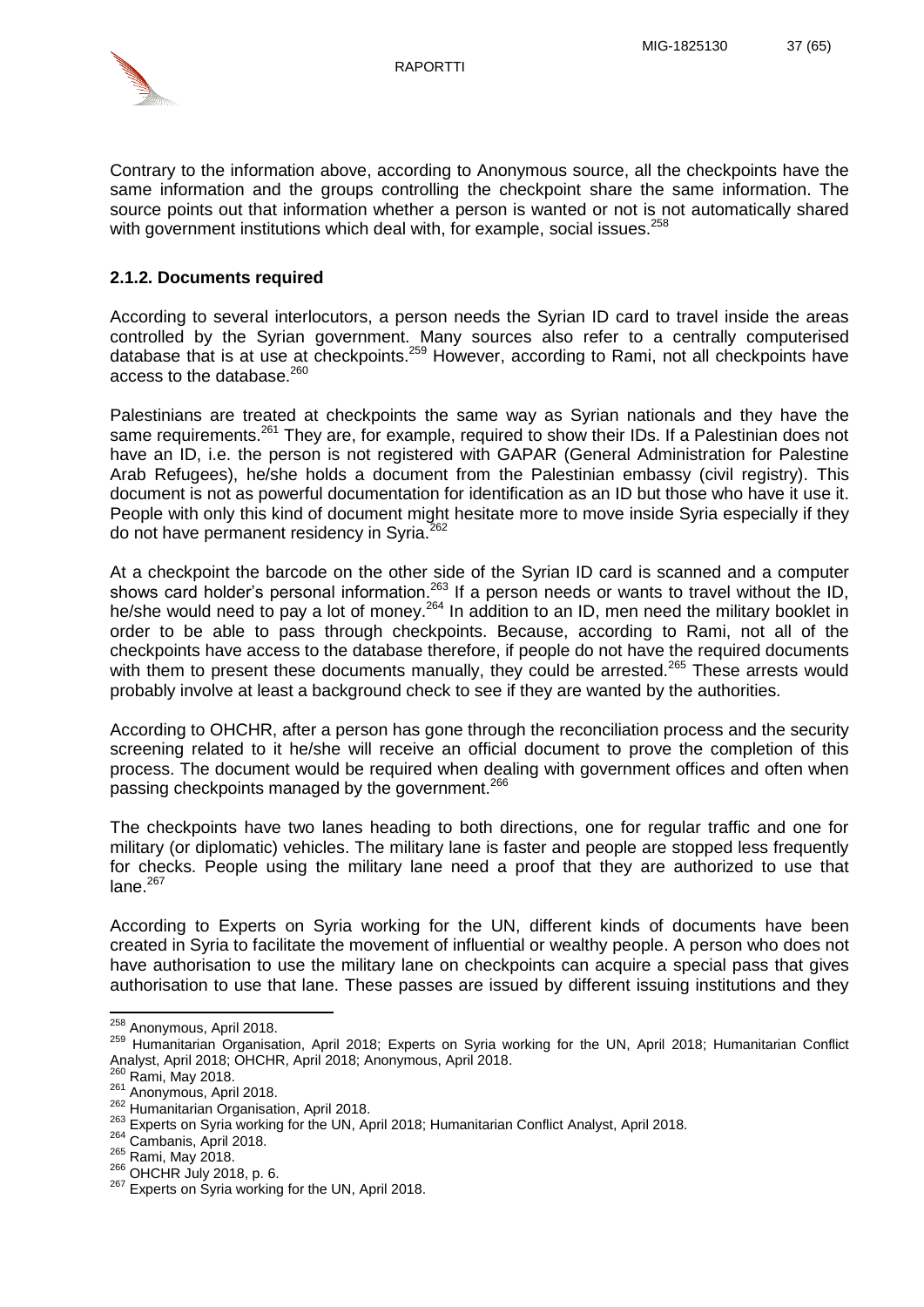



have different levels of permission depending on the issuing body. According to the source passes "could be in the form of a security clearance, assignment paper, tribal leader ID, etc."<sup>268</sup>

According to the Experts on Syria working for the UN, some people at a certain level can obtain a special pass-ID. It is a "support card" that is given by the Syrian government and it costs ca. 500 USD/year. The card contains the national number of the holder and a plea to support the holder in case he/she faces problems. Another type of a card that has been created during the war is a VIP card for tribal council members. This type of card would give access to certain benefits, such as food and easier security checks. The source states that the holder of this card could even enter Lebanon for one month. At the checkpoints the holder of this type of card would be referred as "High Comrade".<sup>269</sup>

## <span id="page-38-0"></span>**2.1.3. Lists of wanted people**

The Syrian government has lists of people it perceives to be opposing it in one way or another. The authorities could have obtained the names of these people in the beginning of the uprising or during the war or from detained people under duress.<sup>270</sup> Also, there can be people who act as informants and provide names for the government. These people go to the government authorities after reconciliation and tell them the identities of the alleged activists or supporters of the AOGs.<sup>271</sup>

The Syrian government has a good capacity to monitor telephones and social media. It is possible that through monitoring it can include people on the lists of wanted people. There is concern that surveillance can reach even to the Syrian refugee population in Lebanon (see chapter 1.6.3). According to Syrian Expert, the phones of activists or people with some kind of known status are automatically documented and they might be regularly taken in for questioning.<sup>272</sup>

Syrian Expert explains that it is general procedure to use codes when people in Syria talk on the phone. The security services might know these codes but according the source it is key words that they are seeking. People can reduce the risk of being caught by self-censorship or using other languages besides Arabic.<sup>273</sup>

According to Humanitarian Conflict Analyst, the Syrian government is going through at some pace online material (such as Facebook), to see who has, for example, participated in demonstrations against the government.<sup>274</sup> Researcher at Amnesty International notes that people at Amnesty International do not have contact with the people living in the areas controlled by the Syrian government because of surveillance.<sup>275</sup>

The Humanitarian Conflict Analyst tells about a civilian who was detained while crossing a checkpoint. The person had made a phone call to an area held by an AOG (al-Qaeda affiliate

 <sup>268</sup> Experts on Syria working for the UN, April 2018.

<sup>&</sup>lt;sup>269</sup> Experts on Syria working for the UN, April 2018.

<sup>270</sup> Opposition website Zaman al-Wasl published a list of wanted people, reportedly altogether 2.5 million people (16.3. 2018). Human rights violations in detention and on checkpoints have been documented throughout the war and on different sides, for example in the reports of the Independent Commission of Inquiry, see for example: *"I lost my dignity": Sexual and gender-based violence in the Syrian Arab Republic* (8.3.2018) and *Out of Sight, Out of Mind: Deaths in Detention in the Syrian Arab Republic* (3.2.2016), and by Human Rights Watch (December 2015).

Anonymous, April 2018.

<sup>272</sup> Syrian Expert, September 2018.

 $273$  Syrian Expert, September 2018.

<sup>274</sup> Humanitarian Conflict Analyst, April 2018.

<sup>&</sup>lt;sup>275</sup> Researcher at Amnesty International, May 2018.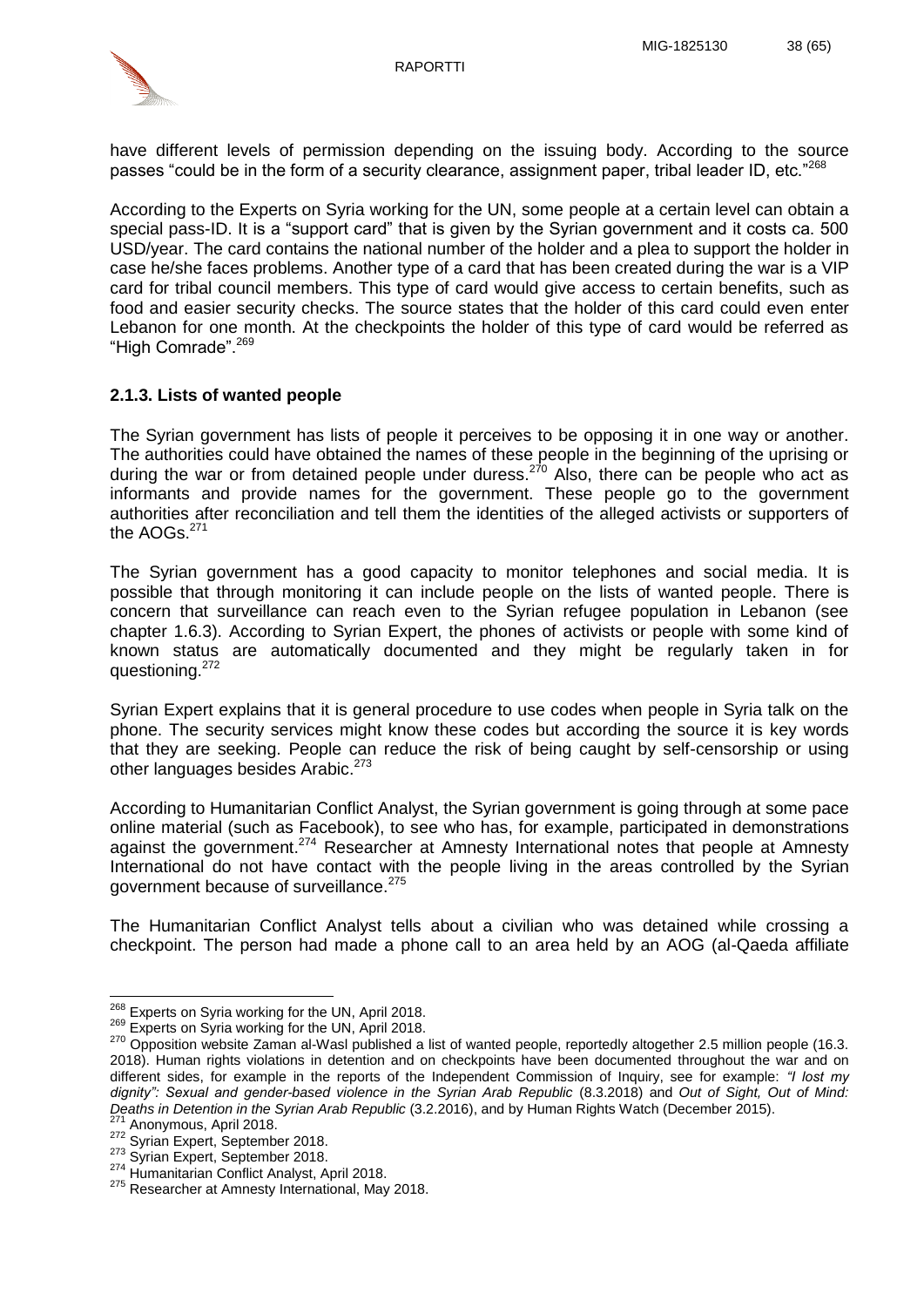

Jabhat al-Nusra) and information about that phone call made a signal to the system (i.e. flagged) at the checkpoint.<sup>276</sup>

The Humanitarian Conflict Analyst states that having documents issued by the armed opposition groups can cause a thorough check at checkpoints. The source had even heard of cases in which this process would include checking WhatsApp messages or symbols on WhatsApp or Facebook or anything that could associate the person with an opposition group.<sup>277</sup>

## <span id="page-39-0"></span>**2.1.4. Profiles of people wanted by the government**

The interlocutors list a wide variety of actions or backgrounds based on which a person could have been added on the list of wanted people. All in all, ending up being wanted by the government might be based on a wide variety of reasons, all of which are not necessarily listed below. Ending up being wanted can also be completely arbitrary. For example, Experts on Syria working for the UN point out that the mood of the person stationed at the checkpoint could affect the treatment in there. $278$  A person can also face consequences because of practical mistakes. For example, according to Humanitarian Organisation, if a person has a similar name with another person wanted by the government, the person with a similar name might be stopped at a checkpoint.<sup>279</sup> According to Syrian Expert, having the same name with a person wanted by the government is the most common cause for thorough checks at the checkpoints.<sup>280</sup>

According to Cambanis, the group of "people the regime considers suspicious is incredibly broad" and it covers "about 10 % of the [Syrian] population, maybe more if you want to include those people who have been investigated" at some point in time.<sup>281</sup>

The profiles of people listed below might face repercussions also during or after the reconciliation process (see chapter 3 below). Trying to evaluate which of these groups would be targeted the most by the Syrian government is difficult. Therefore, the different profiles below are not presented in any specific order.

### *Persons perceived to be opposing the government*

Issues related to military service (e.g. draft evasion or desertion) are not the only issues that could come up at a checkpoint. However, according to Humanitarian Conflict Analyst, "there are more in-depth checks for national [military] service" and according to OHCHR men of conscript age have expressed concerns about being conscripted.<sup>282</sup> . (For more information on forced recruitment on checkpoints, see chapter 1.4.2).

People who are perceived to be opposing the Syrian government could end up on the list of wanted people. According to Researcher at Amnesty International, the people that are considered opposing the government would be activists, workers in humanitarian organisations or people who helped other people living in the opposition-held areas, doctors, anyone who worked or volunteered with the Civil Defense (the White Helmets), political opposition, activists who were very active on Facebook and criticised the government, and people who lived in ISIS-held areas. According to the information received by the source, the government would have labelled the

<sup>&</sup>lt;sup>276</sup> Humanitarian Conflict Analyst, April 2018.

<sup>277</sup> Humanitarian Conflict Analyst, April 2018.

<sup>278</sup> Experts on Syria working for the UN, April 2018.

<sup>279</sup> Humanitarian Organisation, April 2018.

<sup>280</sup> Syrian Expert, May 2018.

<sup>&</sup>lt;sup>281</sup> Cambanis, April 2018.

<sup>282</sup> OHCHR, April 2018.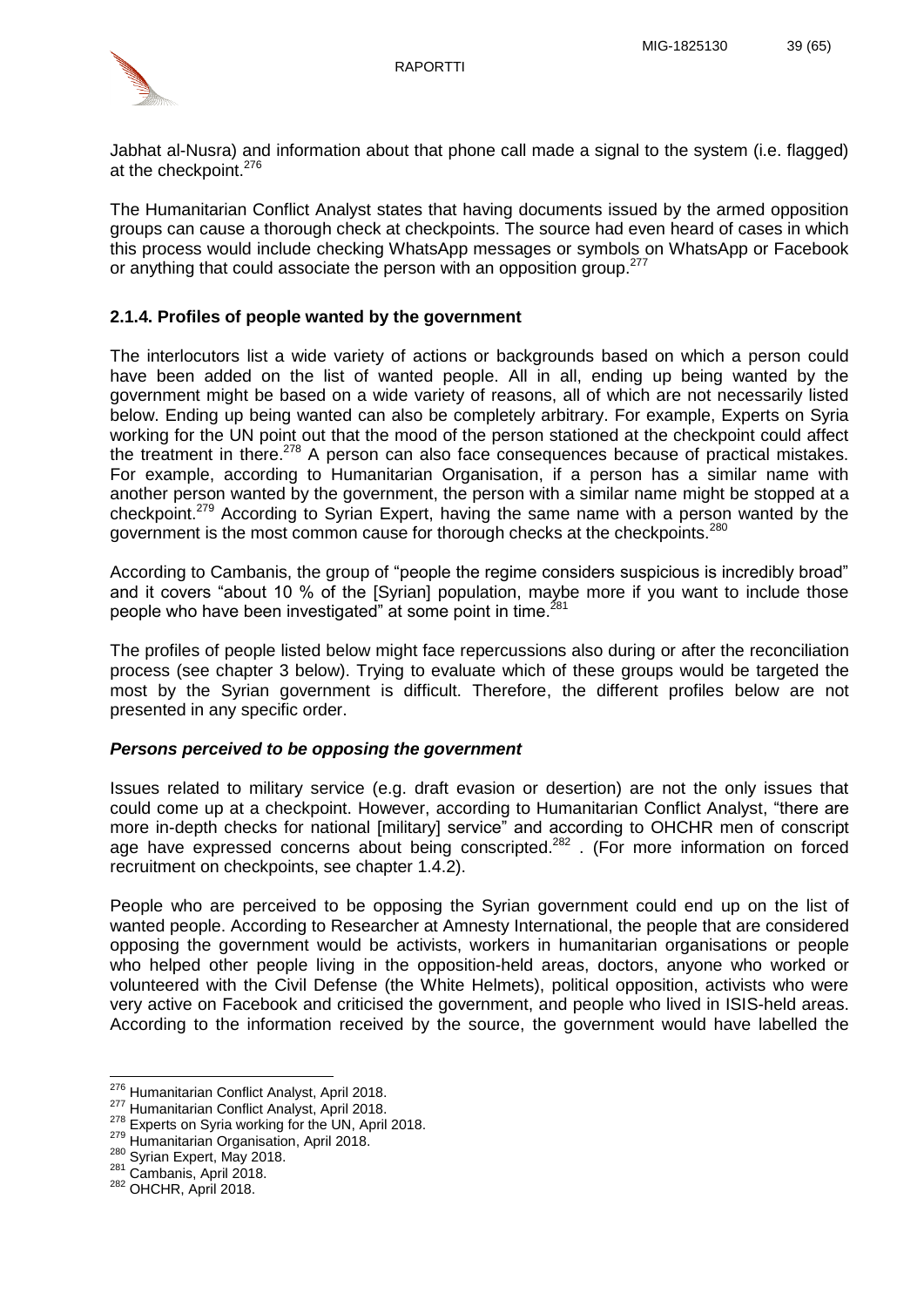

houses of activists, political activists or others officially opposing the government in al-Waer<sup>283</sup> with an " $X$ "  $284$ 

Humanitarian Conflict Analyst lists things that are, in general, perceived as a threat to the government. These can include "civil society organisations organising peace circles or transitional justice circles", journalistic work actively opposing the government, any data-collection, or any attempt to do surveys on the needs of the population or on the population's perceptions of the government.<sup>285</sup>

According to OHCHR, some activists or humanitarian workers known to the government for their activities have expressed concerns about their fear of being arrested and detained at checkpoints.<sup>286</sup>

Also when discussing the reconciliation process, International Organisation mentioned that doctors and activists might opt to move to opposition-held areas in the northern parts of Syria. The source explains that the category of "activists" in this case would include "the very active activists", such as the Civil Defense in Aleppo or people who have filmed things that have occurred and sent their material outside Syria. The source says that not everyone who films few video clips and sends them abroad is necessarily arrested.<sup>287</sup>

According to Anonymous source, if the security services suspect that a person has relations to the opposition or does not support the government politically this person would face severe repercussions. Other groups of people that might be targeted are known activists, people who have expressed anti-government thoughts in the media, people who have shown or expressed military or humanitarian support, even if only by opinion, people who shared a post or wrote something against the government on Facebook or people who have been seen participating in a demonstration. Only few of these people might have been actually associated with the opposition.<sup>288</sup>

According to Cambanis, activists are wanted by the government. The government can consider as activists people who have posted a critical comment on Facebook, people who actively supported the armed opposition or self-governance, people who distributed information about the humanitarian situation in areas not held by the government to NGOs working outside, people who helped the local administration with providing services in areas not held by the government, people who chose to stay in a besieged area and distribute services there, people who are media activists or doctors and left the country, and people who worked in medical care in areas not held by the government.<sup>289</sup>

Anonymous source tells about the arrests of some aid workers. They were arrested and their office in government-held area was closed. The authorities did not provide any reason for this. There has been speculation that the arrests and the closure could have happened because of the nature of the work or because of something related to the people in question. In general, for example, if a central representative of an organisation is not favoured by the government because this person is perceived to be affiliated with an AOG, the organisation's work might be affected by this perception.<sup>290</sup>

 $\overline{a}$  $^{283}$  Al-Waer is the part of the city of Homs that was besieged until early 2017. Reuters 18.3.2017.

<sup>284</sup> Researcher at Amnesty International, May 2018.

<sup>285</sup> Humanitarian Conflict Analyst, April 2018.

<sup>286</sup> OHCHR, April 2018.

<sup>287</sup> International Organisation, April 2018.

<sup>288</sup> Anonymous, April 2018.

<sup>289</sup> Cambanis, April 2018.

<sup>290</sup> Anonymous, April 2018.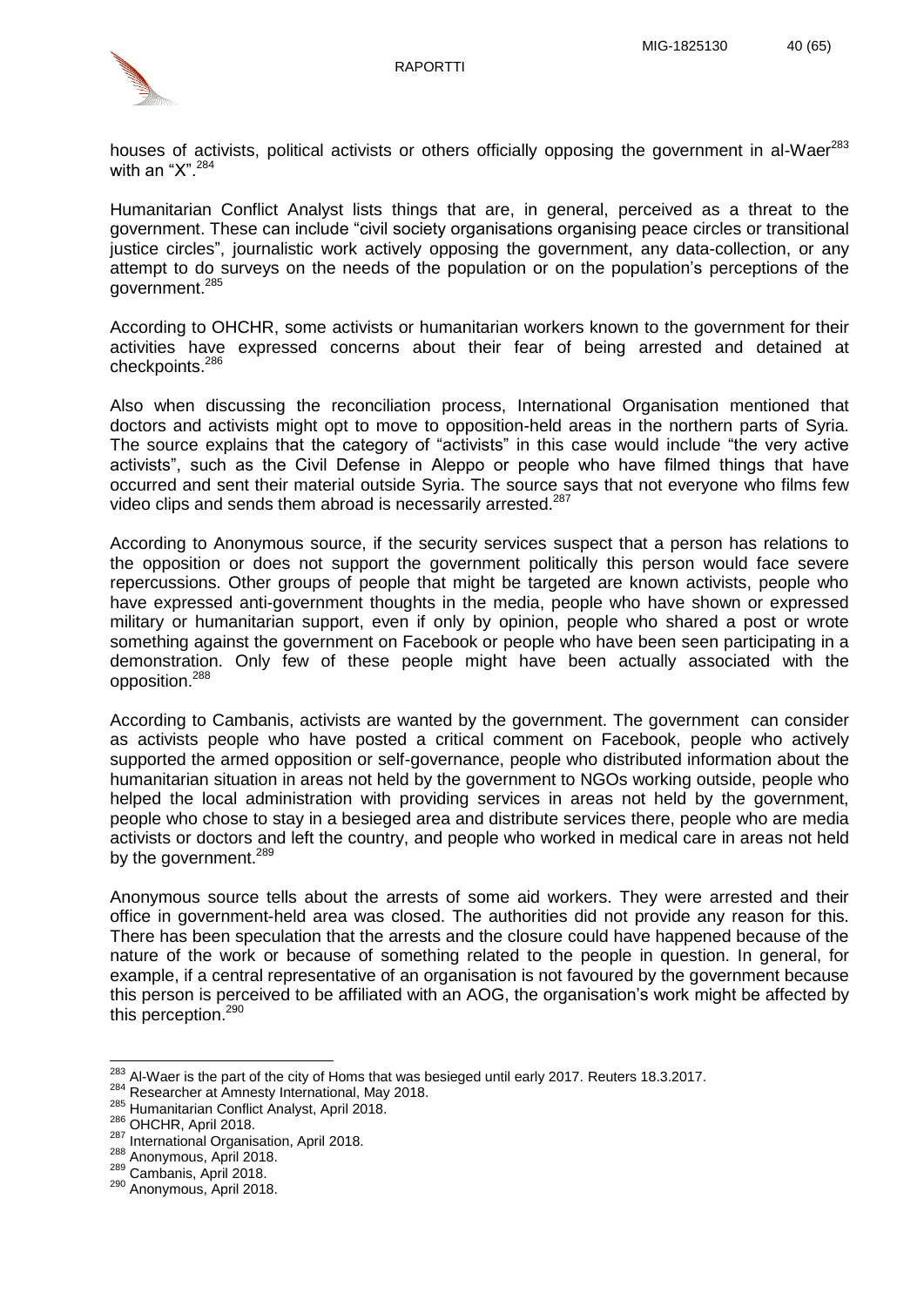

Also women are arrested at checkpoints for various reasons, such as civil society activities, journalism or activism in general i.e. if they are perceived to be a threat to the Syrian government.<sup>291</sup>

RAPORTTI

According to Experts on Syria working for the UN, people who have functioned as civilian activists, members of municipalities, worked in local councils or at the Civil Defense are often considered by the authorities as "hard-core opposition". They would be targeted more than members of the armed opposition because the Syrian government considers them to have a bigger influence on the people compared to the armed actors. There is general concern about the way these people are (or will be) treated after the reconciliation process as "they are the least to have leverage against the armed groups."<sup>292</sup> Also, according to another interlocutor, civil actors such as people who were media workers or photographers in Eastern Ghouta during the siege and distributed videos of, for example, a chemical attack and worked against the government would face more "brutal" consequences than, for example, a fighter with an AOG or ISIS. "Brutal" consequences, according to the source, in this case were being detained and tortured without information given to the family members about their situation.<sup>293</sup>

According to Humanitarian Conflict Analyst, civil society workers, journalists and activists would be more targeted by the government and humanitarian aid or relief workers, also people who have previously worked as such, would be less targeted.<sup>294</sup> According to two sources, working in a civilian capacity for the opposition might be more likely to attract the attention of the Syrian government than those fighting against the government with arms.<sup>295</sup>

According to Cambanis, if a person's actions are not considered of very critical nature by the government it could be that this person is not targeted immediately after return to recaptured areas or to Syria in general. It could take the government some months or years to finally arrest or detain the person. Because the government tracks anyone inside the country, they can arrest the person later on. According to the source, there is no indication of a general amnesty for the civilians by the government.<sup>296</sup>

Also civilian issues that have occurred recently or several years ago, such as speeding or parking tickets or matters related to taxes might lead to a person being stopped at a checkpoint. The people stationed at a checkpoint do not differentiate on the nature of specific issue, i.e. if a person is wanted for military service or for not paying his/her parking tickets. The person is anyhow taken into custody and the relatives are not necessarily informed about it immediately.<sup>297</sup>

### *Place of origin and religion*

According to several interlocutors, person's place of origin and place of birth can affect their treatment at checkpoints. Originating from or residing in areas that are or have been under the control of armed opposition could cause more suspicions.

The place of origin is stated in the ID and the ID is presented at checkpoints. According to Experts on Syria working for the UN, depending "on how hot or how bad the area is" (i.e. what kind of fighting there has been or whether the area is considered as "opposition-minded") there can be repercussion to a person. The source mentioned Deraa, Deir al-Zor, Raqqa and Midan as

 <sup>291</sup> Humanitarian Conflict Analyst, April 2018.

<sup>&</sup>lt;sup>292</sup> Experts on Syria working for the UN, April 2018.

<sup>293</sup> Rami, May 2018.

<sup>294</sup> Humanitarian Conflict Analyst, April 2018.

<sup>295</sup> Experts on Syria working for the UN, April 2018; Rami, May 2018.

<sup>&</sup>lt;sup>296</sup> Cambanis, April 2018.

<sup>&</sup>lt;sup>297</sup> Experts on Syria working for the UN, April 2018.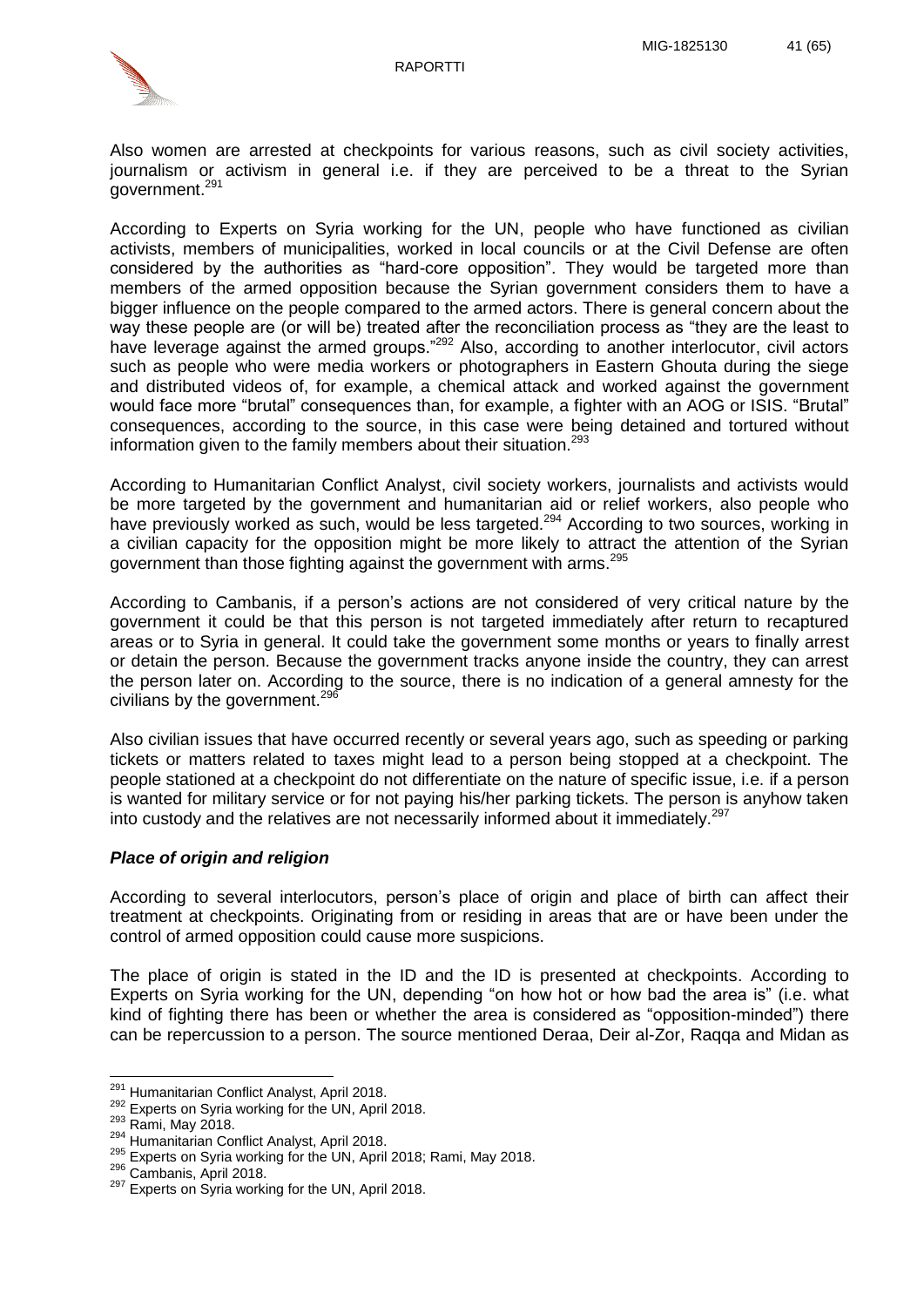

such areas.<sup>298</sup> Also Anonymous source says that "if there is a hot zone<sup>299</sup> controlled by the opposition, it is sometimes a problem because they begin to ask you [questions] and investigate, what is your relationship with the opposition groups? You were in this place, what and who did you see [there]?"<sup>300</sup> According to Syrian Expert, people from, for example, Eastern Ghouta might face prejudice and insults on the government checkpoints.<sup>301</sup>

Also Humanitarian Conflict Analyst estimated that a person's place of birth can cause more questioning and harassment at checkpoints. Even if one is originally from Raqqa but has lived in Damascus since the beginning of the uprising and war, there would be an assumption of ties to ISIS because of the place of birth. Also Kurds from Afrin or the Kurdish areas in Syria's north-east could face harassment and questioning at checkpoints.<sup>302</sup>

Some individuals whose place of origin is an "area associated with any of the parties to the conflict" informed OHCHR that they preferred to destroy their IDs before fleeing so that they would not face problems crossing into government-controlled areas.<sup>303</sup> According to Syrian Expert, if a person originates from an opposition area, for example from Idlib, he/she might face harassment or questioning.<sup>304</sup>

Also according to Gaier, place of origin can raise suspicions at checkpoints if one can be perceived to be a member or a supporter of an AOG. Ending up as targeted by the people at a checkpoint could depend on the group controlling the checkpoint and how disciplined the group  $is.$ <sup>305</sup>

According to Cambanis, movement inside Syria could be more difficult for Sunnis. "If you are a Sunni you have already one mark against you, if you have a connection to the opposition, which the majority of the Sunni refugees do, you probably would not consider" to return to Syria or to try to buy an exemption from the military service (for more information on buying an exemption, see chapter 1.3.2). 306

According to Cambanis, members of the Christian minority, for example members of the elite in Damascus or Aleppo, who have worked with the armed opposition, might receive a better treatment from the government than the Sunni majority because the government sees them as someone they can talk to. "[T]hey are not inimically hostile to the regime's structure. That is how the regime sees them".<sup>307</sup> However, this is not always the case. For example, Christian activists supporting the opposition have faced infringements by the government forces and Alawites who join the opposition side can face "hard times" because they are considered as traitors by the government.<sup>308</sup>

### *Family members of wanted people*

According to Humanitarian Conflict Analyst, family members of activists are in the list of wanted people. They are, for example, not allowed to leave the country. However, money or connections

 <sup>298</sup> Experts on Syria working for the UN, April 2018.

<sup>299</sup> The source mentioned for example Khaldiyya, Bab Sbaa' and Baba Amr when discussing Homs more specifically. Anonymous, April 2018.

Anonymous, April 2018.

<sup>301</sup> Syrian Expert, September 2018.

<sup>302</sup> Humanitarian Conflict Analyst, April 2018.

<sup>303</sup> OHCHR, April 2018.

<sup>304</sup> Syrian Expert, May 2018; Syrian Expert, September 2018.

<sup>&</sup>lt;sup>305</sup> Gaier, April 2018.

<sup>306</sup> Cambanis, April 2018.

<sup>307</sup> Cambanis, April 2018.

<sup>308</sup> Cambanis, April 2018.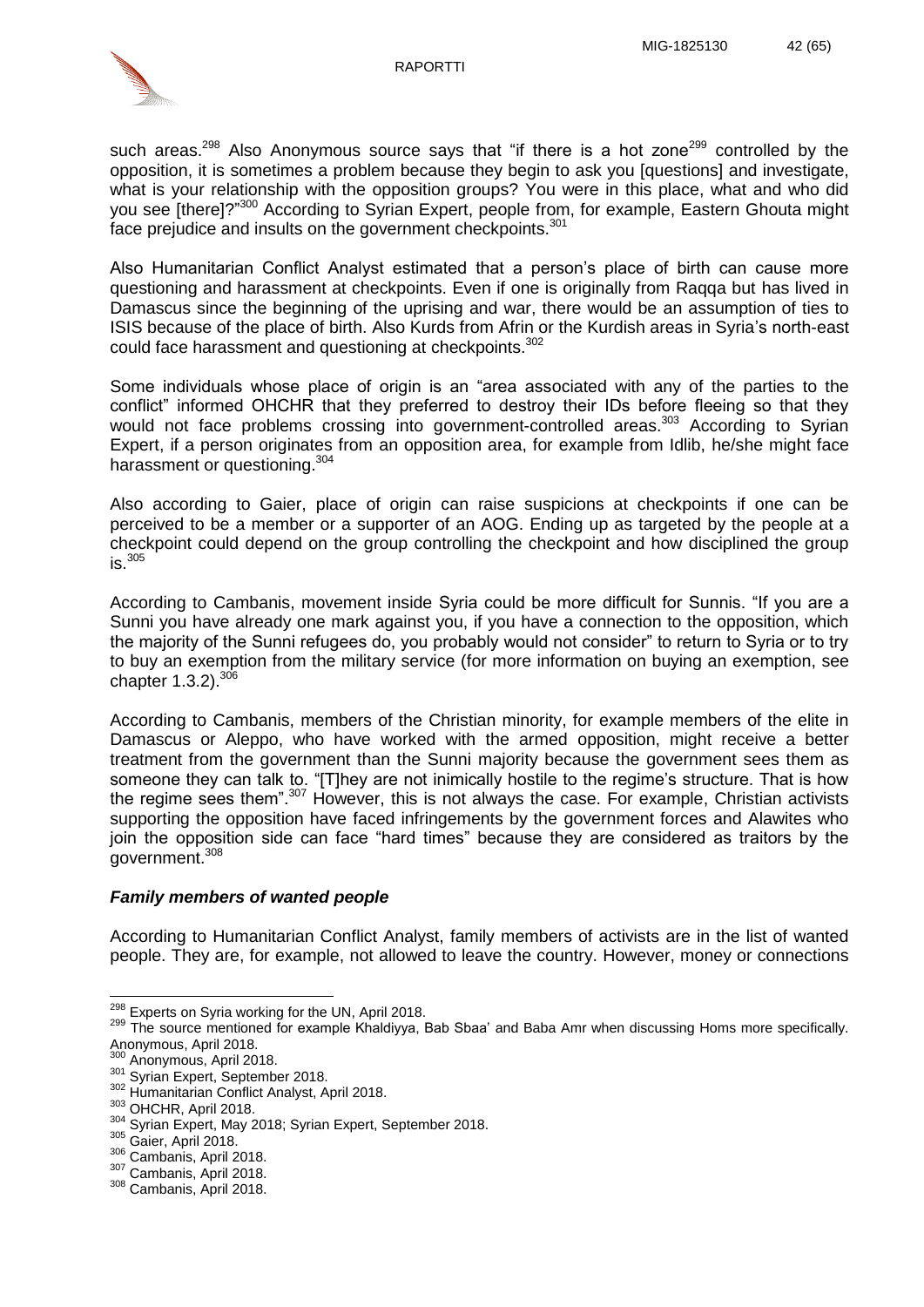

could help them with leaving the country. Part of the family might be able to leave the country if some stay in Syria and if there is an understanding that the people leaving would be coming back. Still, the source knows of few cases where family members of activists (that are outside of the country) have faced notable pressure from the authorities.<sup>309</sup>

Also International Organisation says that family members of people tightly linked to the opposition and vocal about it could be targeted by the government. Also family members of people who have filmed material and sent it abroad can face repercussions.<sup>310</sup>

## <span id="page-43-0"></span>**2.1.5. Ability to bribe**

Bribing or using one's connections, *wasta*, was prevalent in Syria already before the war and it is a common practice before crossing a checkpoint, especially if a person suspects that he/she could be wanted by the authorities. To facilitate the crossing often involves paying bribes in order to check or clear a person's records.

According to Experts on Syria working for the UN, the fact that wealthier people are able, to some extent, to pay to remove their names of the list of wanted people can cause "a kind of a class system<sup>311</sup> and hatred among people in Syria. The people guarding the checkpoints would draw a conclusion that a person has money, if he/she has been able to remove his/her name from the list of wanted people or has been exempted from the military service. The people serving in the army (and guarding a particular checkpoint) have obviously not had the means to pay for an exemption.<sup>312</sup> Syrian Expert points out that if people who are exempted from the military service are crossing a checkpoint, their status can cause resentment in the person at the checkpoint and the person exempted might face harassment.<sup>313</sup>

## *Bribing before passing a checkpoint*

People can check their status and whether they are wanted or not by the government from the central database that is in use in Syria. If one's name is not on the list of wanted people, however, it is not a 100 % guarantee that one is not wanted by the government.  $314$ 

Checking one's records is done by paying money to different people who have access to the database from where they can see whether the person or his/her relatives are wanted by the government. The process is not, according to Experts on Syria, completely legal but it has been created in order to create additional income, for example, for the people at the checkpoints. The official policy is still that one cannot remove his/her name from the list because the public institutions in Syria are functioning.<sup>315</sup>

If a person knows beforehand that he/she needs to travel through a certain checkpoint, one can contact the checkpoint in advance and bribe the people responsible for the checkpoint so that the person would not be checked there or to speed up the process. This could be done even though a person is not wanted of anything but simply out of convenience.<sup>316</sup> Also people like elderly

 $\overline{a}$ <sup>309</sup> Humanitarian Conflict Analyst, April 2018.

<sup>310</sup> International Organisation, April 2018.

<sup>&</sup>lt;sup>311</sup> Experts on Syria working for the UN, April 2018.

<sup>312</sup> Experts on Syria working for the UN, April 2018.

<sup>313</sup> Syrian Expert, May 2018.

<sup>314</sup> Experts on Syria working for the UN, April 2018.

<sup>315</sup> Experts on Syria working for the UN, April 2018.

<sup>&</sup>lt;sup>316</sup> Experts on Syria working for the UN, April 2018.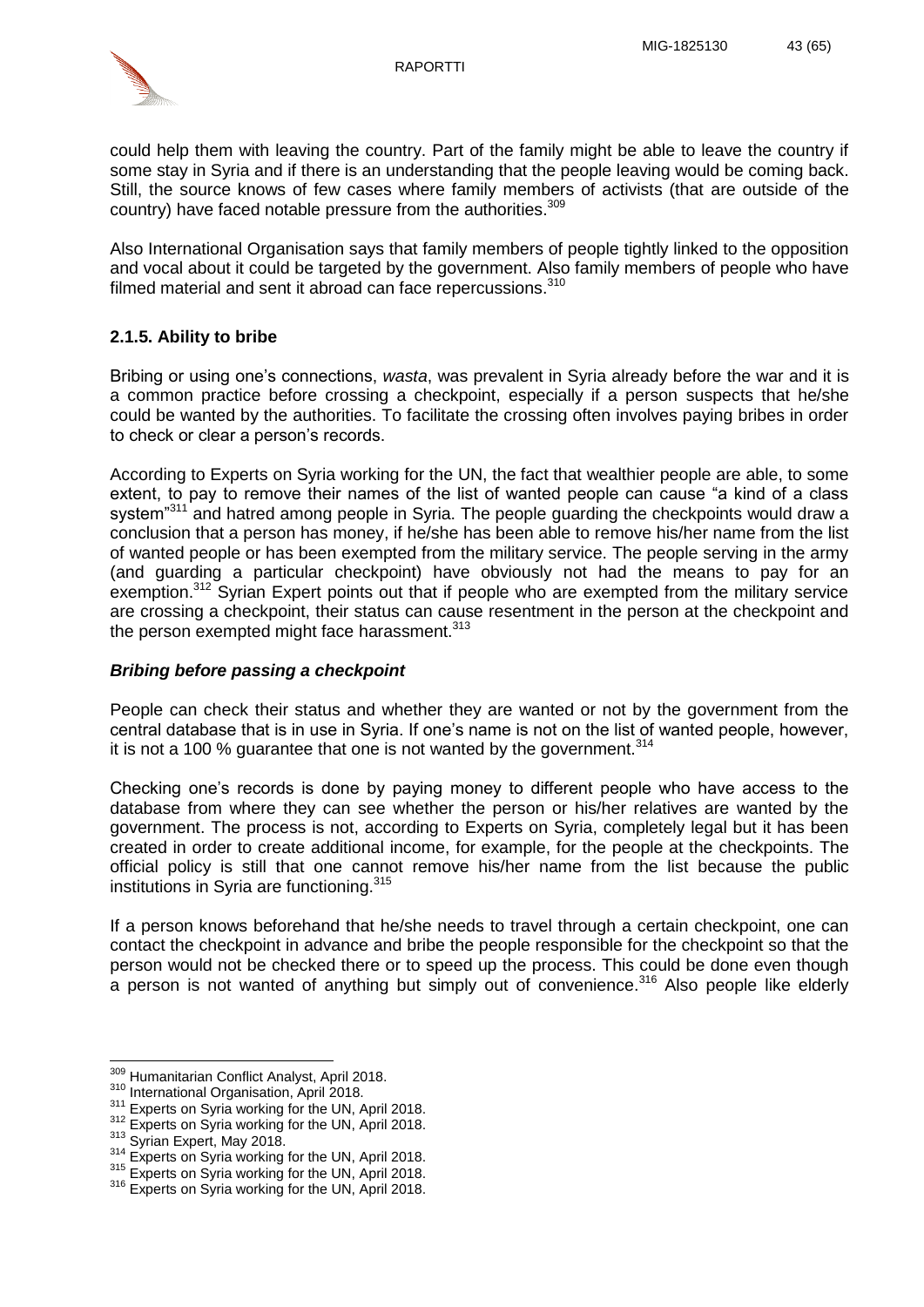

women check if they are wanted by the government<sup>317</sup> and not just, for example, military-aged men.

Also according to OHCHR, information suggests that in some instances people have used bribes to ascertain if their names are on the list of wanted people, to get their names removed from such lists or to pass through checkpoints. However, the price can be high, especially if attempting to cross an international border.<sup>318</sup>

According to Rami, paying to get something done is always possible in Syria, unless one is wanted for something significant. Before the war, for example, being part of the Muslim Brotherhood would have fallen into this category.<sup>319</sup>

Cambanis states that there have been efforts to have different security services supervising each other at checkpoints but, still, anything is possible with enough money. Some groups, Syrian and non-Syrian, have almost complete autonomy inside Syria and they could do almost anything they want.<sup>320</sup>

Family, community or tribal ties can help when a person needs to check if he/she is wanted by the government. If a person knows someone who works with or is employed by the government, this person can provide information to the other person even if the other person would be known to oppose the government. However, not all Syrians have contacts to the government-held areas that would make the movement between different areas easier. $321$ 

### *Bribing at the checkpoint*

The answers provided by the interlocutors differ to some extent when discussing bribing at checkpoints. It seems that often when passing a checkpoint, the person gives something to the people at the checkpoint in order to facilitate the crossing. However, if a person is wanted by the authorities, bribing would be very difficult or require large amounts of money.

According to two interlocutors, Cambanis and Syrian Expert, bribing is common at checkpoints. It is the only way to cross a checkpoint since a person would not be allowed to get through without bribing. This is a way to extract money from people crossing and goods transported through the checkpoints. It is also a way for the armed groups guarding the checkpoint to finance their actions. By paying bribes one can get almost anything through.<sup>322</sup> Also, according to Syrian Expert, there is corruption at checkpoints. Usually a person has to pay a small bribe in order to cross a checkpoint. Guarding a checkpoint can also be a way to squeeze money out of the communities living close by.<sup>323</sup>

According to Humanitarian Conflict Analyst, if a person is caught at a checkpoint, it would not be possible for this person to bribe him/herself out of the situation, unless one has several thousands of dollars. The source states that there might be successful cases that have not become public knowledge.<sup>324</sup> According to Rami, although bribing in general has been prevalent in Syria successful bribing at checkpoints would not be possible since a person can never be sure how many checkpoints he/she has to cross. Also, one doesn't know who is stationed at a particular

 $\overline{a}$ 

 $317$  Rami, May 2018.

<sup>318</sup> OHCHR, April 2018.

<sup>319</sup> Rami, May 2018.

<sup>320</sup> Cambanis, April 2018.

<sup>321</sup> Rami, May 2018.

 $322$  Cambanis, April 2018.

<sup>323</sup> Syrian Expert, May 2018.

<sup>324</sup> Humanitarian Conflict Analyst, April 2018.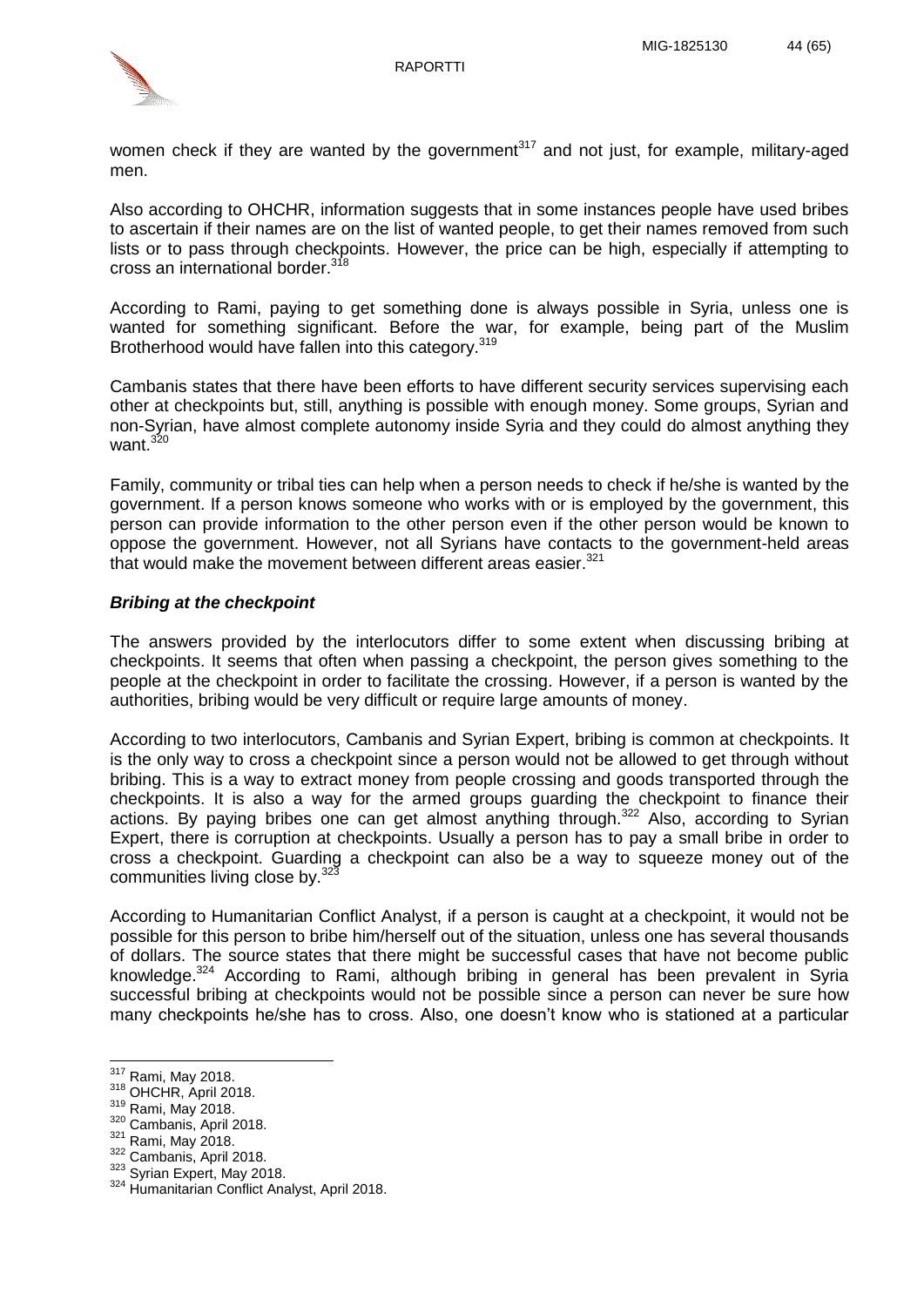

checkpoint. For example Air Force intelligence checkpoint would be stricter than a normal military checkpoint and trying to bribe would be risky.<sup>325</sup>

If a person is wanted by the government the name of this person will appear (i.e. flag) on the computer at the checkpoint when it is checked. The person stationed at the checkpoint has to arrest the person in question. If the person is released it would mean that the person at the checkpoint is being bribed. To pay bribes to remove person's name from the list in this case would require large amounts of money.<sup>326</sup> If a person is detained at a checkpoint, bribing might be possible later on at the headquarters.<sup>327</sup>

#### *Crossing an international border*

OHCHR has documented some cases where individuals have paid bribes to have their names removed from such lists temporarily, for example if crossing an international border.<sup>328</sup>

A person who is crossing an international border needs to contact a person at the central database at the Ministry of Interior to clear his/her name for the time required to pass the border crossing and leave the country. The person crossing the border would call the person responsible for the database when reaching the border and his/her name would be cleared. After crossing the name would reappear at the database. In April 2018 this was estimated to cost about 1000–1500 USD. According to the source, the practice is quite known. Smuggling out of Syria through the regular border crossing would be a more expensive option. It is only possible if one is not a known person. Then one could use an ID card from a person that has similar appearance.<sup>329</sup>

#### *Person's ability to clear the records*

A person can try to clear one's records when he/she is crossing a checkpoint but that might not always work. The name could appear on the list of wanted people at any minute. $330$  Also Humanitarian Conflict Analysts says that a person not previously on the list can appear there after the authorities have gone through the open cases. $331$ 

Many people do not know if they are wanted by the government.<sup>332</sup> The authorities do not notify the person who is being wanted and one can be wanted by the government without knowing it.<sup>333</sup> OHCHR has documented some incidents where individuals were informed that their names did not appear on government wanted lists, but they were detained anyway. Some people have expressed concern that different security services might have their own lists, so information that a person may not appear on a particular list may not be a guarantee that the name doesn't appear on another services list.<sup>334</sup>

Also men who have paid for an exemption from the military service (see chapter 1.3.2) can be detained and conscripted at checkpoints. If a draft-evader returns to Syria in the belief that he will be exempted from the army he can be recruited directly or, for example, after a six-month period.<sup>335</sup> Also government employees, who checked that their names are not on the list of

 $\overline{a}$ 

 $325$  Rami, May 2018.

<sup>326</sup> Experts on Syria working for the UN, April 2018.

 $327$  Syrian Expert, May 2018.

<sup>328</sup> OHCHR, April 2018.

<sup>&</sup>lt;sup>329</sup> Experts on Syria working for the UN, April 2018.

<sup>330</sup> Experts on Syria working for the UN, April 2018.

<sup>331</sup> Humanitarian Conflict Analyst, April 2018.

<sup>332</sup> OHCHR, April 2018.

<sup>333</sup> Experts on Syria working for the UN, April 2018.

<sup>334</sup> OHCHR, April 2018.

<sup>335</sup> Experts on Syria working for the UN, April 2018.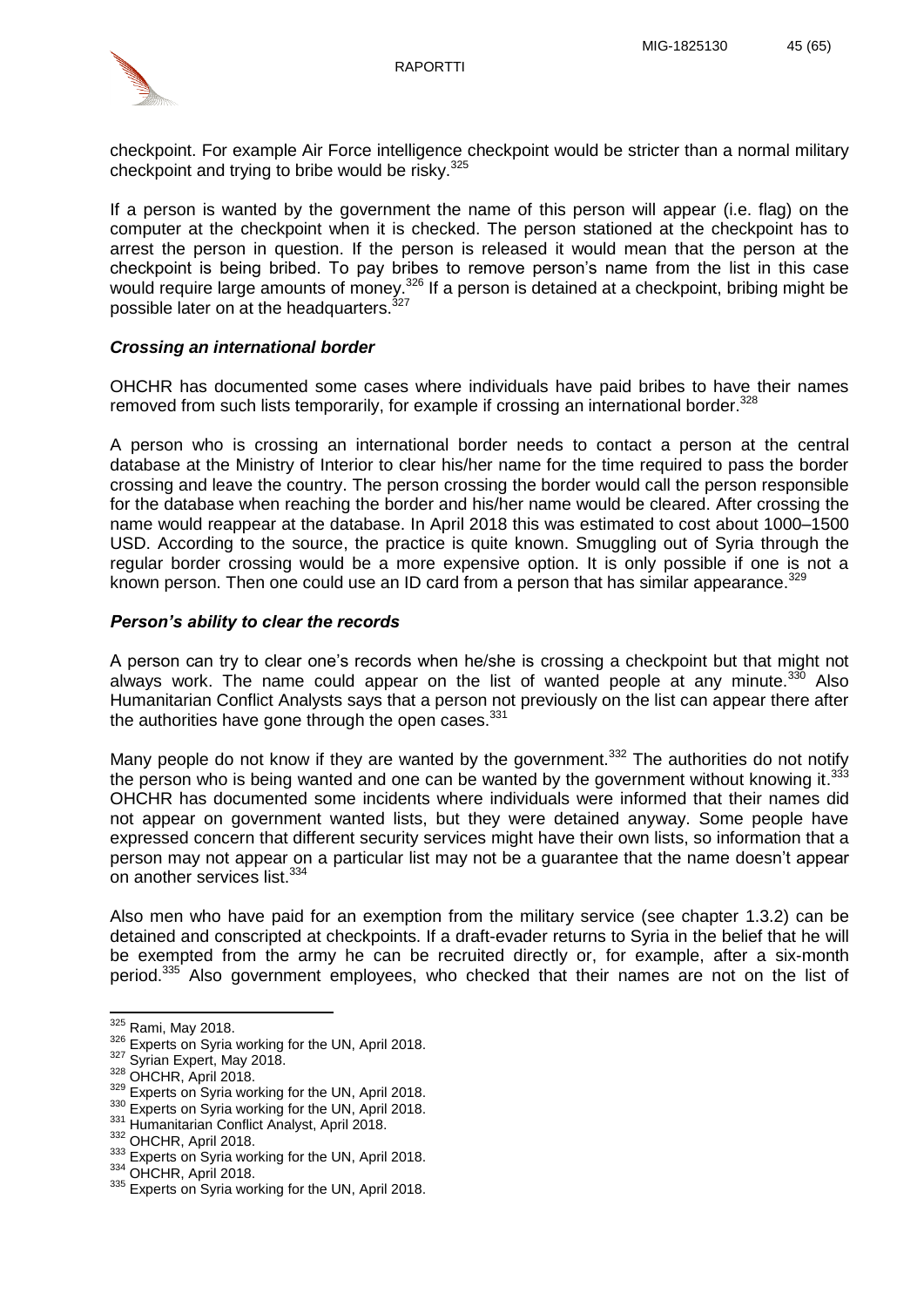

wanted conscripts, can end up having their names on the list and they can be captured and taken to military service.<sup>336</sup>

Three sources<sup>337</sup> mentioned the resources of the security services or judiciary when discussing about security clearance in general or vetting during the reconciliation process (see chapter 3.3). According to Cambanis, it takes a very long time to vet people after reconciliation because the resources of intelligence and security services are over-stretched and they do not have the capacity to do it faster.<sup>338</sup> According to Experts on Syria, there were not enough judges in Syria before the war.<sup>339</sup>

According to Humanitarian Conflict Analyst, most likely a particular person's records would be checked either when the person's name flags in the database or when the security services at some point get to the case. However people would not be checked randomly without a reason.<sup>340</sup> According to OHCHR, there are concerns that there is not sufficient capacity to allow for the handling of the large number of cases pending before the regular criminal courts and antiterrorism court. It can take months or years to get a case before the courts. Some of the cases are then dropped because of the lack of evidence.<sup>341</sup>

## <span id="page-46-0"></span>**2.1.6. Treatment at the checkpoints**

Treatment of people at checkpoints can be arbitrary.<sup>342</sup> Arbitrariness in general in Syria has increased during the war<sup>343</sup>. The problems at the checkpoints are caused by the lack of rule of law that prevails inside Syria.<sup>344</sup>

If a person is, for example, conscripted arbitrarily at a checkpoint to the military service, he might be able to clarify his situation later on, e.g. if he is exempted from the military service. However, this is not always the case. $345$ 

According to Anonymous source, the treatment that people face at checkpoints might vary from the soldier to another and also if the checkpoint is held by the Syrian army or Iraqi or Hezbollah or Irani dominated armed groups.<sup>346</sup> According to the source, the treatment is the worst in the checkpoints held by Iraqi forces because "they have this sectarian mentality against the Sunni". 347

Even if a person has everything in order on paper, the people stationed at the checkpoint can create problems for the person that is crossing if they are in a bad mood. They could, for example, claim that the person's certificate to cross is false.<sup>348</sup> Then again, knowing the person stationed at the checkpoint would make movement through it easier.<sup>349</sup>

<sup>340</sup> Humanitarian Conflict Analyst, April 2018.

<sup>&</sup>lt;sup>336</sup> Rami, May 2018.

<sup>337</sup> OHCHR, April 2018; Experts on Syria working for the UN, April 2018; Cambanis, April 2018.

<sup>338</sup> Cambanis, April 2018.

<sup>339</sup> Experts on Syria working for the UN, April 2018.

<sup>341</sup> OHCHR, April 2018.

<sup>342</sup> Experts on Syria working for the UN, April 2018; Gaier, April 2018.

<sup>343</sup> More information on looting and other violations and abuses by pro-government armed groups, see chapter 1.7.3 above.

Experts on Syria working for the UN, April 2018.

 $\frac{345}{246}$  Experts on Syria working for the UN, April 2018.

<sup>346</sup> Anonymous, April 2018.

<sup>&</sup>lt;sup>347</sup> Anonymous, April 2018.

<sup>348</sup> Experts on Syria working for the UN, April 2018.

<sup>349</sup> Anonymous, April 2018.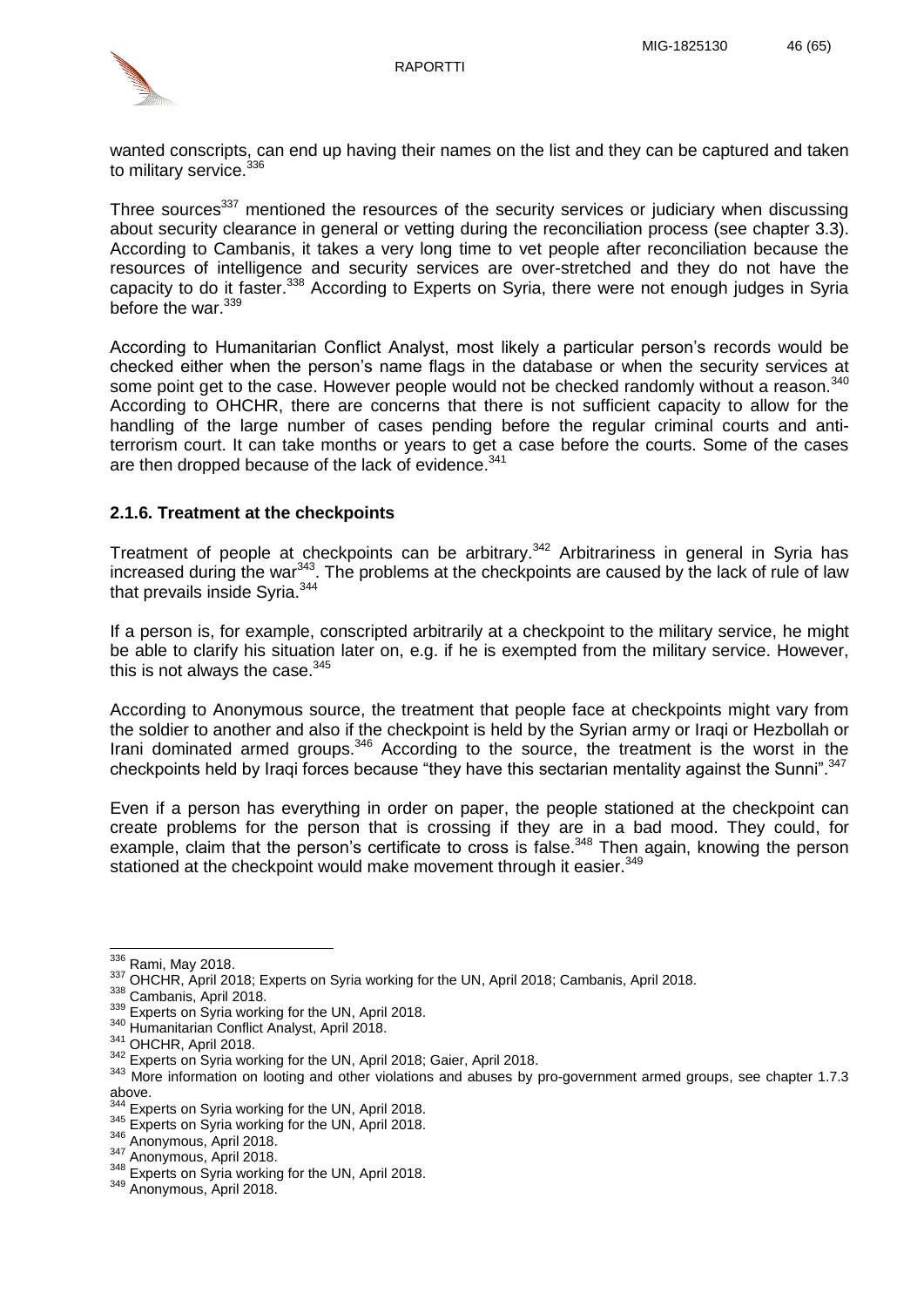

Also the person's appearance could affect the way one is treated at a checkpoint. A person whose car is clean and who wears a suit and has the right manners might be checked less thoroughly than a person who looks like a worker (manual labourer).  $350$ 

One can be arbitrarily detained at a checkpoint.<sup>351</sup> According to Cambanis, a business of detaining people has emerged where the goal is to get bribes from the family members of the detained person.<sup>352</sup> Vulnerable groups such as women or children could face abuses such as rape at checkpoints. 353

If material associating the person to the opposition is found at a checkpoint it may lead to extra screenings, also detentions for several days and to questioning while in detention.<sup>354</sup>

According to Syrian Expert, besides harassment or questioning ranging from a questioning of few minutes to longer investigations people can be detained at the checkpoints. People from opposition-held areas could end up being a part of prisoner transfer between the government and the opposition. If the government is negotiating a release for example with an AOG controlling Idlib, a person from Idlib (and arbitrarily detained at a checkpoint) might be arrested and used as a "prisoner" to be released later on.<sup>355</sup>

### <span id="page-47-0"></span>**2.2. Movement between areas held by the Syrian government and the armed opposition**

Regarding movement between government and opposition held areas, the interlocutors give varying information. This is probably due to changing situations on the ground. Some frontlines are easier to cross while it is harder, for example, to move in and out of besieged areas. Situations on the frontlines have also changed depending on, for example, if the fighting has intensified.

According to two interlocutors, there is no movement between the areas controlled by the Syrian government and the armed opposition.<sup>356</sup> Also another source says that there is probably no movement between these areas or it would at least be very difficult and very risky since the areas controlled by the armed opposition are besieged or connected to government-held areas with frontlines.<sup>357</sup> Gaier states that movement between the areas was until recently not possible and is still very difficult.<sup>358</sup> According to OHCHR, moving between government and opposition-held areas is very difficult and the situation varies. There is a lot of corruption involved.<sup>359</sup>

According to Rami, it would be possible to travel between government and opposition-held areas but the person would have to know if he/she is wanted by the government or not. At times roads might be blocked from traffic. The person travelling might have to make detours and the time that it takes to travel is significantly longer than before the war. According to the source, there are still drivers who travel often to the opposition-held areas in Aleppo.<sup>360</sup>

 $\overline{a}$ 

 $350$  Experts on Syria working for the UN, April 2018.

<sup>351</sup> Cambanis, April 2018; Anonymous, April 2018.

 $352$  Cambanis, April 2018.

<sup>353</sup> Humanitarian Conflict Analyst, April 2018.

<sup>354</sup> Humanitarian Conflict Analyst, April 2018.

<sup>355</sup> Syrian Expert, May 2018; Syrian Expert, September 2018.

<sup>356</sup> Experts on Syria working for the UN, April 2018; Researcher at Amnesty International, May 2018.

<sup>357</sup> Humanitarian Conflict Analyst, April 2018.

<sup>358</sup> Gaier, April 2018.

<sup>359</sup> OHCHR, April 2018.

<sup>360</sup> Rami, May 2018.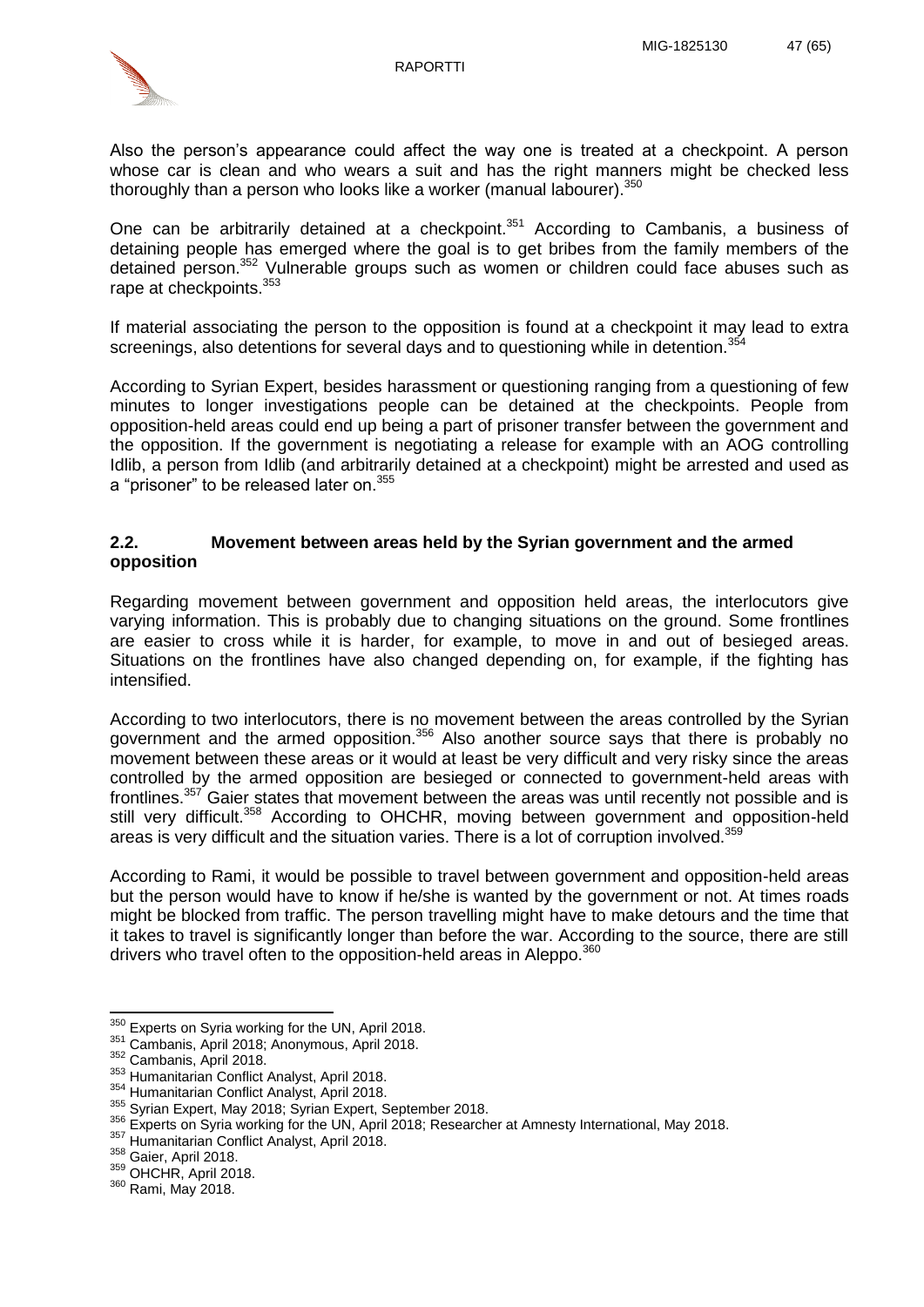

According to Anonymous source, civilians cannot move easily. Students might be able to travel to take exams in government-held areas or government employees might be able to move in order to collect salary. Then they are subject to the procedures at the checkpoints. When it comes to moving from government to opposition-held areas, according to the source, there is no difference if a Palestinian is registered with UNRWA or not.<sup>361</sup>

According to Syrian Expert, a person can move between government and opposition-held areas. One would need to pay small bribes at different checkpoints. People who live in opposition-held areas in Idlib for example might have to seek health care in government-held areas if they can't get access to Turkey. From Idlib people have been using the checkpoint in Matiq to access Hama. Other reasons for movement are visiting relatives, acquiring official documentation or government employees receiving their salaries. When employees receive their salaries often one person travels and receives the salaries of ten to fifteen people in order to avoid movement. Mostly, according to the source, women cross the line between government and opposition areas more than men.<sup>362</sup>

According to Experts on Syria working for the UN, in order to get from one area to another, a person would have to travel through Turkey and from there the rest of the travel would be organised by a smuggler. It is possible for women, children and the elderly to do this trip, but according to the interlocutor, not for men between 18 and 43 years who live in the areas held by the armed opposition. They would be automatically wanted by the Syrian government for military service. One has to pay money at the checkpoints on both sides.<sup>363</sup>

Leaving a besieged area is more difficult and one has to go through screenings or use a smuggler. People need to pay bribes to different parties of the conflict. The extent to which the sieges affect the freedom of movement varies on a case-to-case basis. It was harder to leave Eastern Ghouta during the last months of the siege as the conflict became more intensive.<sup>364</sup> Also movement in and out of Yarmouk was difficult when it was besieged, but some people could find ways to move both in and out.<sup>365</sup> When southern Damascus, e.g. Yarmouk, was still besieged a Palestinian refugee needed a permit from the PLO/Embassy of Palestine in Damascus to leave the area. It was possible to apply for the permit for example by phone. That permit was coordinated with the Syrian security forces. If the person requesting for a permit had no relations to the armed opposition he/she would be allowed to leave. Also the sick and the wounded would have to go through this process. The permit was only required from the Palestinian and Syrian government side, not from the AOG in control of the area.<sup>366</sup>

According to Humanitarian Conflict Analyst, if a person travels to the areas not held by the government the following things are required: an ID, a special permission (e.g. from local council or the local powerbroker, perhaps also from the military group in charge) and a family connection or another reason for entering the area. Obtaining the documents could be hard if the person does not have enough money.<sup>367</sup> If individuals want to access areas in eastern parts of Syria controlled by the YPG and/or the SDF they require a guarantor inside the area – usually a Kurd living in the area.<sup>368</sup>

 $\overline{a}$ 

<sup>&</sup>lt;sup>361</sup> Anonymous, April 2018.

<sup>362</sup> Syrian Expert, May 2018; Syrian Expert, September 2018.

<sup>&</sup>lt;sup>363</sup> Experts on Syria working for the UN, April 2018.

<sup>364</sup> OHCHR, April 2018.

<sup>365</sup> Humanitarian Organisation, April 2018.

<sup>366</sup> Anonymous, April 2018.

<sup>367</sup> Humanitarian Conflict Analyst, April 2018.

<sup>368</sup> OHCHR, April 2018.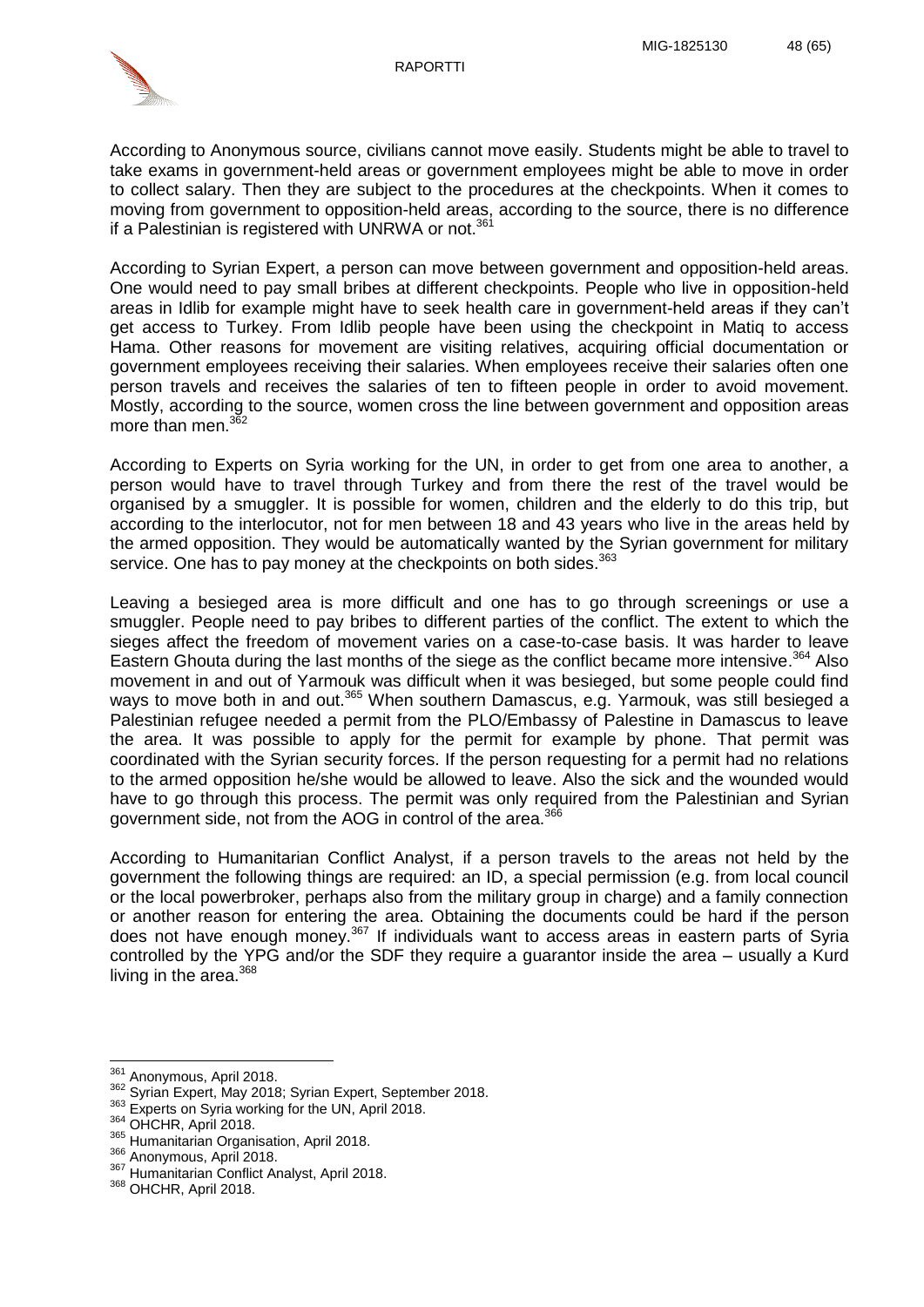

Also, according to Rami, a person would need the Syrian ID if he/she is moving into areas held by the AOGs. If one does not have it, one might be perceived to be a member of the Syrian army<sup>369</sup> and get arrested. At this point of the war the frontlines are more stable and known to people. Therefore the locations of the checkpoints are also often known.<sup>370</sup>

## <span id="page-49-0"></span>**3. RECONCILIATION PROCESSES REGARDING CIVILIANS**

Information on the reconciliation process, among other topics, is hard to obtain from within Syria. The sources interviewed in Beirut have to rely on sources from within Syria and sources inside Syria might not always be better informed. Because of restrictions of access in the country, for example to Eastern Ghouta after the reconciliation agreements there, information on the reconciliation process is scarce. Although most of the sources state that the procedures in the reconciliation processes are similar from one area to another, there is variation. According to Syrian Expert, however, the reconciliation process and the government's attitude towards people have varied between different areas.<sup>371</sup> In September 2018 the source estimated that the role of the Russians has increased which has improved the process to some extent. $372$  According to Anonymous source, the process differs on the basis of which pro-government group controls the area in question. The source says that if the local leadership, i.e. *mukhtar* or the local council has good relations with the government the latter's commitment to the agreement might be higher. OHCHR stated in their July 2018 Monthly Digest that the process of reconciliation in Eastern Ghouta is illustrative of processes also in other areas, for example in Deraa and Quneitra.<sup>373</sup>

The sources consulted describe the process mainly in similar terms. There seems to be a pattern in the reconciliation processes on the basis of which people can choose whether to stay in the area or leave to the opposition-held areas. The ones who stay are taken to government shelters and they go through some kind of a vetting process. The vetting or screening processes described by the interlocutors differ to some extent. The information about the prevalence of arrests after reconciliation is also not clear. It differs from one area to another when, if at all, people are able to move back.

Syrian Expert points out that the course of the war affects the reconciliation processes in other areas of the country. According to the source the government wants to promote reconciliation for the AOGs active in Idlib and therefore tries to respect the rules laid out during the reconciliation processes in other parts of the country (e.g. in southern Syria). If the situation in Idlib changes or if the Russian influence decreases, the government's attitude towards reconciled areas might yet again change.<sup>374</sup>

It is possible that the abovementioned profiles of people potentially wanted by the authorities (chapter 2.1.4) are applicable to the reconciliation processes and these people could be targeted during these processes as well.

In the reconciled areas fighting aged men face military conscription or can be recruited to progovernment armed groups. These issues are dealt in chapter 1 as are the dynamics between different armed actors during the reconciliation processes.

 $\overline{a}$ <sup>369</sup> When entering military service in Syria, men give their civil ID and get a military ID for the duration of the service.

<sup>370</sup> Rami, May 2018.

 $371$  Syrian Expert, May 2018.

 $372$  Syrian Expert, September 2018.

<sup>373</sup> OHCHR July 2018, p. 1, 9.

<sup>374</sup> Syrian Expert, September 2018.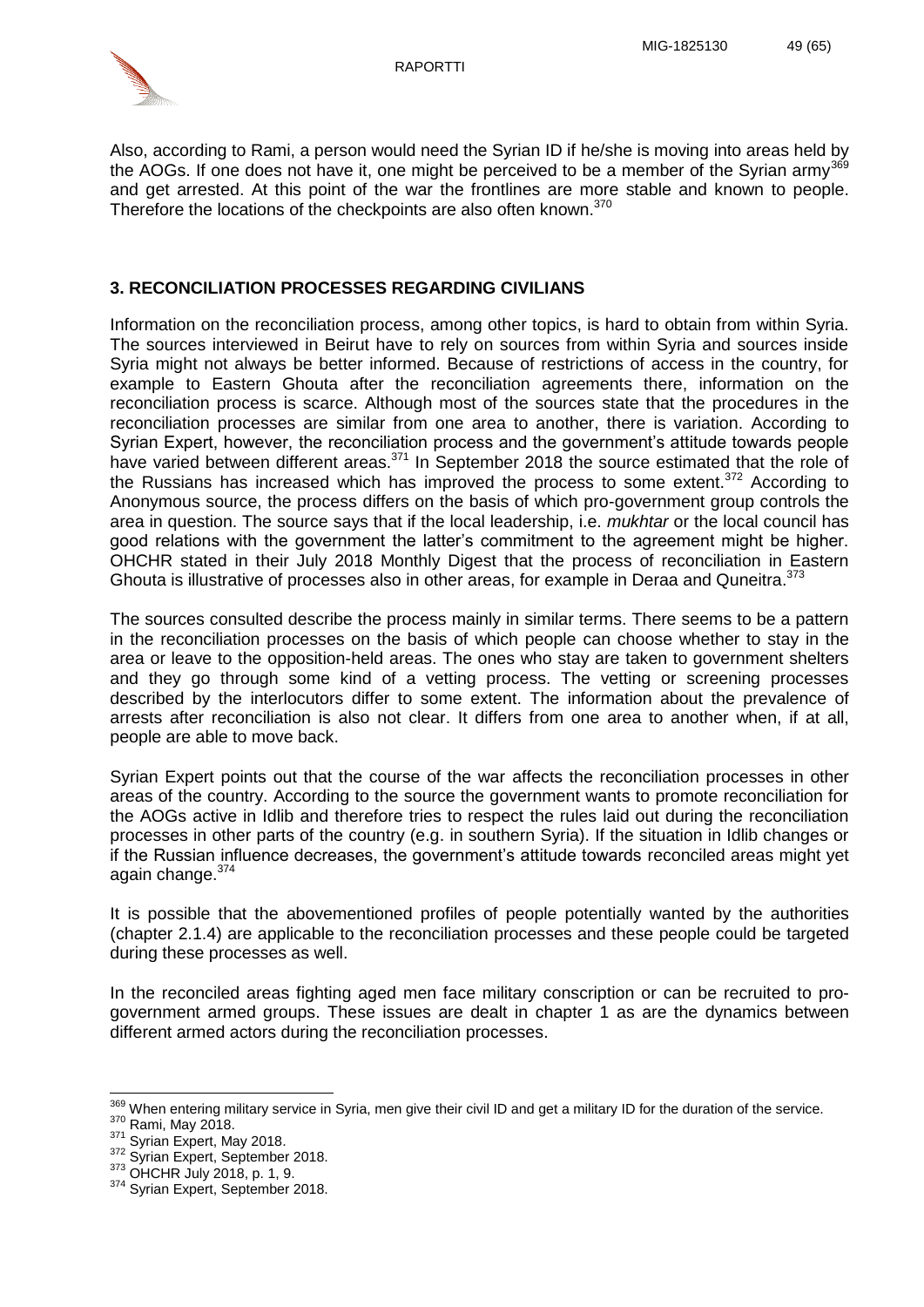

### <span id="page-50-0"></span>**3.1. Reconciliation process**

One incentive offered to the people living in the areas is that the government wants to reconcile with is increased amount of humanitarian aid. Based on the information provided by Humanitarian Conflict Analyst this promise does not often hold. In some areas people were able to receive more aid when these areas were besieged than after the reconciliation. $375$  Anonymous source mentions another reason for reconciliation agreements which is the need of the government for new soldiers.<sup>376</sup>

As part of reconciliation processes fighters and their family members (and also other civilians) have chosen to be transferred to Idlib and Aleppo provinces instead of undergoing reconciliation agreement with the government.<sup>377</sup> Civilians such as members of civil society organisations and members of local political bodies have chosen to move there as well.<sup>378</sup> In general both fighters and non-fighters that do not trust the government and do not want to go or remain in the government-controlled areas have opted to go to opposition-held areas in northern Syria. Sometimes families can be separated, if only the men (who were fighters) choose to go to the north while their families stay behind.<sup>379</sup> Civilians have often lacked detailed information on the reconciliation process.<sup>380</sup>

Reasons for staying in an area after reconciliation are that the areas in the north controlled by the AOGs are over-populated and living conditions there are hard. In addition, people undergoing reconciliation processes in spring 2018 were estimating that the next battle could happen in Idlib, so it would not be a safe choice for their family members to move there. According to Rami some people stay in the reconciled areas and know that they might suffer from pressure, and possibly arrests, by the government. Still, the source believes that the government cannot at this point arrest everyone who has "a son fighting with the opposition" as was done at the beginning of the conflict, since this would require arresting too many people for the government to handle. $^{387}$ 

During reconciliation people with profiles mentioned in chapter 2.1.4 would have to move either to other government-held areas or to opposition-held areas. Otherwise by staying in the reconciled area they would face the risk of being arrested.<sup>382</sup> Also according to Cambanis during the reconciliation process civilians wanted by the government are quickly identified and detained either immediately or after some time. Usually the reconciliation agreements state that the civilians should not face any consequences or infringements. However, according to Cambanis, in most of the cases that he has followed, after some time has passed there have been repercussions for the civilians if they did not leave the area. People have been arrested and then they have disappeared. Therefore people who think that they will be wanted by the government, e.g. activists, have learnt to leave the area during the reconciliation agreement for example to Idlib or Turkey.<sup>383</sup> Anonymous source claims that the terms of the reconciliation agreements "are never respected by the government."<sup>384</sup>

While there are concerns surrounding the protection of persons perceived to have been affiliated with opposition groups, including humanitarian workers and journalists<sup>385</sup>, OHCHR has not been

 $\overline{a}$ 

<sup>&</sup>lt;sup>375</sup> Humanitarian Conflict Analyst, April 2018.

<sup>376</sup> Anonymous, April 2018.

<sup>377</sup> Humanitarian Conflict Analyst, April 2018; OHCHR, April 2018.

<sup>378</sup> Humanitarian Conflict Analyst, April 2018.

<sup>379</sup> Rami, May 2018.

<sup>380</sup> OHCHR, April 2018.

 $\frac{381}{382}$  Rami, May 2018.

Experts on Syria working for the UN, April 2018.

<sup>383</sup> Cambanis, April 2018.

<sup>384</sup> Anonymous, April 2018.

<sup>385</sup> Arrests of health workers from Eastern Ghouta was reported in opposition website Ana Press (September 17, 2018).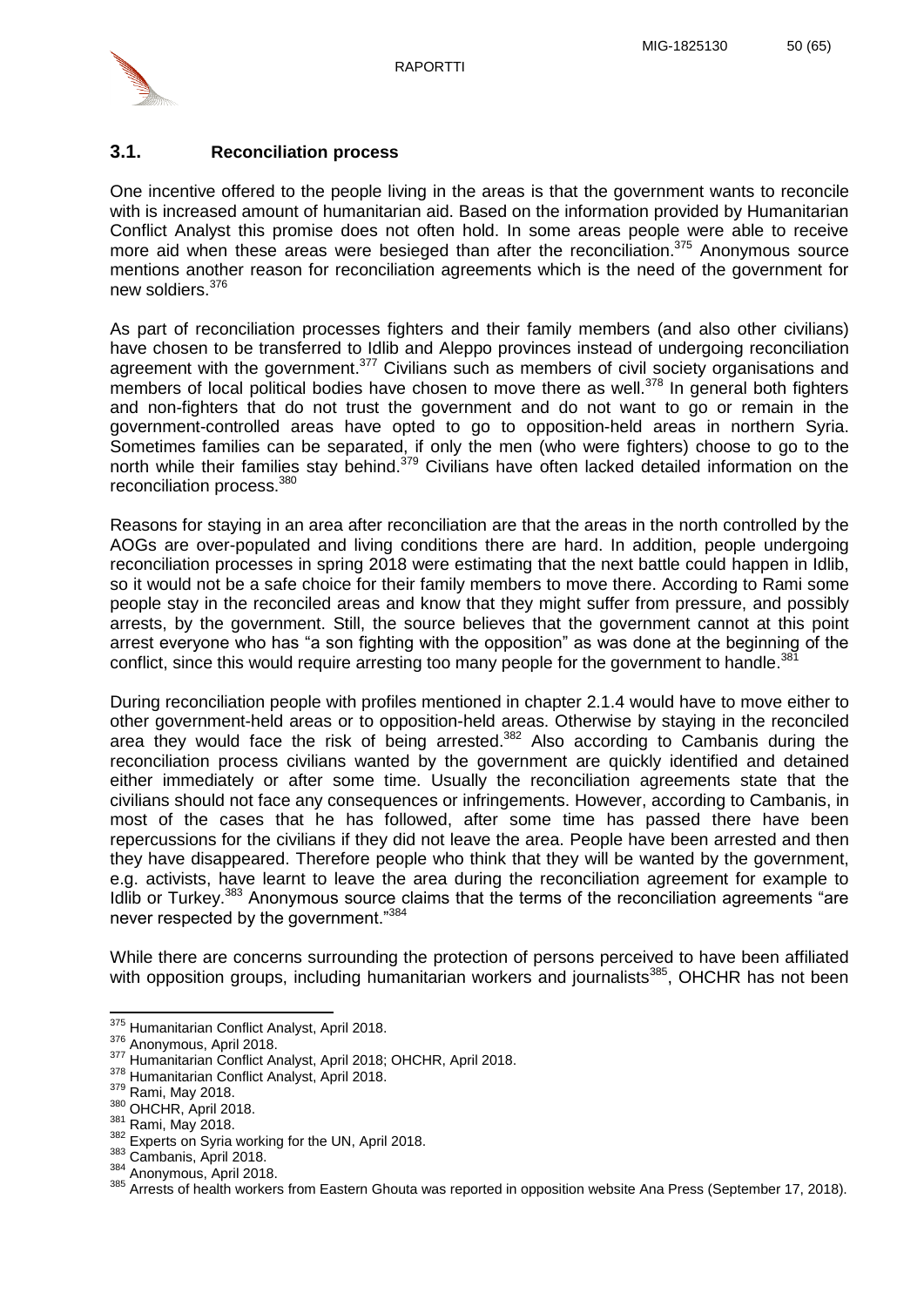

able to confirm reports of large scale arrests and detentions of civilians who used to work as journalists, social media activists or provided humanitarian services in reconciled areas (such as Eastern Ghouta and Deraa). OHCHR has documented three cases where such people were detained. Two of them were humanitarian workers and the other one was arrested because the person had not completed the reconciliation process – although the reasons for their arrest were not clear as there may have been reasons connected with the conflict. The three of them were released after few days.<sup>386</sup>

Also according to Syrian Expert there have not been wide-scale arrests after reconciliation agreements have been put in place. Still, some people, such as doctors or local council members, have been arrested and accused of being close to radical groups. Afterwards, the Russians have often negotiated their release.<sup>387</sup>

According to OHCHR civilians from Eastern Ghouta have expressed fears that former antigovernment fighters who may have perpetrated human rights violations against civilians that were living in areas formerly under their control remain at large and operate as government security officers and informants. These people chose reconciliation with the government in order to maintain their positions of power and to guarantee their own security. Civilians have recounted incidents where such former anti-government fighters have exploited their positions "to settle grievances against others they believe had wronged them during the period of anti-government armed group control of the area".<sup>388</sup>

## <span id="page-51-0"></span>**3.2. Shelters and return to reconciled areas**

After the government recaptures an area the civilians that stayed in the area are taken to shelters.<sup>389</sup> Syrian Expert claims that that some people might be quickly vetted and be able to go to their relatives instead of the shelters.<sup>390</sup> According to OHCHR in some instances, after the government recaptured an area, the civilians who were in that area were taken to shelters and makeshift camps – for example to guarantee their security or for security screening. People leaving besieged areas often ended up in shelters in specific locations because they could not relocate to places of their choice because of the siege.<sup>391</sup> According to Experts on Syria working for the UN people in these shelters are mostly women, children and elderly and not men of fighting age.<sup>392</sup> Also according to Researcher at Amnesty International men would be separated from women and children.<sup>393</sup>

If people want to leave a reconciled area, they have to pass through a checkpoint. This limits people's ability to move. Humanitarian Conflict Analyst cites first-hand information, according to which people cannot leave from the shelters.<sup>394</sup> In general Palestinians face the same restrictions of movement as Syrian nationals.<sup>395</sup>

Also according to OHCHR, leaving a reconciled area, such as from Eastern Ghouta, seems to be difficult. There are checkpoints inside the area and according to reports received by OHCHR "bribes are often demanded at check-points in order to allow civilians free-passage, with some

  $386$  OHCHR, July 2018, p. 8.

 $387$  Syrian Expert, September 2018.

<sup>388</sup> OHCHR, July 2018, p. 6.

<sup>389</sup> Experts on Syria working for the UN, April 2018.

<sup>390</sup> Syrian Expert, September 2018.

<sup>391</sup> OHCHR, April 2018.

<sup>392</sup> Experts on Syria working for the UN, April 2018.

<sup>393</sup> Experits on Eye Amnesty International, May 2018.

<sup>394</sup> Humanitarian Conflict Analyst, April 2018.

<sup>395</sup> Anonymous, April 2018.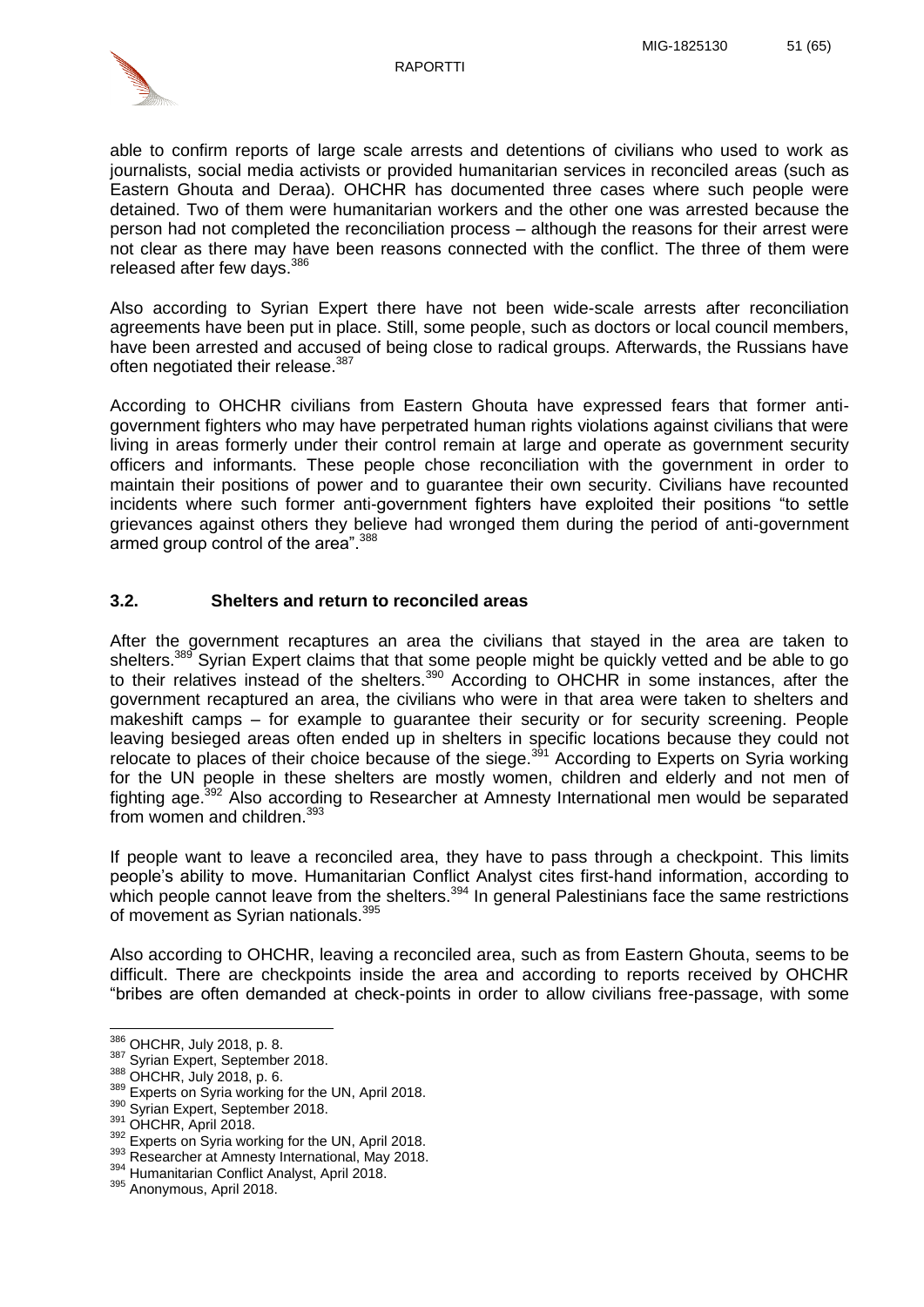

instances of civilians preferring to pay to travel in government cars in order to avoid being held at checkpoints, particularly while trying to enter or leave Damascus."<sup>396</sup> According to OHCHR there is a similar network of smugglers that existed during the siege of Eastern Ghouta on both sides which exploited the movement of people to and from the area.<sup>397</sup> According to Syrian Expert people from Ghouta might face prejudice and insults at government checkpoints.<sup>398</sup>

Movement from some of the reconciled areas is hindered by the lack of public transportation. The government has not allowed public transportation to all areas and therefore it is not financially possible for the people to move between areas.<sup>399</sup>

The time that people have to spend in the shelters can vary.<sup>400</sup> According to Syrian Expert, in the case of Eastern Ghouta in spring 2018, most of the women and children were allowed to leave the shelters after someone known to the government or from the NGO sector solicited the issue with the government.<sup>401</sup>

According to Syrian Expert the possibility of non-fighters to move back to reconciled areas from shelters varies from one case to another. In some cases people can return and stay in the reconciled areas, in some cases they are not allowed to return to these areas. This could be for security reasons or if the government plans to redevelop the area later on (see chapter 4.4 *Law No. 10 (2018)*). Also, the people might be held back from the area to allow looting to take place (see chapter 1.7.3 *Looting and other violations and abuses*).<sup>402</sup>

In general Anonymous source says that it has taken a long time, sometimes even four years, until some people are let back to a reconciled area.<sup>403</sup> For example, people from Darayya, which was recaptured in August 2016 and destroyed badly during the war, were still in the camps in April 2018.<sup>404</sup> The situation is similar in Khan Eshieh and al-Husseiniya. The former was recaptured by the government at the end of 2016 and in April 2018 there were still people who were not let back in. In the latter case, according to the source, some of the people were not allowed to return after the recapture because they were considered to support the armed opposition.<sup>405</sup>

OHCHR expects that civilians who were transferred, for example to Idlib, following the reconciliation agreements would not likely be able to return to their homes in the near future.<sup>4</sup>

In general, after the government recaptures an area it is physically cleared of remnants of war. This can take a long time. Then the government restores minimal services, i.e. water and electricity, to the area.<sup>407</sup> Syrian Expert points out that even though the government is repairing some areas, the areas are not fully equipped with services. For example, window glasses that were stolen during looting might be replaced with plastic cover instead of actual glass.<sup>408</sup> After that the government allows a local leadership, local people that are trusted, to enter the area. Those people are completely trusted by the government and had gained a position of authority. This group of trusted people can consist of about a hundred people and they are also tightly

 $\overline{a}$ 

 $^{396}$  OHCHR July 2018, p. 8.

<sup>397</sup> OHCHR July 2018, p. 8.

<sup>398</sup> Syrian Expert, September 2018.

<sup>399</sup> Syrian Expert, May 2018.

<sup>400</sup> Humanitarian Conflict Analyst, April 2018.

<sup>401</sup> Syrian Expert, May 2018.

<sup>402</sup> Syrian Expert, May 2018.

<sup>403</sup> Anonymous, April 2018.

<sup>404</sup> Humanitarian Conflict Analyst, April 2018; International Organisation, April 2018.

<sup>405</sup> Anonymous, April 2018.

<sup>406</sup> OHCHR, July 2018, p. 5.

<sup>407</sup> Cambanis, April 2018.

<sup>408</sup> Syrian Expert, September 2018.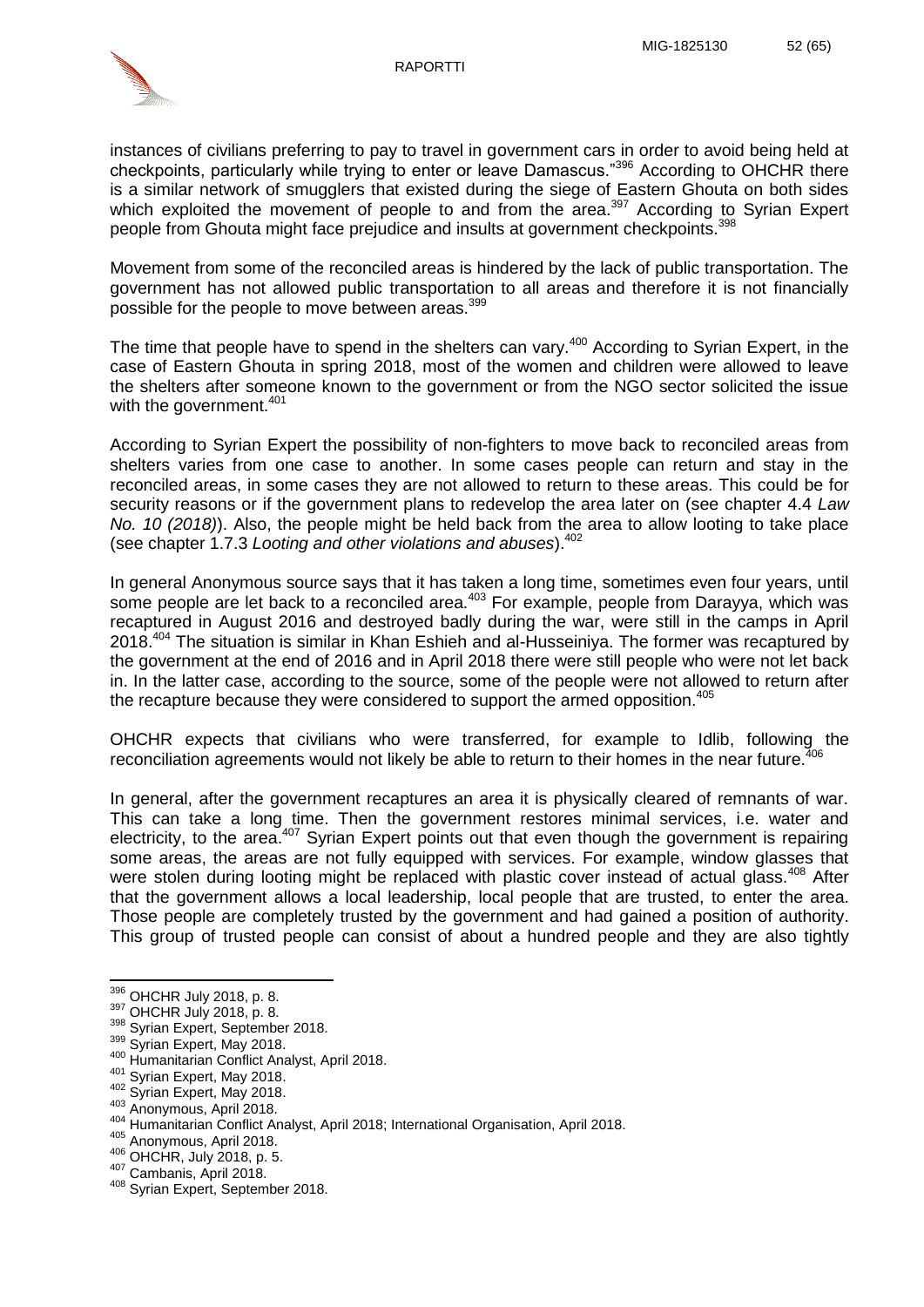

controlled.<sup>409</sup> In contrast to this information, Anonymous source explains the situation in southern Damascus suburbs. According to the source, the local leadership was evacuated during a reconciliation process and "the government never really reinstates services back as they say they would do".<sup>410</sup> According to Syrian Expert the services that the government provides after it has recaptured an area can be minimal or insufficient.<sup>411</sup>

## <span id="page-53-0"></span>**3.3. Vetting process and arrests**

In April 2018 the Humanitarian Conflict Analyst estimated that when it comes to targeting people the reconciliation process would be the same in all areas. Only high-profile people would be targeted and arrested immediately. However, people could be searched by the government forces and arrested in door-to-door operations after the recapturing of the area.<sup>412</sup> The trusted people mentioned above are involved in the vetting process of all the returnees along with the security services.<sup>413</sup>

According to OHCHR it seems that all the people who lived in the opposition-held areas have to go through a security vetting process. After being security screened, the individuals are provided an official document proving that they have completed the process. This document is usually required when dealing with government offices or moving though checkpoints managed by the government. After the completion of the reconciliation process, individuals are granted a grace period of six months during which they are exempted from mandatory military service (if eligible) or from arrest. (For more information on recruitment during reconciliation processes, see chapter 1.6.2.) People have expressed concerns that after this grace period expires they might be subject to arrest or questioning by government forces. Military-aged men are expected to enlist for military service after that period. In general it is not clear to civilians what will happen after this six month period.<sup>414</sup>

According to Syrian Expert the vetting process can be quick or non-existent for the civilian populations, especially if the area surrendered to the government without heavy fighting. In these cases the movement of civilians can be easier as well. This was the case for example in Homs and Deraa in summer 2018.<sup>415</sup>

Syrian Expert points out that easier vetting process does not mean that there is no repercussions for civilians: In Deraa the authorities knew who they wanted to detain even without the vetting process. Harsher treatment for civilians is also possible. This is the case especially if the reconciled area was put under heavy siege, like Easter Ghouta in 2018. In these cases the vetting process is more detailed. Young men are in any case treated differently. They might be held in unknown locations and recruited to fight.<sup>416</sup>

According to Anonymous source civilians who want to go back need to submit a request to the government. It can take a long time to get an answer. It seems that some kind of a check is done on the person and on the family members that has an effect on whether the permission to return is granted or not: "Sometimes if you have only one relative from the extended family who has

 $\overline{\phantom{a}}$ 

<sup>&</sup>lt;sup>409</sup> Cambanis, April 2018.

<sup>410</sup> Anonymous source, April 2018.

<sup>411</sup> Syrian Expert, September 2018.

<sup>412</sup> Humanitarian Conflict Analyst, April 2018.

<sup>413</sup> Cambanis, April 2018.

<sup>414</sup> OHCHR July 2018, p. 6, 9.

<sup>415</sup> Syrian Expert, September 2018.

<sup>416</sup> Syrian Expert, May 2018; Syrian Expert, September 2018.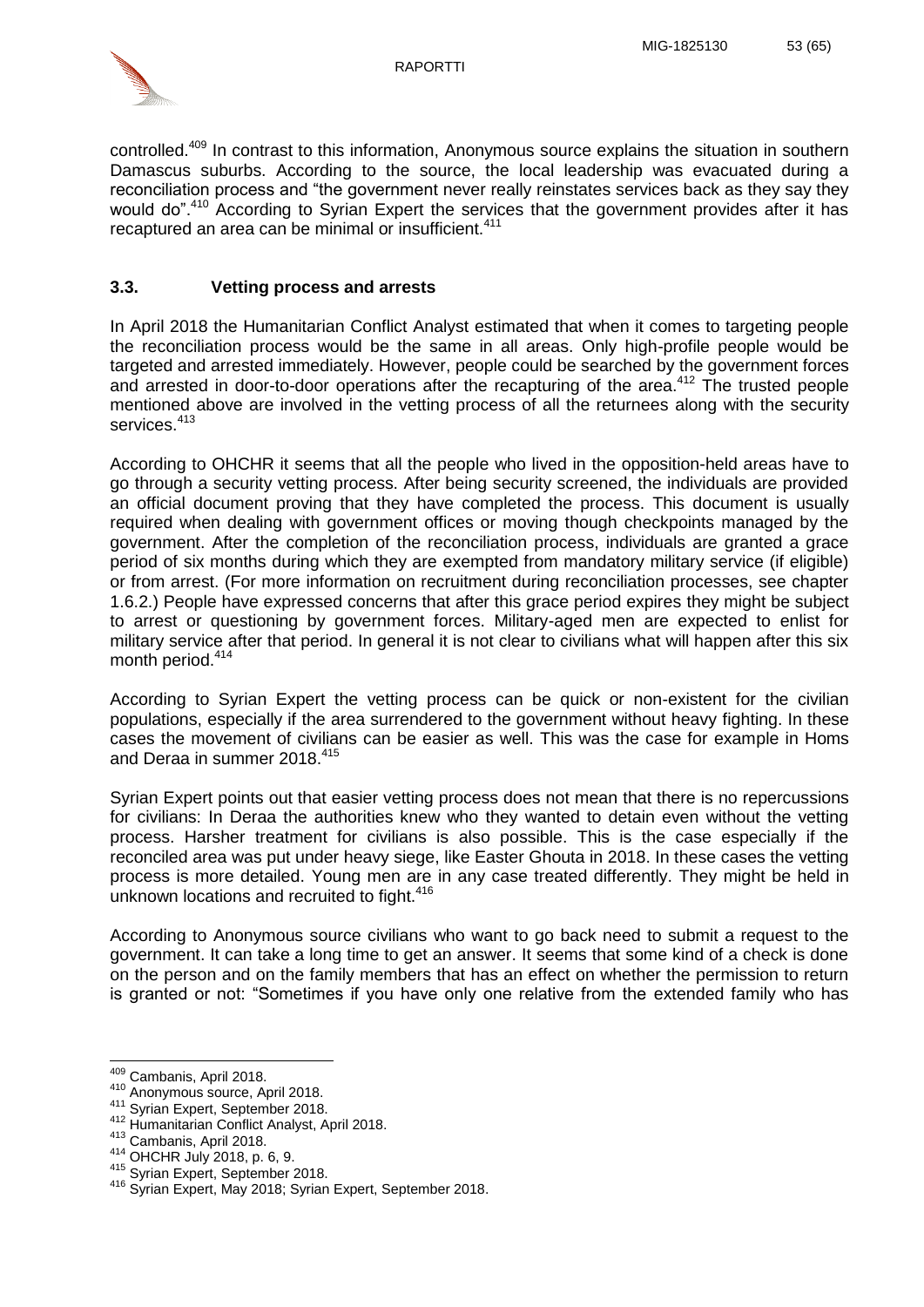

been proven to be with the opposition, you're out."<sup>417</sup> The requests for return are sent to the Reconciliation Ministry (*Wizarat al-Musalaha*<sup>418</sup>).<sup>419</sup>

The civilians who stay in the reconciled area need to register with the government.<sup>420</sup> According to some sources they have to sign a document in which they state that they regret living in the area controlled by the "terrorist organisation" and not trying to stop it and that they now wish to live under the conditions set by the government.<sup>421</sup> Also a UN organisation operating in Syria states that a person who lays down arms needs to declare that he/she regrets the past mistakes and asks for forgiveness.<sup>422</sup> Also according to Researcher at Amnesty International if people want to return to their homes they have "to settle their status. Claiming that they used to be fighters and [that] now they are no longer." Based on the information received from the Researcher both civilians and fighters might have to settle their status as part of the reconciliation process.<sup>423</sup>

Contrary to the information above, Rami states that the government would not accept a formal statement or regret from an opposition fighter or an activist. Instead, people could be checked or put under surveillance for a long period of time.<sup>424</sup> Also Syrian Expert states that women, children and elderly men would not have to sign this type of document as part of a vetting process, only young men.<sup>425</sup>

Humanitarian Conflict Analyst emphasised that the document mentioned above that one has to sign talks about "terrorists" which is a very broad term used by the Syrian government that covers practically all opposition to it. According to the source "the terrorism law is quite strict and can be quite arbitrarily applied"<sup>426</sup>.

According to OHCHR the 2012 Counter-Terrorism Law contains vague clauses that leave the door open for a wide interpretation of what constitutes "terrorism" or a variety of related acts that could constitute providing support for, or advocating for the commission of terrorist acts. This, coupled with concerns about the independence of the judiciary, could potentially result in the trial and conviction of any person who has expressed support for any group perceived to be antigovernment.<sup>427</sup> Additionally, article 10 of the 2012 Counter-Terrorism Law obliges everyone to report any crimes falling under said law<sup>428</sup>. According to OHCHR this could mean, for example, that humanitarian workers might be obliged to report on armed opposition groups – and if they fail to do so they could face  $1-3$  years in prison $429$ .

Three sources state that people might face repercussion after a certain period of time after the reconciliation process. According to Humanitarian Conflict Analyst the document mentioned above that the civilians, according to the source, had to sign and at the same time admit their guilt can be used at any time in a person's life against him/her. The person could, for example, be

 $\overline{\phantom{a}}$ 

<sup>&</sup>lt;sup>417</sup> Anonymous, April 2018.

<sup>418</sup> News agency Sana reported on November 26, 2018 that the ministry had been turned into National Reconciliation Agency by presidential Decree No. 19. SANA 26 11.2018.

Anonymous, April 2018.

<sup>420</sup> Rami May 2018; Humanitarian Conflict Analyst, April 2018.

<sup>421</sup> Humanitarian Conflict Analyst, April 2018.

<sup>422</sup> One of the UN organisations operating in Syria, April 2018.

<sup>423</sup> Researcher at Amnesty International, May 2018.

<sup>424</sup> Rami, May 2018.

<sup>425</sup> Syrian Expert, September 2018.

<sup>426</sup> Humanitarian Conflict Analyst, April 2018.

 $^{427}$  OHCHR, April 2018.

Legislative Decree 19/2012. For more detailed analysis of the law and the Counter-Terrorism Court see OHCHR (undated). OHCHR emphasises that civilians could also be tried also under the Syrian Penal Code (1949) and in field military courts for actions linked to the provision of support to armed opposition groups.

<sup>429</sup> OHCHR (undated), p. 2.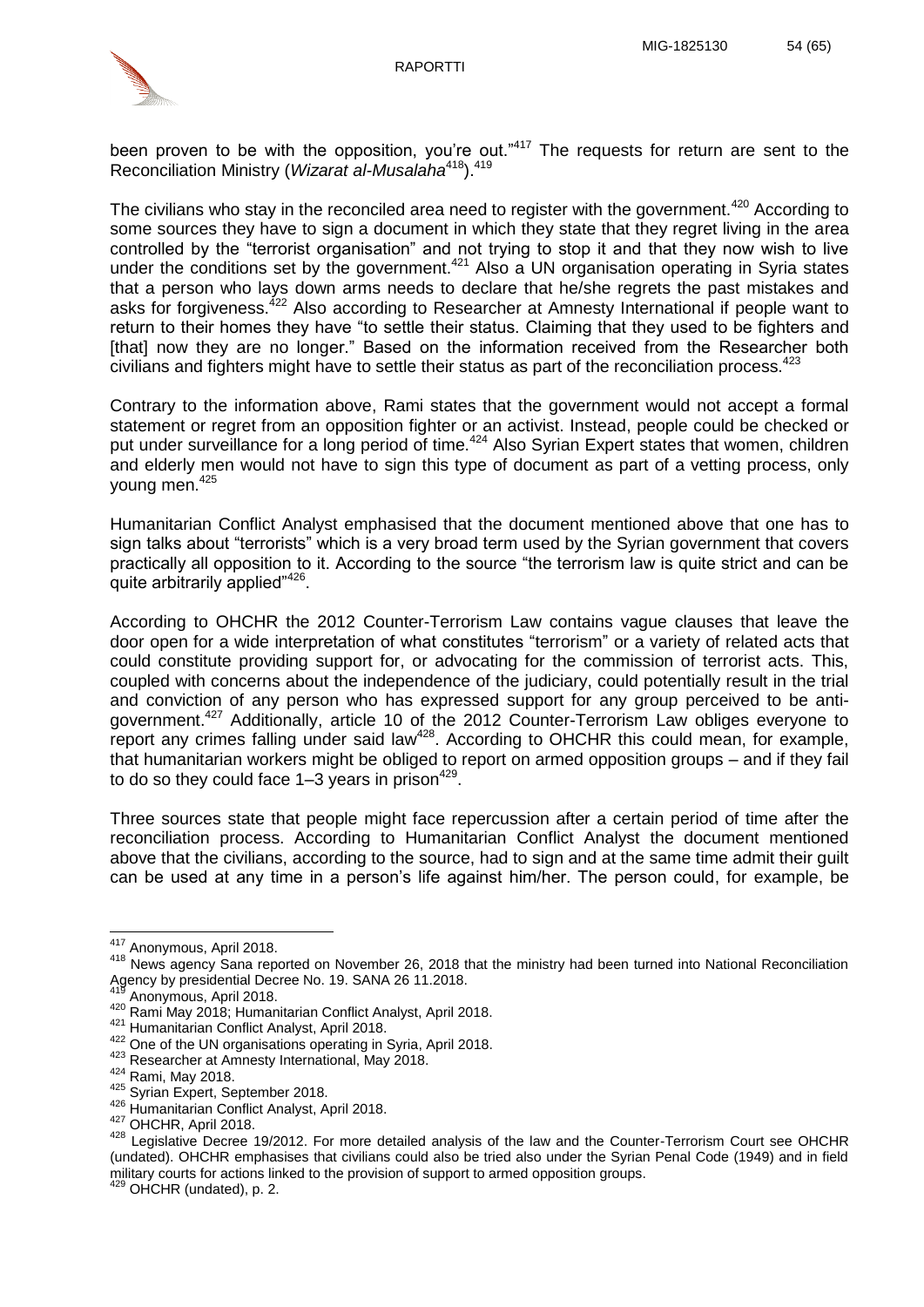

detained and imprisoned on this basis.<sup>430</sup> According to Researcher at Amnesty International because some people have to settle their status, it means that they can be detained because of this later on in life.<sup>431</sup> Rami says that a person might face repercussions after some time. Even though the government would not accept an apology from an opposition fighter or an activist people could be put under surveillance for a long time. Rami claims that the government "will see if they can benefit from them in anyway" and "if [they] are really wanted" for something. $432$ 

For a community that was located outside of the capital and was half Palestinian it took almost two years to get to the phase that some people were let back in. Out of the area's originally ca. 70 000 inhabitants only 1500 were able to return in six months' period. According to Cambanis it takes such a long time to vet people because the intelligence and security services are overstretched and they do not have the capacity to do it faster. Another reason could be that the government wants to have these areas unpopulated for some time. For example, the community mentioned above is mainly Sunni Arab, i.e. they are not part of the government's core supporters whose needs the government would need to respond to. Third motive can be that the government does not have the resources to provide all the services that it would need to in the areas it is controlling.<sup>433</sup> The last point was brought up also by a UN organisation in Damascus.<sup>434</sup>

On the contrary, another source points out that the government has in some cases, for example in Aleppo, encouraged IDPs to return to the places of their original residence. The government might want to appear conciliatory or show a better image. Also, if people are able to return and start their lives again, they might feel more positive towards the government in the future.<sup>435</sup>

## <span id="page-55-0"></span>**4. RETURN TO ONE'S PLACE OF ORIGIN**

If a person wants to return to his/her home, there can be many factors that affect the possibility to do so. Ethno-sectarian, economic and political aspects intertwine as well as questions of reconstruction and sentiments of the government towards communities leaning towards the opposition. It is not always possible to say which motives are behind the denial or approval of return. Syrian Expert explains the issue using city of Homs as an example. Neighbourhood of Bab Amr is an area where returning is still very difficult. The reasons might not be only sectarian but also practical. During the war loyalist IDPs were brought in the area and now the government does not know what to do with them or the area. The government is analysing whether to put the area under Decree 66 (see *Law No. 10 (2018)* below), but until decisions are made there is a moratorium of returns on the area. Also people were not allowed to return to some areas of the Old city of Homs. The source states that later when people had "strong recommendations by somebody influential in the government" the government allowed some people to return. Hence, besides political or sectarian reasons, economic aspects and connections can play a role.<sup>436</sup>

Like in the pre-war Syrian society, the role of *mukhtars* has been important during the war and will also be important in the eventual cessation of hostilities. Several sources mention explicitly the local leadership that provides either permits for the person to return to one's home, for the person

<sup>&</sup>lt;sup>430</sup> Humanitarian Conflict Analyst, April 2018.

<sup>431</sup> Researcher at Amnesty International, May 2018.

<sup>432</sup> Rami, May 2018.

<sup>433</sup> Cambanis, April 2018.

<sup>434</sup> One of the UN organisations operating in Syria, April 2018.

<sup>435</sup> International organisation, April 2018.

<sup>&</sup>lt;sup>436</sup> Syrian Expert, September 2018.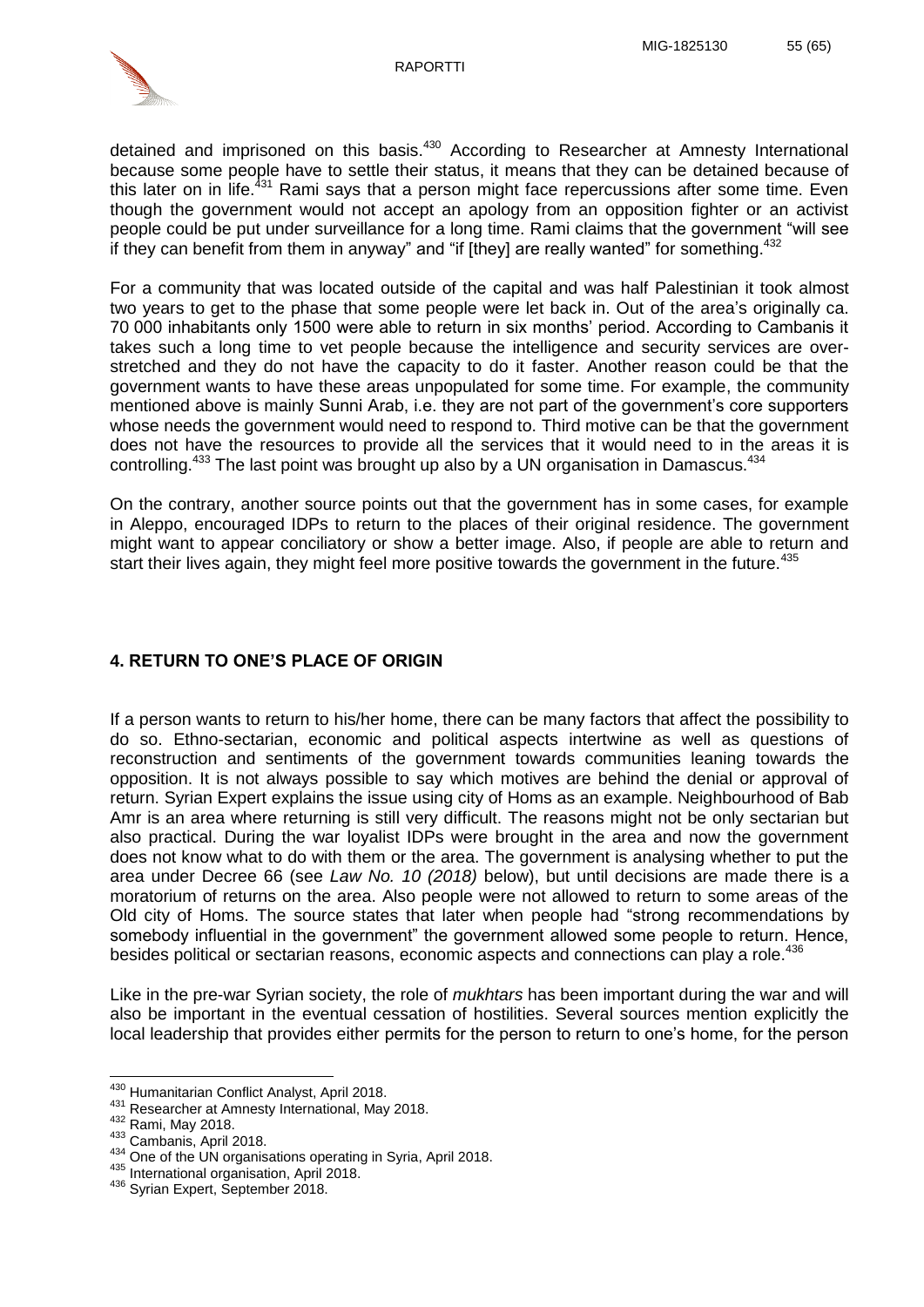

to start rebuilding, or for a person to prove his/her previous ownership or residence in the case where the person has no land deeds or rental agreements to prove it.<sup>437</sup>

However, being in contact with a *mukhtar* makes it practically necessary to be in contact with the security services. According to Researcher at Amnesty International being in contact with the security services in order to receive a permit to return could lead to forced disappearance or torture.<sup>438</sup> Just like with movement inside Syria a person might hesitate to contact the security services if that person thinks that he/she would be wanted by the government for one reason or another (more information on profiles of people wanted by the government, see 2.1.4). A person might also feel that he/she cannot return to his/her original place of residence because of the possibility of being wanted by the authorities.<sup>439</sup>

## <span id="page-56-0"></span>**4.1. Security clearance**

According to Anonymous source security clearance is valid for three months after which one applies for a new clearance if one needs it for something.<sup>440</sup> The need for security clearances was mandatory in Syria already before 2011<sup>441</sup> and it applies to all Syrians regardless of religion or ethnic group. A person needs a security clearance from the security services if he/she wants to move somewhere, rebuild, do some reconstruction, or just rent a house.<sup>442</sup>

Security clearance is also needed in other spheres of life. According to Experts on Syria working for the UN one needs security clearance for everything; for moving into an area (for example any neighbourhood in Damascus), for opening a shop or for getting married and organising a wedding.<sup>443</sup> Anonymous source mentioned that one needs the clearance if one is applying for a visa in certain embassy or for a job.<sup>444</sup>

Security clearance could include issues such as where the person has been during the time of absence from an area. The clearance process could be easier for a person that spent the time in Damascus, but places such as Deir al-Zour could cause extra checks or questioning.<sup>445</sup>

During the security clearance process a person is questioned whether there are any people wanted by the government in the family. "Family" in this case would mean not just the nuclear family but also cousins and second cousins and even one's spouse's first cousins. If anyone of these people is wanted by the government, the person applying for the security clearance would not obtain it and therefore would not be allowed to rebuild his/her home.<sup>446</sup>

Also according to Humanitarian Conflict Analyst person's records are checked at the last checkpoint before entering an area recaptured by the government. For example in city of Homs, on the ring road around the city, thorough checks are conducted for people who are from Homs. Authorities check their military service file and where the person is going and if the person has been in that place before.<sup>447</sup>

 $\overline{\phantom{a}}$ 

<sup>&</sup>lt;sup>437</sup> Researcher at Amnesty International, May 2018; Anonymous, April 2018; ; Humanitarian Conflict Analyst, April 2018; One of the UN organisations operating in Syria, April 2018.

Researcher at Amnesty International, May 2018.

<sup>439</sup> International organisation, April 2018.

<sup>440</sup> Anonymous, April 2018.

<sup>441</sup> Researcher at Amnesty International, May 2018.

<sup>442</sup> Experts on Syria working for the UN, April 2018; Cambanis April 2018; Researcher at Amnesty International, May 2018; Syrian Expert, September 2018.

<sup>443</sup> Experts on Syria working for the UN, April 2018.

Anonymous, April 2018.

<sup>445</sup> Humanitarian Conflict Analyst, April 2018.

<sup>446</sup> Experts on Syria working for the UN, April 2018.

<sup>447</sup> Humanitarian Conflict Analyst, April 2018.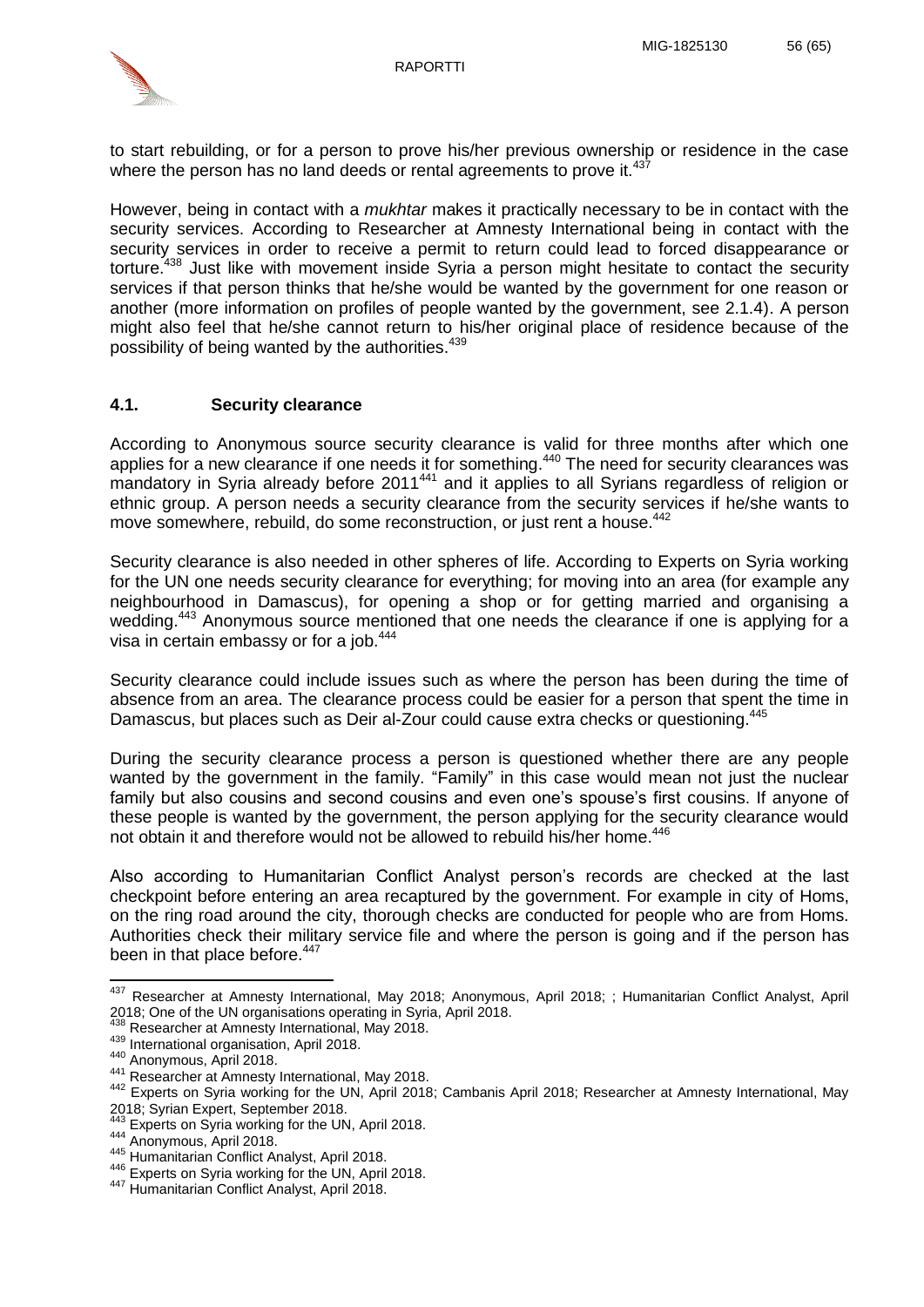

Gaier states that trying to get back to one's home and property would be an "eternal legal struggle" and that this would fit into the Syrian government's strategy where the government does not want all the people to return.<sup>448</sup>

RAPORTTI

According to International organisation, the government might control or restrict the return of people to some areas more than to others. The government might not differentiate based on the returnees' religion. Sympathizing the opposition might be a more determining factor in the treatment of returnees.<sup>449</sup> Also according to Experts on Syria working for the UN the type of the security clearance can vary from one person to another. Returning could be easier for the members of minorities. According to the source "there is no real open policy about it but those who are Sunnis from Homs they need to have a special security clearance that takes longer than if he [or she] is an Alawite from Zahra".<sup>450</sup> For example a female civilian who wanted to return to Homs had to wait for the security clearance for eight months. Also Sunnis from Homs, Deraa or Raqqa could face more scrutiny than others.<sup>451</sup> A Researcher at Amnesty International raises a question about the treatment by the government of people who for some reason lived under ISISheld areas.<sup>452</sup>

Experts on Syria working for the UN emphasize that this does not mean that the minorities would not be targeted by the security apparatus. The Sunnis might feel themselves more targeted because they are more in numbers.<sup>453</sup> Also according to Cambanis, if Alawites are considered to be part of the opposition, they could face "hard times" by the government.  $454$ 

According to Syrian Expert whether a person gets "hard times" or not from security services can depend on the person responsible for the clearance process. Getting through the process can be easier if one has connections who speak in one's favour. In addition, there are differences between areas. For example, for people from Homs there can be more scrutiny or in some neighbourhoods in Damascus the process can be quicker if their records are clear.<sup>455</sup>

### <span id="page-57-0"></span>**4.2. Permits**

If a Syrian wants to return to his/her home, the permits required in different areas vary. According to Experts on Syria working for the UN, in the cities of Homs and Darayya there are, for example, certain preconditions for return. City of Homs was recaptured by the army in 2014 and still some people from there have not been able to return to their homes and reconstruct them.<sup>456</sup> Also according to Cambanis, in certain areas returnees have waited for two to three years to move back to areas recaptured by the government.<sup>457</sup>

According to Syrian Expert, during the war the government has deliberately demolished some areas where it does not want people to return. This has happened, for example, in some neighbourhoods of Hama and in Barzeh, suburb of Damascus. In most of the cases houses were

<sup>&</sup>lt;sup>448</sup> Gaier, April 2018.

 $^{449}$  International organisation, April 2018.

<sup>450</sup> Experts on Syria working for the UN, April 2018.

<sup>451</sup> Experts on Syria working for the UN, April 2018.

<sup>452</sup> Researcher at Amnesty International, May 2018.

<sup>453</sup> Experts on Syria working for the UN, April 2018.

Cambanis, April 2018.

<sup>455</sup> Syrian Expert, September 2018.

<sup>456</sup> Experts on Syria working for the UN, April 2018.

<sup>457</sup> Cambanis, April 2018.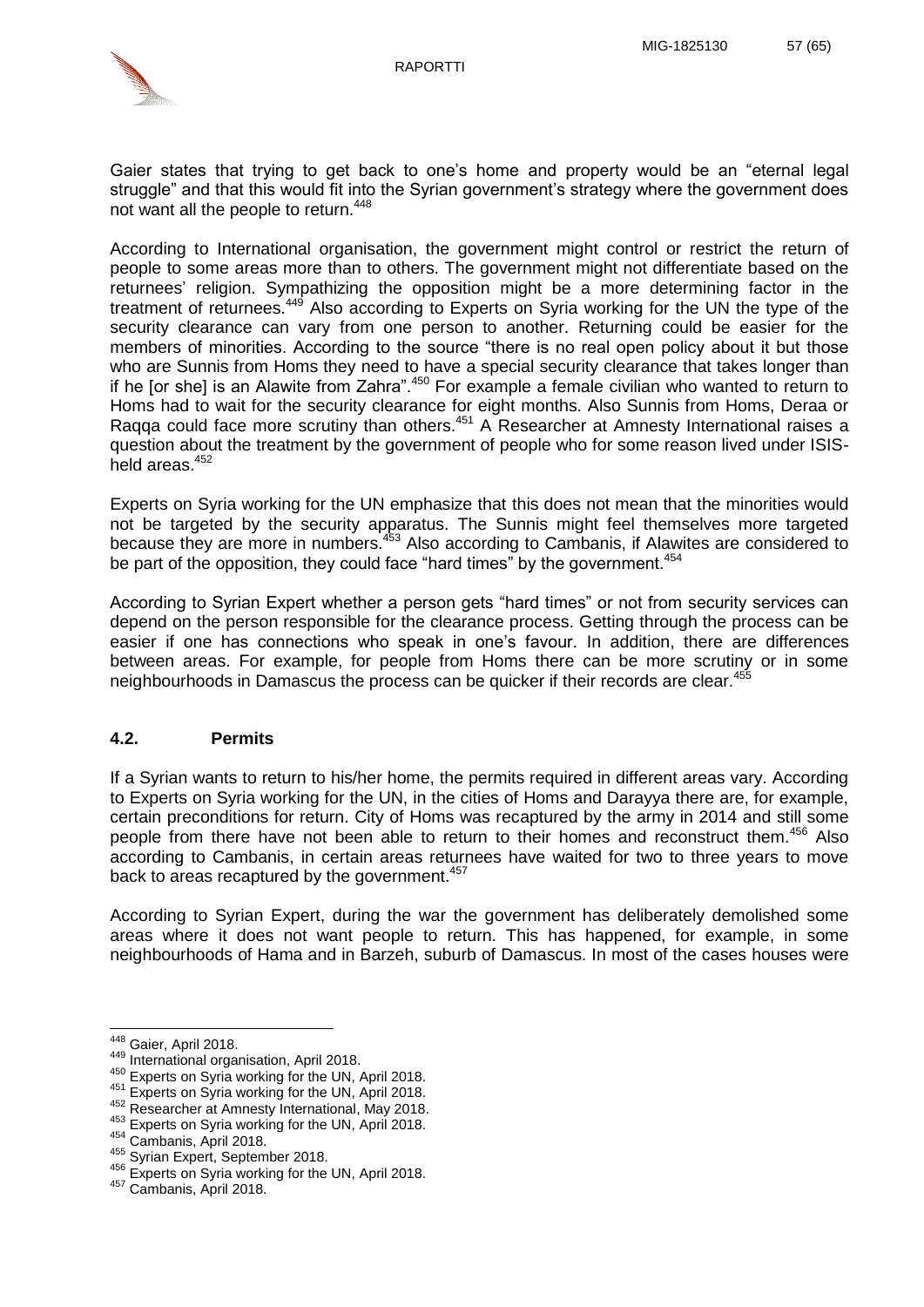demolished in order to widen the streets for security purposes. "In some places it was very clearly an attempt to push the opposition communities away from critical areas."<sup>458</sup>

RAPORTTI

Anonymous source states that in some cases people have been given limited access to their original place of residence on the condition that they stay there only for a certain period of time. It can be only 24 hours. In order to access the place they would need to pay at the checkpoint.<sup>459</sup>

According to OHCHR, some people have returned to areas held for long periods of time by armed opposition groups, such as Eastern Aleppo, and that there have been no reports of human rights violations or abuses. However there have been a low level of reports alleging corruption and looting (not confirmed by which party) in some areas. $460$ 

According to Humanitarian Conflict Analyst a person might need permission (verbal or written) from the *mukhtar* in order to rebuild.<sup>461</sup> Also Researcher at Amnesty International says that according to their unconfirmed information IDPs wishing to return would have to go to the local municipality of administration.<sup>462</sup>

According to Syrian Expert, registering at the municipality to buy or rent new property was standard procedure before the war. The municipality made the documents available to the security services but in general the security services did not intervene. The situation has changed after the war began. In addition to the registering with the security services, a person needs to have an approval from the security services for example to rent an apartment but also a specific security approval from the security branch operating in the neighbourhood in question.<sup>463</sup>

According to OHCHR, since the reconciliation process began in Eastern Ghouta, people who have their permanent residency in Douma are not able to change their residency to another location in Damascus or elsewhere in Syria. OHCHR does not know the reasons behind this.<sup>464</sup> Changing one's residency was not easy or encouraged before the war in Syria either. It would in any case require approval from the security services. Now, according to Syrian Expert, the government has put a moratorium on some areas regarding changing residency.<sup>465</sup>

According to Humanitarian Conflict Analyst, there are, for example in Damascus certain areas where Christians and Sunnis will not go. They would, for example, not use a certain entrance to the Bab al-Salam area in the Old City. Even though this entrance is in theory in public use, it is considered as an entrance for the Shia only. Sunnis and Christians might also avoid areas identified more clearly as Shia areas, such as the shrine of Sayyida Zeinab or Sayyida Aisha. The area of Bab al-Saghir is becoming an area where Shia families are moving in while other than Shia might avoid it. Moving to some areas might be lucrative because of cheap rents. There is also a general perception among Shia, Syrian and non-Syrian that they feel comfortable living in Shia-majority areas.<sup>466</sup> According to Syrian Expert, there have been some instances where ethnosectarian motives have played a part when determining who can return to an area. The source mentions Sayyida Zeinab and a Christian town Ma'alula in Rif Dimashq as examples where the Muslim community cannot return.<sup>467</sup>

<sup>&</sup>lt;sup>458</sup> Syrian Expert, September 2018.

<sup>459</sup> Anonymous, April 2018.

<sup>460</sup> OHCHR, April 2018.

<sup>461</sup> Humanitarian Conflict Analyst, April 2018.

<sup>462</sup> Researcher at Amnesty International, May 2018.

<sup>463</sup> Syrian Expert, September 2018.

<sup>464</sup> OHCHR July 2018, p. 9.

<sup>465</sup> Syrian Expert, September 2018.

<sup>466</sup> Humanitarian Conflict Analyst, April 2018.

<sup>&</sup>lt;sup>467</sup> Syrian Expert, September 2018.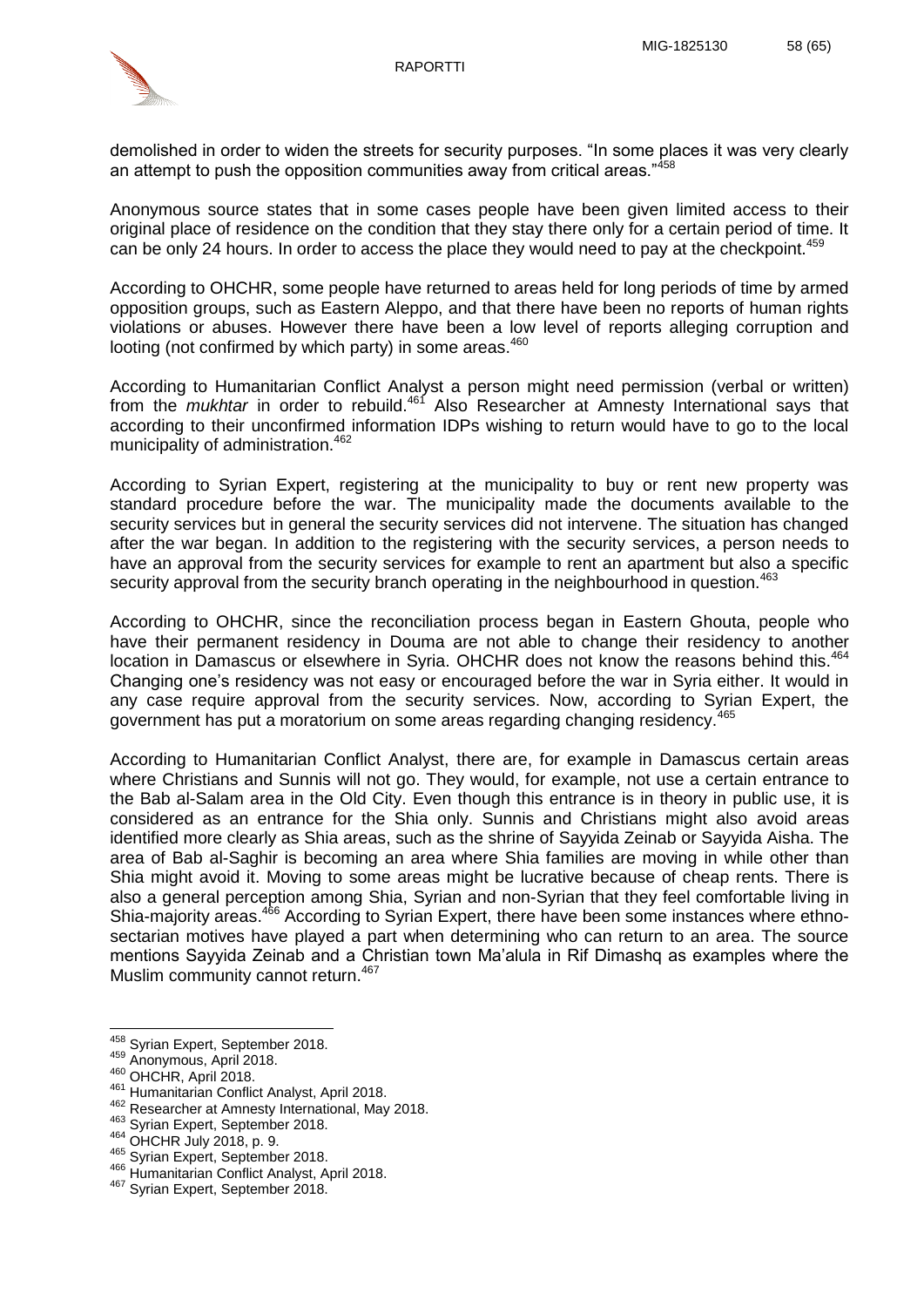

According to Anonymous source, there have been cases, such as in al-Husseiniya, where people were returning to their homes only to find out that they were inhabited by Shia militias supporting the Syrian government. The people returning were not in the position to ask them to leave.<sup>468</sup> According to Syrian Expert, loyalist IDPs from Shia and Alawite towns were brought to Bab Amr, Homs during the conflict and now the government does not know what to do with them. People who used to live there are not allowed to come back.<sup>469</sup>

# <span id="page-59-0"></span>**4.3. Internally Displaced Persons (IDPs)**

According to Rami, at some point during the war IDPs entering Latakia were asked for residence permits. These permits would be limited to a period of six months. The source does not know which entity gives out the permit or what the process is like. According to the source, this practice is not in use in other places, such as Damascus.<sup>470</sup> According to Syrian Expert, the process is similar everywhere in government-held areas in Syria but there is generally more scrutiny in Latakia. It can also depend on the army unit that operates in the area. $47$ 

According to Cambanis, IDPs, if they are not hiding from the government, in general need to register and receive a permit to reside in the place where they are currently staying.<sup>472</sup> Also, according to Syrian Expert, if a person has to move to an area and does not have documents to prove that he/she is from that area, the person has to obtain a permit from the security branch that is responsible for the area. Usually the person needs to give some bribes to obtain the permit.<sup>473</sup>

When people have moved to new areas there have not, according to two sources, been significant infringements towards minorities by Sunni Arabs or vice versa.<sup>474</sup> For example, even though the amount of IDPs has caused an increase in population in the coastal areas of Syria and there is a strain on services, there have not been attacks targeting either the newcomers or the locals.<sup>475</sup> According to Syrian Expert, there have been some attacks but these have been limited and targeting rather individuals than entire collectives. They have been more related to class or politics than ethno-sectarian issues.<sup>476</sup> Also, according to a fourth source, there have not been major clashes. Among the Sunnis who fled to areas controlled by the Syrian government there have been people supporting the government and the ones who do not support the government would not say their opinion publicly.<sup>477</sup>

## <span id="page-59-1"></span>**4.4. Law No. 10 (2018)**

Few weeks before the fact-finding mission the Syrian government issued Law No. 10 (April 2, 2018) which concerns housing, land and property rights (HLP). It is based on Decree No. 66 from 2012. After Law No. 10 came into force there was a lot of uncertainty about the law's actual effects. As the issue was very topical, it was brought up in many interviews. $478$ 

 $\overline{a}$ 

476 Syrian Expert, May 2018.

<sup>&</sup>lt;sup>468</sup> Anonymous, April 2018.

<sup>469</sup> Syrian Expert, September 2018.

<sup>470</sup> Rami, May 2018.

<sup>471</sup> Syrian Expert, September 2018.

<sup>472</sup> Cambanis, April 2018.

<sup>473</sup> Syrian Expert, September 2018.

<sup>474</sup> Cambanis, April 2018; Rami, May 2018; International Organisation, April 2018.

Cambanis, April 2018; Rami, May 2018.

<sup>477</sup> Anonymous, April 2018.

<sup>478</sup> Yahya 9.5.2018; Human Rights Watch 29.5.2018.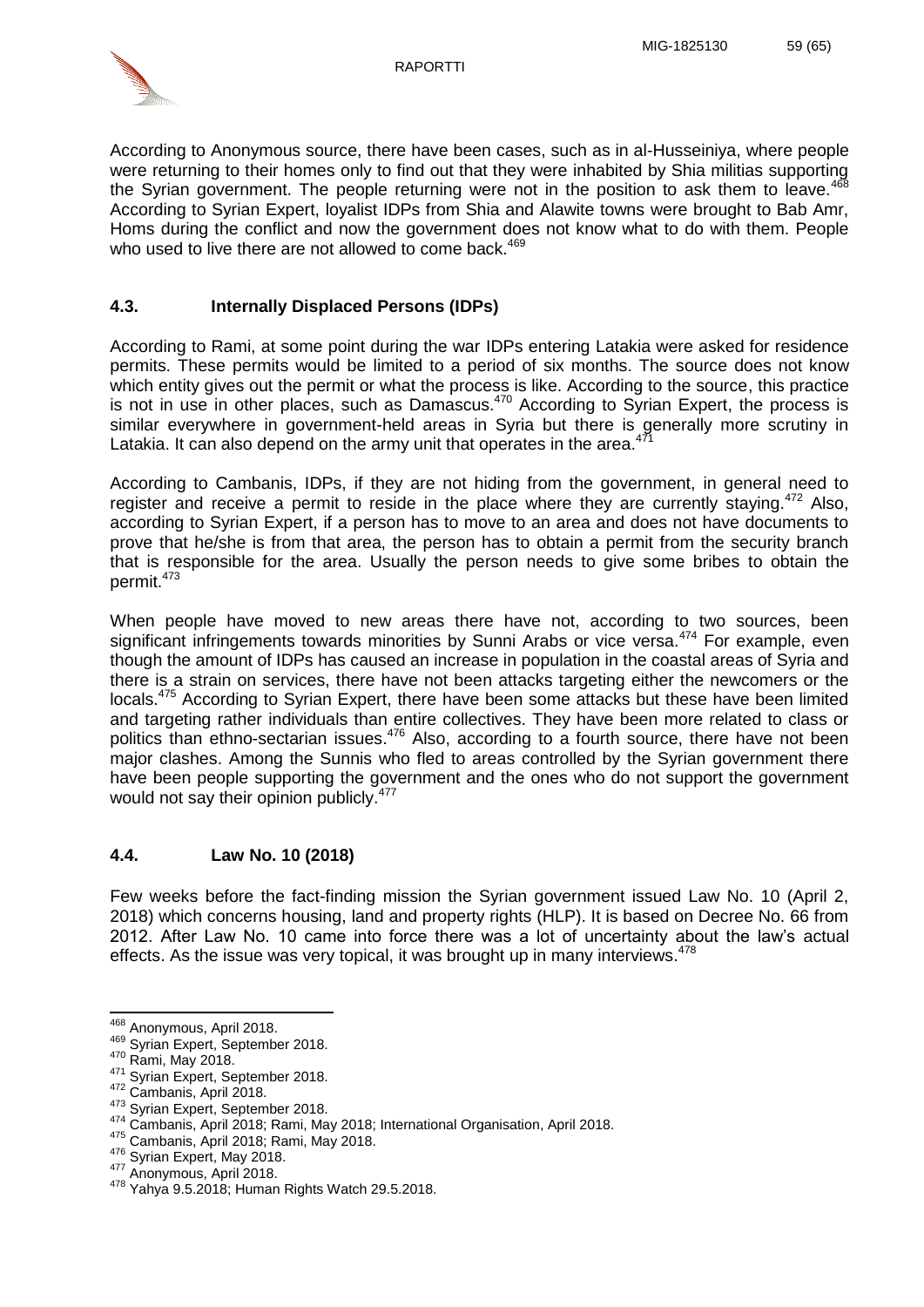

With the new law Syrians from certain areas have to prove that they own the apartment or house they are residing in during a very short period of time. If a person is not able to prove his/her ownership the person will lose one's property.<sup>479</sup> There has been a lot of uncertainty around the law as to what would happen to a property if one does not claim it in time. In spring 2018 the one month deadline set in the law was extended to one year.<sup>480</sup>

According to Researcher at Amnesty International it is unclear if people abroad or IDPs would be able to claim their property as "the situation in Syria is not conducive for refugees to go back"<sup>481</sup>. Also Syrian Expert says that a lot of people cannot submit their property documents because they do not feel safe to return<sup>482</sup>.

According to Rami, one consequence of the law is that if one knows that he/she is wanted by the government the person will not go and make the claim of ownership. According to the source, there is a sectarian plan behind the new law since it allows the government to change the sectarian make-up of areas.<sup>483</sup> Also Anonymous source says that the government has been accused of making a demographic change in Syria. The source mentioned the city of Homs as an example where the proportion of Alawites and Shia in the reconciled areas has grown.<sup>484</sup>

Researcher at Amnesty International sees the law as a way of expropriating property in order for the government to create lucrative business projects where the owners have shares. The fact that many of the areas consisted of informal housing, i.e. the people who lived there did not own the houses, is what makes the situation problematic. They would only be allowed for a small compensation and not for alternative housing.<sup>485</sup> According to Syrian Expert, Law No. 10 allows municipalities to decide if to apply the law or not. Because many municipalities need money, they can see the law as an opportunity to get direct investments. The money could be used "to cover running costs rather than to provide for housing". Part of the money gained from investments could be lost in corruption.<sup>486</sup>

OHCHR is also closely monitoring the situation of housing land and property rights (HLP) in a situation where there has been large-scale destruction of property and infrastructure, property records have been lost or destroyed, and millions have been displaced to areas both inside and outside Syria. In this regard, OHCHR along with partner agencies has expressed reservations about current legislation including Law 10 of 2018, and provided recommendations to the Syrian government aimed at reforming existing legislation in order to conform with Syria's international obligations vis-à-vis HLP rights as well as that of ensuring key infrastructure such as water, electricity, and education services are restored.<sup>487</sup>

### <span id="page-60-0"></span>**4.5. Requirement of land deeds or rental agreements**

Returning to one's home or rebuilding it often requires land or property deeds. There are many areas where people have lived already before the war that were informal settlements and the people living in these areas do not necessarily have any property deeds. These are often the areas that that have been destroyed the most during the war. Since these people have not

 $^{479}_{479}$  Experts on Syria working for the UN, April 2018; Researcher at Amnesty International, May 2018.

<sup>480</sup> Researcher at Amnesty International, May 2018.

<sup>481</sup> Researcher at Amnesty International, May 2018.

<sup>482</sup> Syrian Expert, May 2018.

 $^{483}_{484}$  Rami, May 2018.

Anonymous, April 2018.

<sup>485</sup> Researcher at Amnesty International, May 2018.

<sup>486</sup> Syrian Expert, May 2018.

<sup>487</sup> OHCHR, April 2018.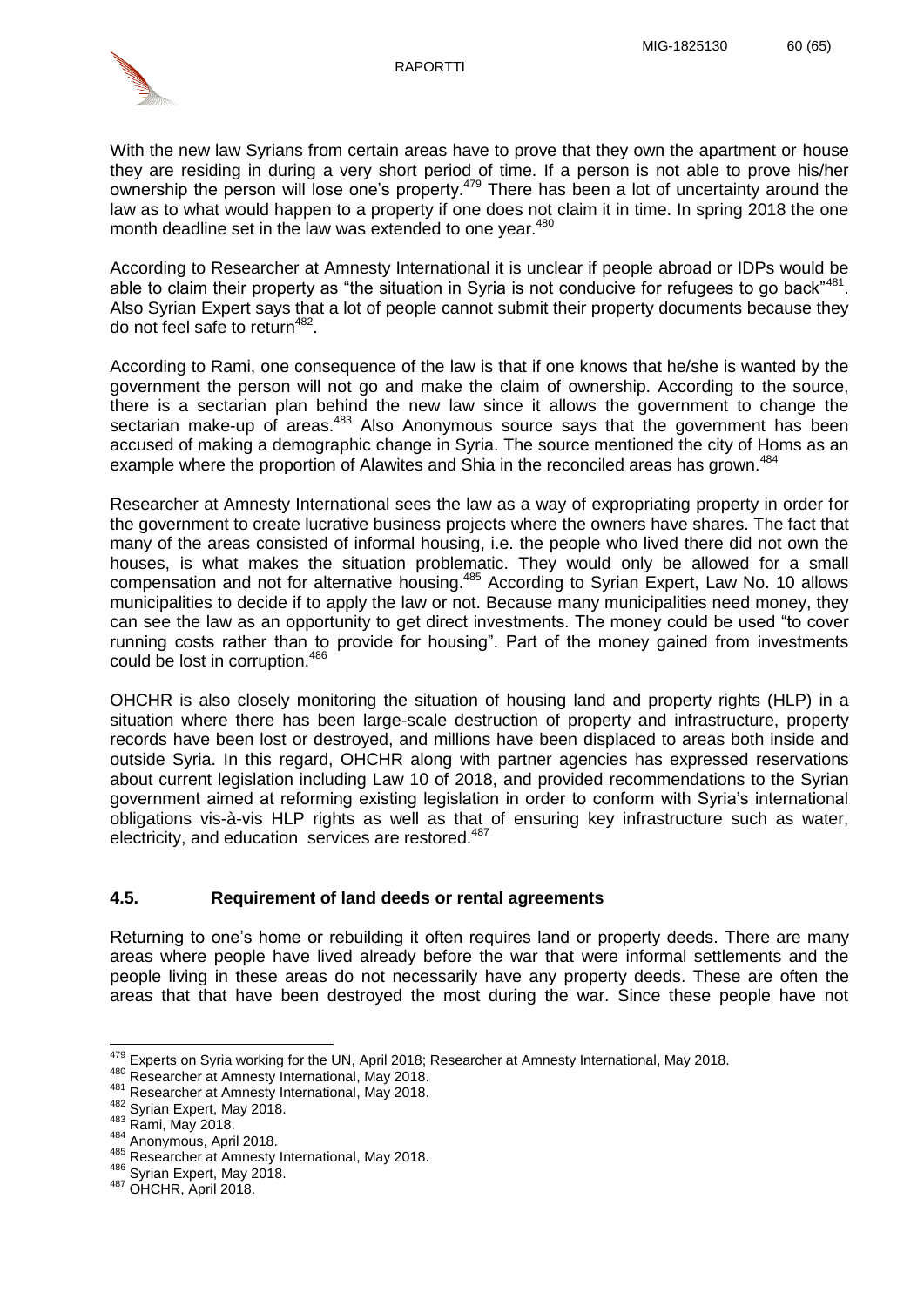

officially owned the place that they were living in, they do not have any proof for that. This group of people will suffer the most from lacking the deeds.<sup>488</sup>

According to the Experts on Syria, in 2012 and 2013 a lot of false documentation related to housing circulated in Syria. There have already been complaints about these false documents and the source states that there will be even more after the war is over. There are not enough judges in Syria to handle all the cases, in addition there are concerns relating to the independence of the judiciary. The result could be increase of corruption, because if one wants to have the case proceeding faster, one needs to pay money.<sup>489</sup>

Getting one's property back is also problematic if the person has left to the areas held by the AOG's or abroad and one does not have death certificates of the person, e.g. parents or grandparents that used to own the property. Therefore one cannot prove the right to inheritance.<sup>490</sup>

Also, according to Humanitarian Conflict Analyst, if a person's immediate family members have been convicted under terrorism law that property cannot be transferred to the person. Selling the property, according to the source, would be possible. Implications of it could be that the government could appropriate the property.<sup>491</sup>

Using a proxy to prove ownership or previous residence would be possible according to a Researcher at Amnesty International. Still, appointing a lawyer in Syria for this purpose from abroad could be difficult.<sup>492</sup> Also Humanitarian Conflict Analyst says that it might be possible to obtain property or land deeds by a proxy. According to the source, there is a growing middle-man business evolving in Damascus catering to this need. This could increase the corruption related to obtaining documents.<sup>493</sup> Also, according to Syria Expert, there have been cases of fraud and people have forged for example sales documents.<sup>494</sup>

According to Researcher at Amnesty International, the government would, after enacting the Law No. 10, present a list of owners of properties based on land registry and that list would be matched with the people who have proof of ownership and present it to the authorities. If a person does not have a proof of ownership and one is not on the list one would "have to verbally say or write in their application where their property was".<sup>495</sup>

According to Anonymous source, a *mukhtar* of an area knows the neighbourhood and the people who used to live in there. Therefore it might not be a problem if one does not have the deeds or the rental agreement. One would need *wasta*, i.e. need to pay bribes or know important people, in order for this to be possible. However, if the area falls under the Law No. 10, then one needs to have the deeds in order to get compensation.<sup>496</sup> Also according to one of the UN organisations operating in Syria, the *mukhtar* could assist in identifying the previous tenants.<sup>497</sup>

There is uncertainty to what extent the registries of properties are intact. Some might not be upto-date or they could have been destroyed during the war.<sup>498</sup> Researcher at Amnesty International

 $\overline{\phantom{a}}$ <sup>488</sup> Experts on Syria working for the UN, April 2018.

<sup>489</sup> Experts on Syria working for the UN, April 2018.

<sup>490</sup> The situation was similar in the 1980s with the Muslim Brotherhood and the cases of missing people whose whereabouts are not known today. There are still women who are married to these people officially and have no death certificates. Experts on Syria working for the UN April 2018*.*

<sup>491</sup> Humanitarian Conflict Analyst, April 2018

<sup>492</sup> Researcher at Amnesty International, May 2018

<sup>493</sup> Humanitarian Conflict Analyst, April 2018

<sup>494</sup> Syrian Expert, May 2018

<sup>495</sup> Synch Entry at Amnesty International, May 2018

<sup>496</sup> Anonymous, April 2018

<sup>497</sup> One of the UN organisations operating in Syria, April 2018

<sup>498</sup> Syrian Expert, May 2018; Humanitarian Conflict Analyst, April 2018; Researcher at Amnesty International, May 2018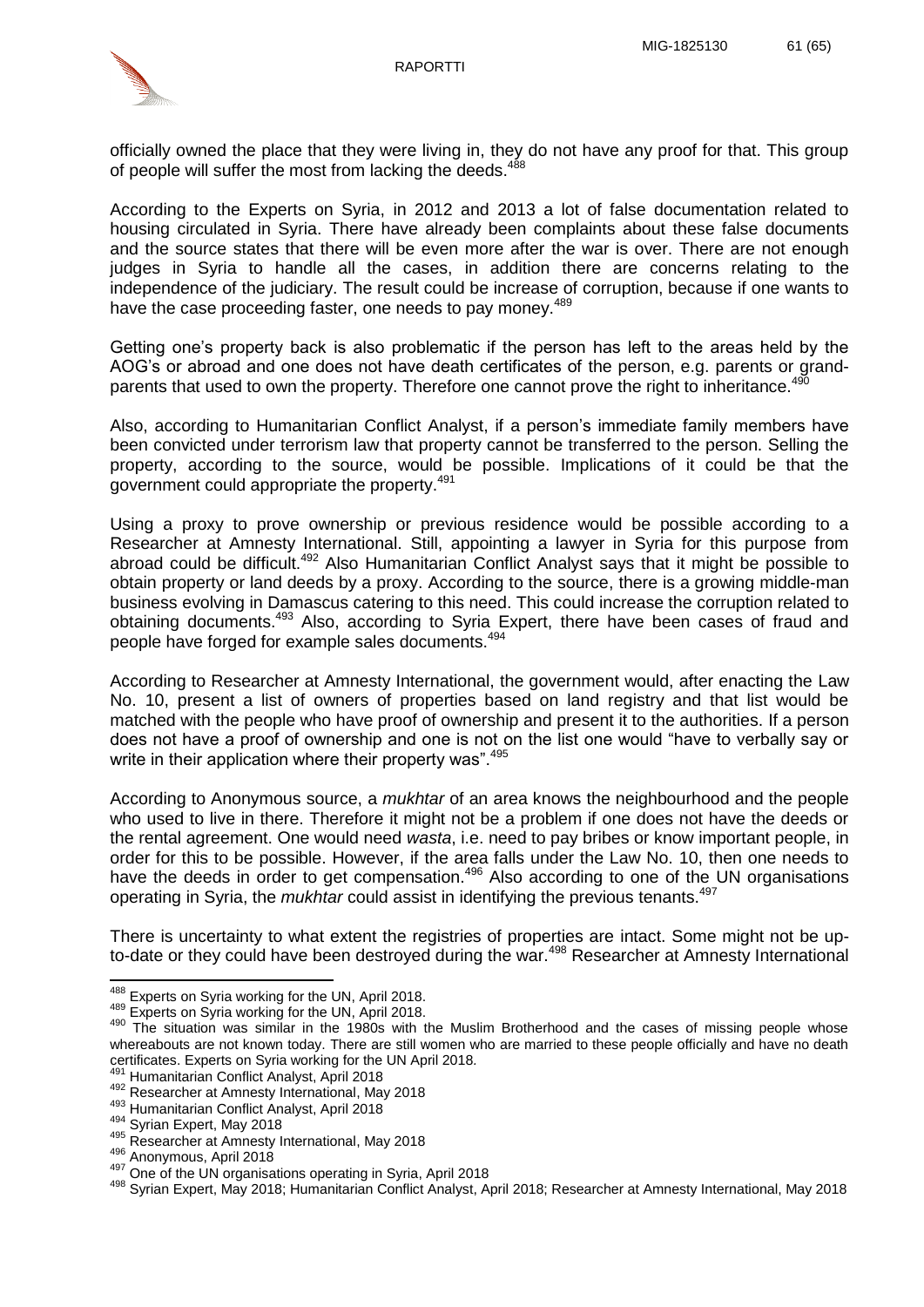

mentions Homs as an example from where there are news reports that the land registry was destroyed. Most of the deeds are on paper in Syria.<sup>499</sup>

### <span id="page-62-0"></span>**5. SOURCES**

#### *Interviews*

Anonymous, April 2018, Beirut.

Dr. Malte Gaier, Resident Representative to Lebanon / Acting Head of Syria/Iraq Office, Konrad-Adenauer-Stiftung, April 2018, Beirut.

Experts from the Carnegie Middle East Center, April 2018, Beirut.

Experts on Syria working for the UN, April 2018, Beirut.

Humanitarian Conflict Analyst for an NGO, April 2018, Beirut.

Humanitarian Organisation, April 2018, Damascus.

International Organisation, April 2018, Damascus.

OHCHR Syria Country Office in Beirut, April 2018, Beirut.

One of the UN organisations operating in Syria, April 2018, Damascus.

Rami, a Syrian activist living in Germany, May 2018, Skype interview.

Researcher at Amnesty International, May 2018, Skype interview.

Syrian Expert, May 2018, Skype interview.

Syrian Expert, September 2018.

Thanassis Cambanis, Senior Fellow, The Century Foundation, April 2018, Beirut.

#### *Written sources*

Ana Press September 17, 2018. Former Ghouta Medical Workers Arrested. *The Syrian Observer*. [http://syrianobserver.com/EN/News/34789/Former\\_Ghouta\\_Medical\\_Workers\\_Arrested.](http://syrianobserver.com/EN/News/34789/Former_Ghouta_Medical_Workers_Arrested)

Grinstead Nick 9/2017. Assad Rex? Assessing the autonomy of Syrian armed groups fighting for the regime. *Clingendael Netherlands Institute of International Relations. CRU Policy Brief, September 2017.* [https://www.clingendael.org/sites/default/files/2017-](https://www.clingendael.org/sites/default/files/2017-09/PB_Autonomy_Syrian_militias_NG.pdf) 09/PB Autonomy Syrian militias NG.pdf

Human Rights Watch

 $\overline{a}$ 

29.5.2018. *Q&A: Syria's New Property Law*. <https://www.hrw.org/news/2018/05/29/qa-syrias-new-property-law>

<sup>&</sup>lt;sup>499</sup> Humanitarian Conflict Analyst, April 2018; Researcher at Amnesty International, May 2018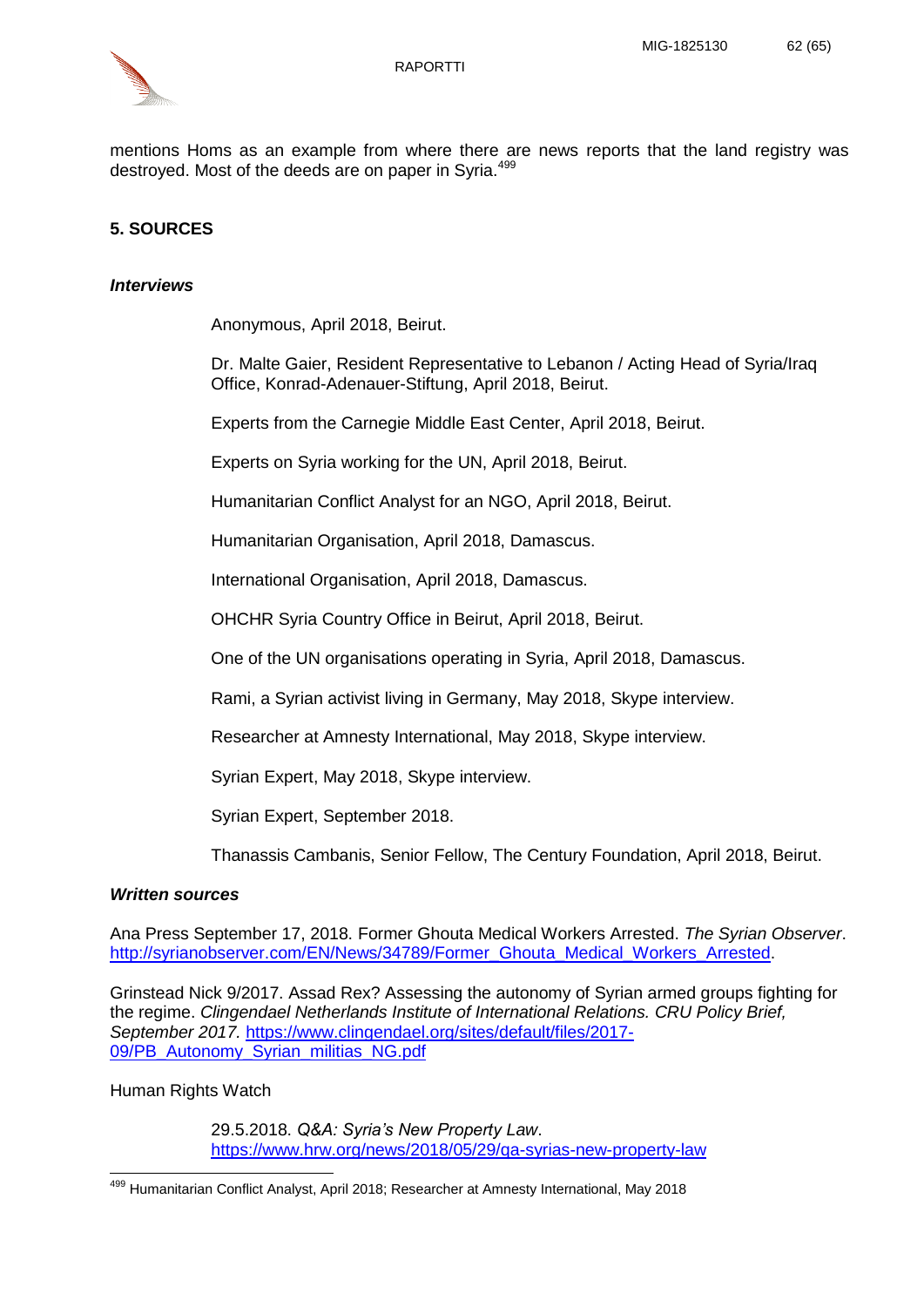

RAPORTTI

December 2015. *If the Dead Could Speak. Mass Deaths and Torture in Syria's Detention Facilities.* [https://www.hrw.org/sites/default/files/report\\_pdf/syria1215web\\_0.pdf](https://www.hrw.org/sites/default/files/report_pdf/syria1215web_0.pdf) 

HRC (Human Rights Council) /IICIS (Independent International Commission of Inquiry on the Syrian Arab Republic)

> 9.8.2018. *Report of the Independent International Commission of Inquiry on the Syrian Arab Republic*. [https://www.ohchr.org/Documents/HRBodies/HRCouncil/CoISyria/A\\_HRC\\_39\\_65\\_E](https://www.ohchr.org/Documents/HRBodies/HRCouncil/CoISyria/A_HRC_39_65_EN.docx) [N.docx](https://www.ohchr.org/Documents/HRBodies/HRCouncil/CoISyria/A_HRC_39_65_EN.docx)

> 20.6.2018. *The siege and recapture of Eastern Ghouta*. [https://www.ohchr.org/EN/HRBodies/HRC/RegularSessions/Session38/Documents/](https://www.ohchr.org/EN/HRBodies/HRC/RegularSessions/Session38/Documents/A_HRC_38_CRP_3_EN.docx) [A\\_HRC\\_38\\_CRP\\_3\\_EN.docx](https://www.ohchr.org/EN/HRBodies/HRC/RegularSessions/Session38/Documents/A_HRC_38_CRP_3_EN.docx)

> 8.3. 2018. *"I lost my dignity": Sexual and gender-based violence in the Syrian Arab Republic*. [https://www.ohchr.org/Documents/HRBodies/HRCouncil/CoISyria/A-HRC-](https://www.ohchr.org/Documents/HRBodies/HRCouncil/CoISyria/A-HRC-37-CRP-3.pdf)[37-CRP-3.pdf](https://www.ohchr.org/Documents/HRBodies/HRCouncil/CoISyria/A-HRC-37-CRP-3.pdf)

> 3.2.2016. *Out of Sight, Out of Mind: Deaths in Detention in the Syrian Arab* Republic. [https://www.ohchr.org/Documents/HRBodies/HRCouncil/CoISyria/A-HRC-](https://www.ohchr.org/Documents/HRBodies/HRCouncil/CoISyria/A-HRC-31-CRP1_en.pdf)[31-CRP1\\_en.pdf](https://www.ohchr.org/Documents/HRBodies/HRCouncil/CoISyria/A-HRC-31-CRP1_en.pdf)

Khaddour Kheder 5.11.2018. Syria's Troublesome Militias. *Carnegie Middle East Center, Diwan.* <https://carnegie-mec.org/diwan/77635>

Landinfo 3.1.2018. Syria: Reactions against deserters and draft evaders. [https://landinfo.no/wp](https://landinfo.no/wp-content/uploads/2018/04/Report-Syria-Reactions-against-deserters-and-draft-evaders-03012018.pdf)[content/uploads/2018/04/Report-Syria-Reactions-against-deserters-and-draft-evaders-](https://landinfo.no/wp-content/uploads/2018/04/Report-Syria-Reactions-against-deserters-and-draft-evaders-03012018.pdf)[03012018.pdf](https://landinfo.no/wp-content/uploads/2018/04/Report-Syria-Reactions-against-deserters-and-draft-evaders-03012018.pdf)

Lifos

5/2017. Reguljär och irreguljär syrisk militärtjänst. *Lifos Temarapport, maj 2017, version 3.0.*  <https://lifos.migrationsverket.se/dokument?documentAttachmentId=44831>

16.1.2018. *Säkerhetsläget i SYRIEN.* <https://lifos.migrationsverket.se/dokument?documentAttachmentId=45410>

Lister Charles & Nelson Dominic 14.12.2017. All the President's Militias: Assad's Militiafication of Syria. *Middle East Institute*. [http://www.mei.edu/content/article/all-president-s-militias-assad-s](http://www.mei.edu/content/article/all-president-s-militias-assad-s-militiafication-syria)[militiafication-syria](http://www.mei.edu/content/article/all-president-s-militias-assad-s-militiafication-syria)

Al-Masri Abdulrahman 11.1.2017. Analysis: The Fifth Corps and the State of the Syrian Army. *News Deeply/ Syria Deeply.* [https://www.newsdeeply.com/syria/articles/2017/01/11/analysis-the](https://www.newsdeeply.com/syria/articles/2017/01/11/analysis-the-fifth-corps-and-the-state-of-the-syrian-army)[fifth-corps-and-the-state-of-the-syrian-army](https://www.newsdeeply.com/syria/articles/2017/01/11/analysis-the-fifth-corps-and-the-state-of-the-syrian-army)

Rashid Bedir Mulla 23.1.2018. Military and Security Structures of the Autonomous Administration in Syria. *OMRAN for Strategic Studies, Special Report*. [http://en.omrandirasat.org/publications/reports/download/68\\_d403f01ed28320cb2e67b13cffb381c](http://en.omrandirasat.org/publications/reports/download/68_d403f01ed28320cb2e67b13cffb381c7.html) [7.html](http://en.omrandirasat.org/publications/reports/download/68_d403f01ed28320cb2e67b13cffb381c7.html)